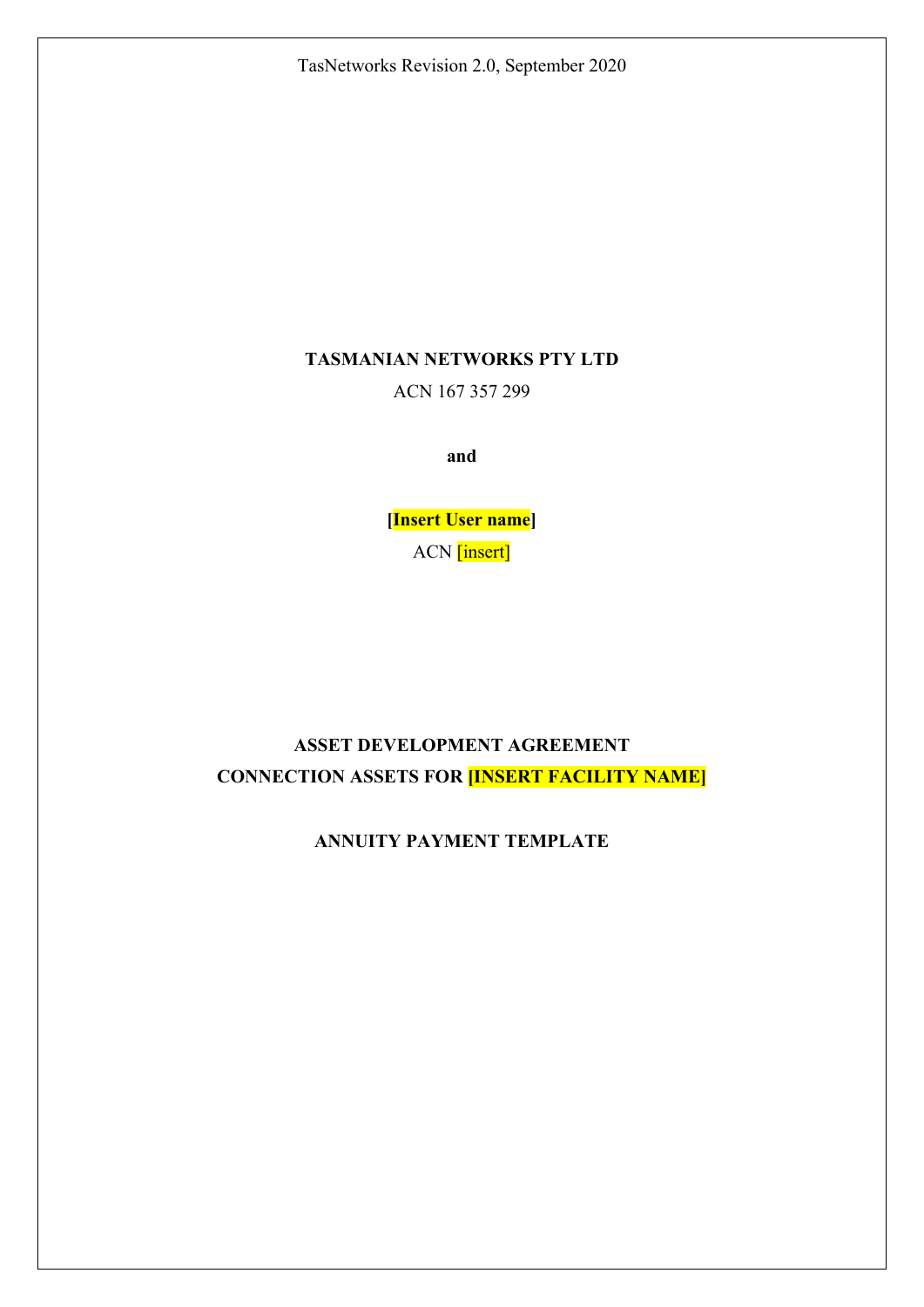## **INDEX**

| 1.                 |  |
|--------------------|--|
| 1.1                |  |
| 1.2                |  |
| 1.3                |  |
| 1.4                |  |
| 1.5                |  |
| 2.                 |  |
| 2.1                |  |
| 2.2                |  |
| 2.3                |  |
| 2.4                |  |
| 2.5                |  |
| 2.6                |  |
| 3.                 |  |
| 3.1                |  |
| 3.2                |  |
| 3.3                |  |
| 3.4                |  |
| 3.5                |  |
| $\boldsymbol{4}$ . |  |
| 4.1                |  |
| 4.2                |  |
| 4.3                |  |
| 4.4                |  |
| 4.5                |  |
| 4.6                |  |
| 4.7                |  |
| 5.                 |  |
| 5.1                |  |
| 5.2                |  |
| 5.3                |  |
| 5.4                |  |
| 5.5                |  |
| 5.6                |  |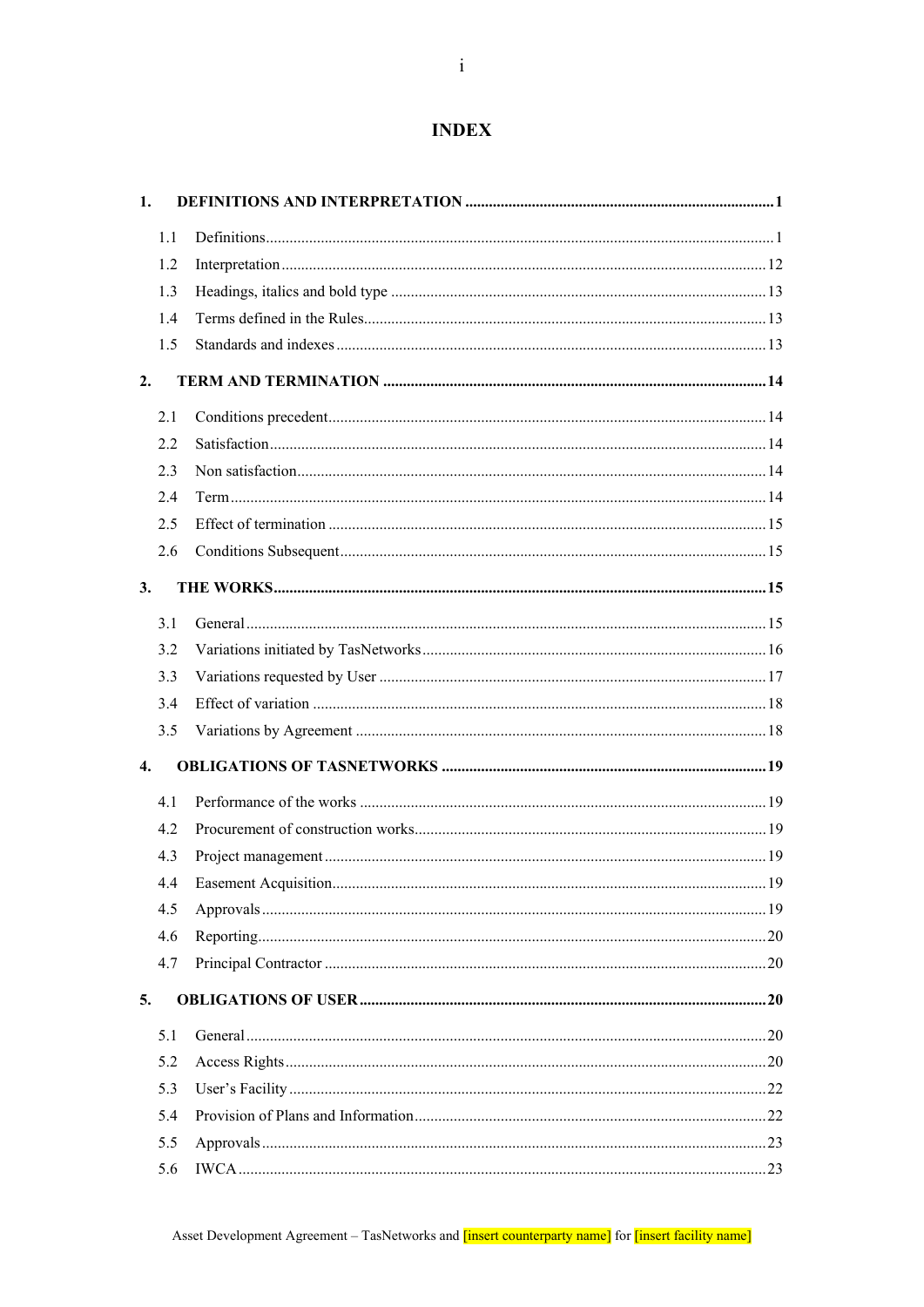| 6.         |      |                                                                                               |  |
|------------|------|-----------------------------------------------------------------------------------------------|--|
|            | 6.1  |                                                                                               |  |
|            | 6.2  |                                                                                               |  |
|            | 6.3  |                                                                                               |  |
|            | 6.4  | Charges payable by User where TasNetworks' assets completed but facility not ready to connect |  |
|            |      | 25                                                                                            |  |
|            | 6.5  |                                                                                               |  |
| 7.         |      |                                                                                               |  |
|            | 7.1  |                                                                                               |  |
| 8.         |      |                                                                                               |  |
|            | 8.1  |                                                                                               |  |
|            | 8.2  |                                                                                               |  |
|            | 8.3  |                                                                                               |  |
|            | 8.4  |                                                                                               |  |
|            | 8.5  |                                                                                               |  |
| 9.         |      |                                                                                               |  |
| 10.        |      |                                                                                               |  |
|            | 10.1 |                                                                                               |  |
|            | 10.2 |                                                                                               |  |
|            | 10.3 |                                                                                               |  |
|            | 10.4 |                                                                                               |  |
|            | 10.5 |                                                                                               |  |
|            | 10.6 |                                                                                               |  |
| <b>11.</b> |      |                                                                                               |  |
|            | 11.1 |                                                                                               |  |
|            | 11.2 |                                                                                               |  |
| 12.        |      |                                                                                               |  |
|            | 12.1 |                                                                                               |  |
|            | 12.2 |                                                                                               |  |
|            | 12.3 |                                                                                               |  |
|            | 12.4 |                                                                                               |  |
|            | 12.5 |                                                                                               |  |
| 13.        |      |                                                                                               |  |
|            | 13.1 |                                                                                               |  |
|            | 13.2 |                                                                                               |  |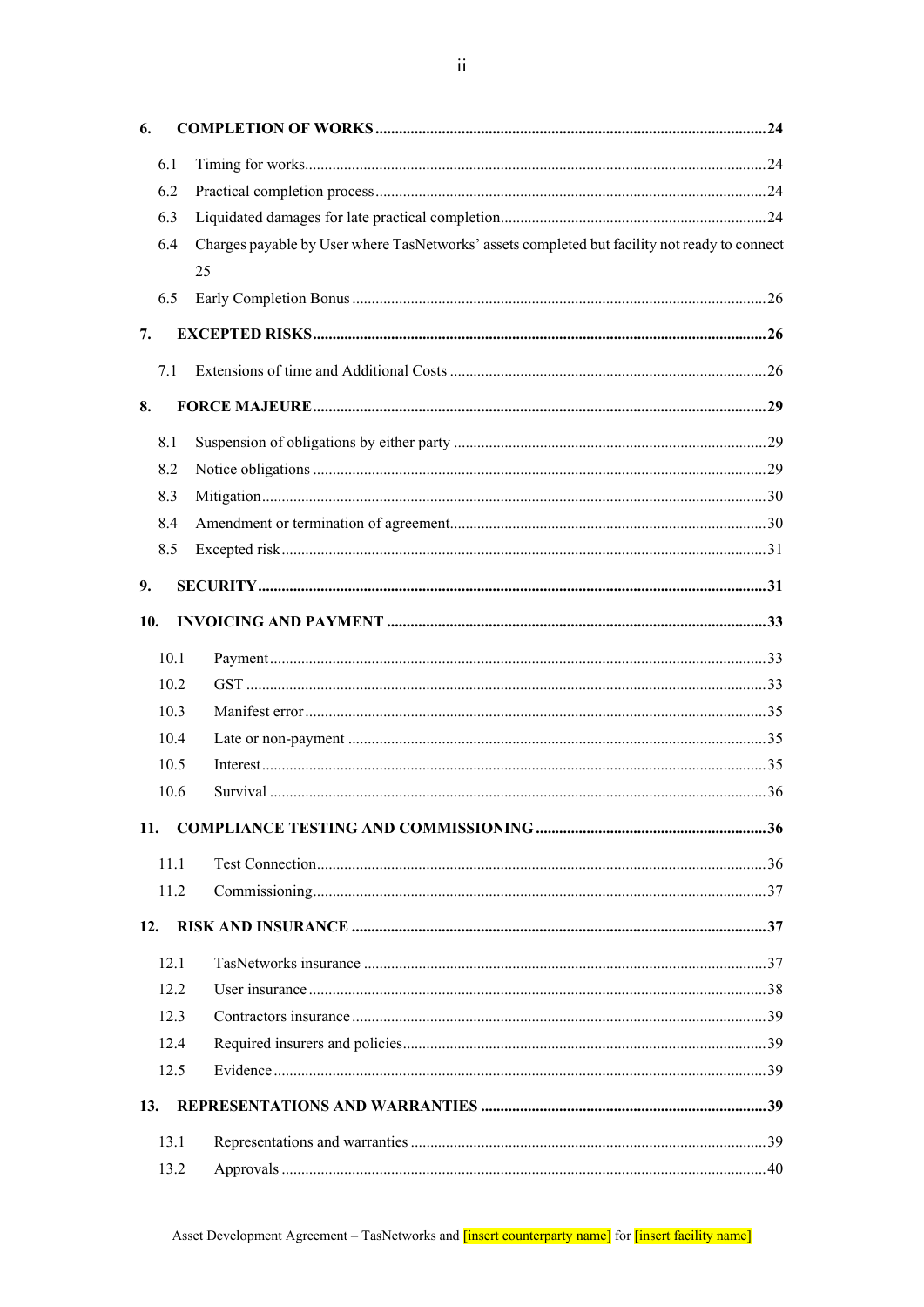| 13.3       |  |
|------------|--|
| 13.4       |  |
| 14.        |  |
| 14.1       |  |
| 14.2       |  |
| 14.3       |  |
| 14.4       |  |
| 15.        |  |
| 15.1       |  |
| 15.2       |  |
| 15.3       |  |
| 15.4       |  |
| 15.5       |  |
| 15.6       |  |
| 15.7       |  |
| 16.        |  |
| 16.1       |  |
| 16.2       |  |
| 16.3       |  |
| 16.4       |  |
|            |  |
| 17.        |  |
| 17.1       |  |
| 17.2       |  |
| 17.3       |  |
| 17.4       |  |
| 17.5       |  |
| 18.        |  |
| 18.1       |  |
| 18.2       |  |
| 18.3       |  |
| 18.4       |  |
| 18.5       |  |
| 18.6       |  |
| <b>19.</b> |  |
| 19.1       |  |
| 19.2       |  |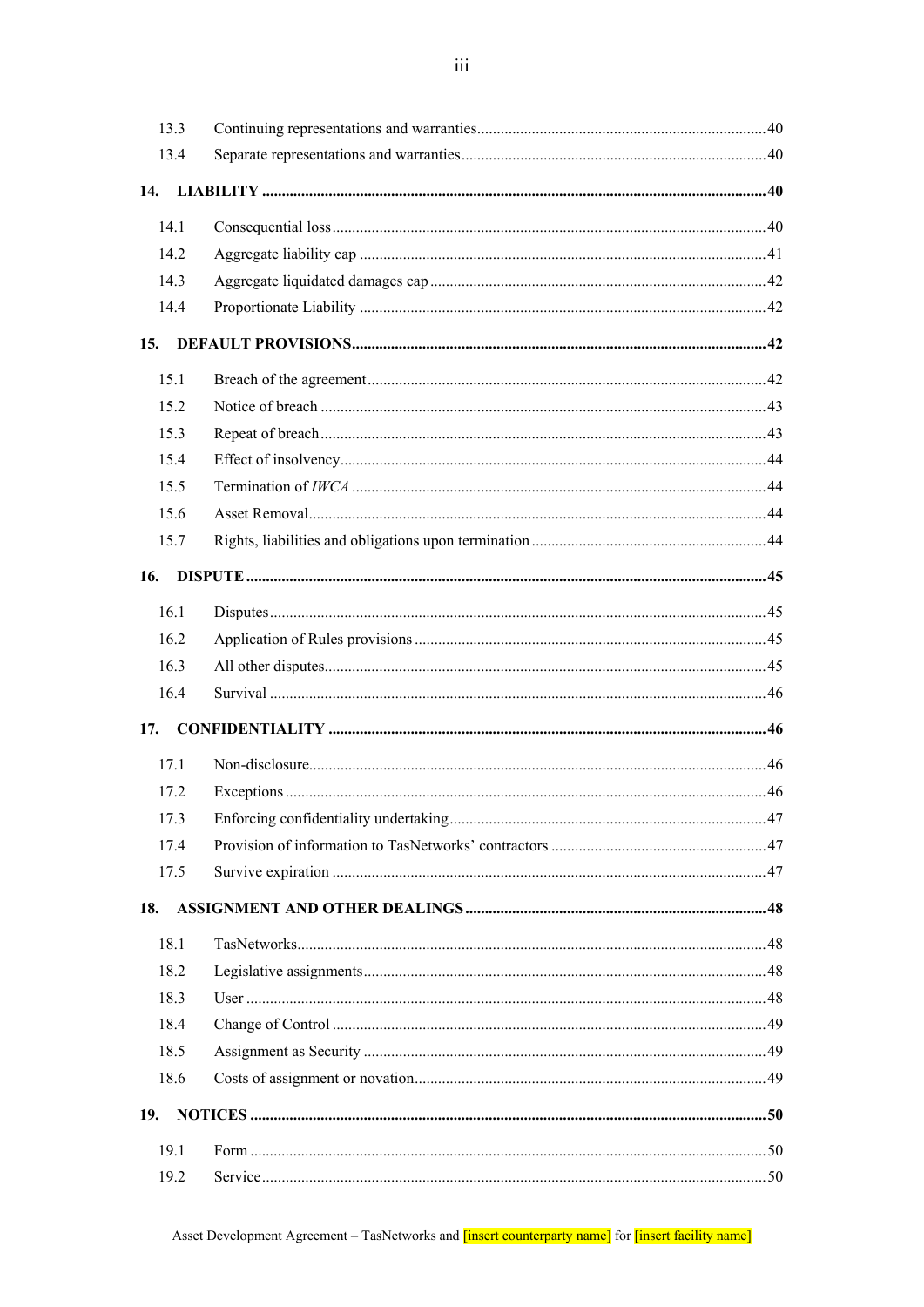| 19.3              |  |
|-------------------|--|
| 20.               |  |
| 20.1              |  |
| 20.2              |  |
| 20.3              |  |
| 20.4              |  |
| 20.5              |  |
| 20.6              |  |
| 20.7              |  |
| 20.8              |  |
| 20.9              |  |
| 20.10             |  |
| <b>SCHEDULE 1</b> |  |
| $\mathbf{1}$      |  |
| $\mathfrak{D}$    |  |
| <b>SCHEDULE 2</b> |  |
| <b>SCHEDULE 3</b> |  |
| <b>SCHEDULE 4</b> |  |
| <b>SCHEDULE 5</b> |  |
| <b>SCHEDULE 6</b> |  |
| <b>SCHEDULE 7</b> |  |
| <b>SCHEDULE 8</b> |  |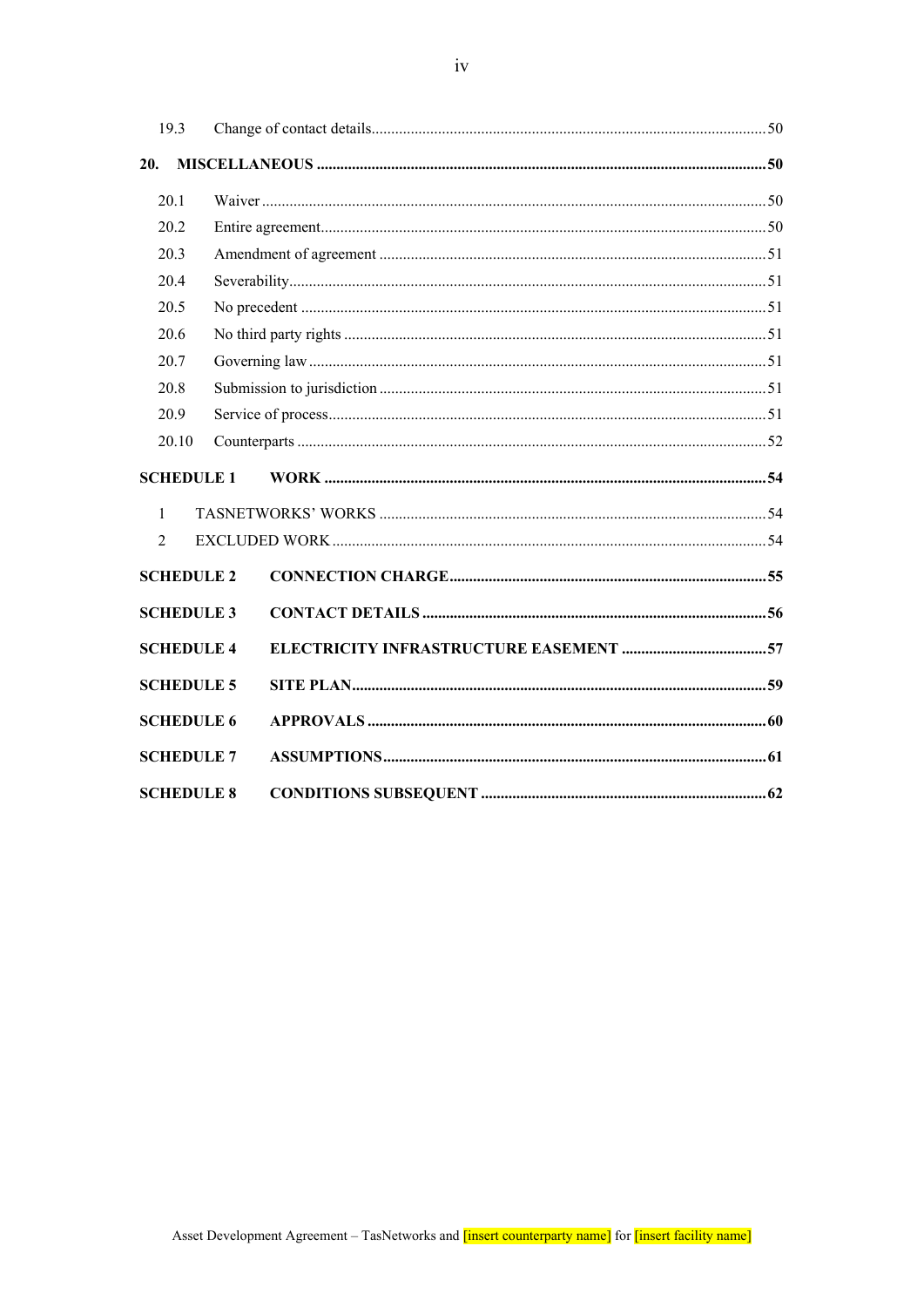**AGREEMENT** made the day of **containers** and **containers** and **containers** and **containers** and **containers** and **containers** and **containers** and **containers** and **containers** and **containers** and **containers** and **contai** 

- **PARTIES 1. Tasmanian Networks Pty Ltd**  ACN 167 357 299 of 1-7 Maria Street, Lenah Valley, Tasmania, 7008 (TasNetworks)
	- **2.** [insert] ACN **[**insert**]** of **[**insert**]** (User)

## **RECITALS**

- A. User intends to construct the *facility*.
- B. The *facility* comprises a *describe facility*, e.g. wind farm<sup>1</sup> located at *linsert*<sup>1</sup> in Tasmania.
- C. To enable the export of electricity from the *facility* User will require *connection* to TasNetworks' *transmission network*.
- D. To facilitate the required *connection* to TasNetworks' *transmission network,* TasNetworks has agreed to **[acquire easements (to be confirmed)** and build the *TasNetworks assets* to enable User's *connection* to TasNetworks' *transmission network*, subject to and in accordance with this agreement.

## **THE PARTIES AGREE**

## **1. DEFINITIONS AND INTERPRETATION**

## **1.1 Definitions**

In this agreement, unless the contrary intention appears:

*agreed capability* has the meaning as defined in the *User connection agreement*;

*approvals* means any approval, authorisation, consent, exception, licence, permit, determination, certificate, registration or waiver of or from any *Authority*, including any renewal or variation of any such approval;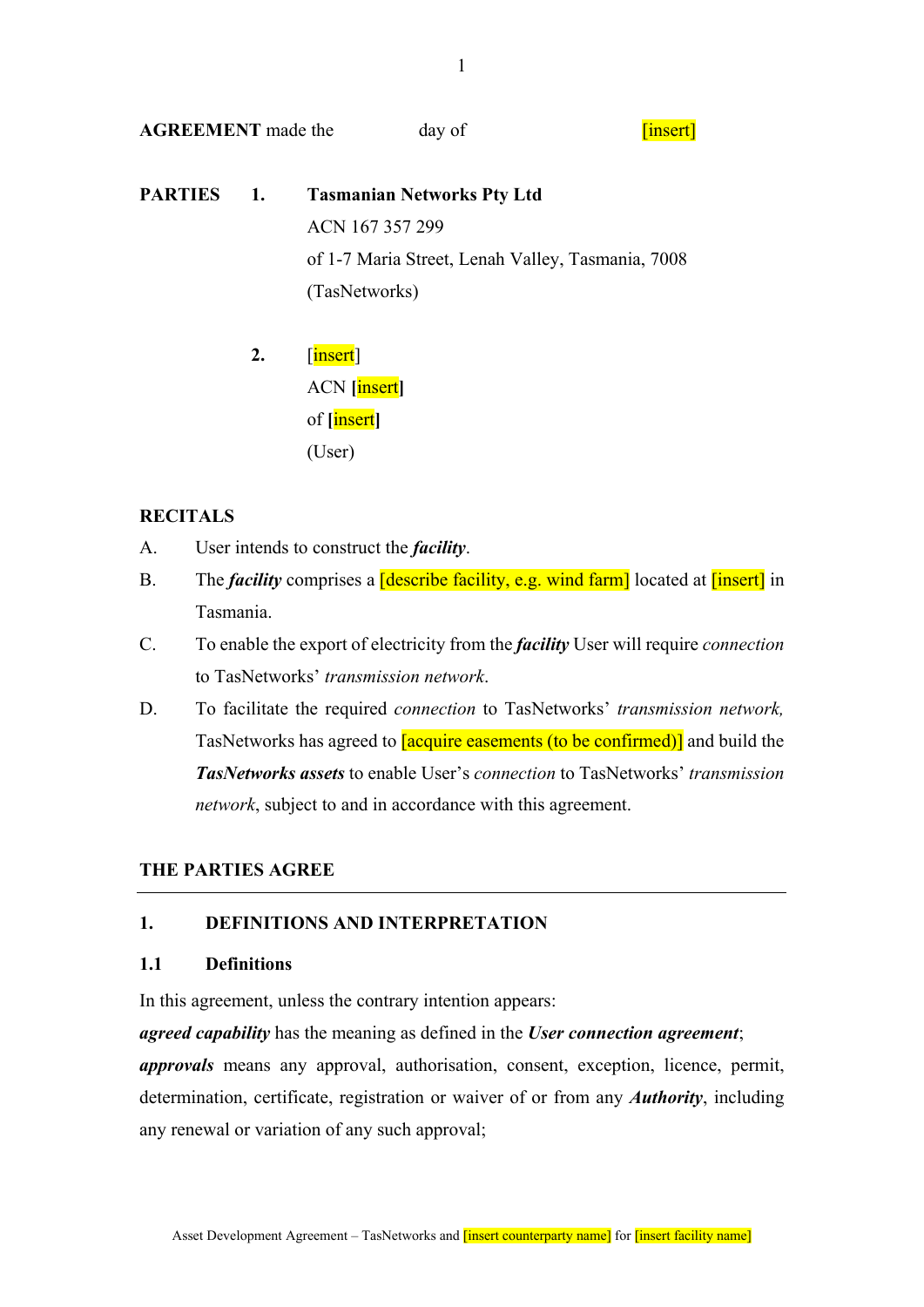*associate* means, in relation to a party:

- (a) a *related body corporate* of the party;
- (b) an officer, employee or agent of the party; and
- (c) any *site based contractor* of the party;

*Australian Bank* means an "Australian bank" as defined in the *Corporations Act 2001*  (Cth) which is incorporated in Australia;

*Authority* means the Crown, any government or regulatory department, body, instrumentality or entity, Minister of the Crown, agency or other authority (including the *AEMC*, the *AER* and *AEMO*), or any body which is the successor to the administrative responsibilities of such department, body, instrumentality, entity, Minister of the Crown, agency or other authority (but does not include the parties unless in the case of TasNetworks it is acting as *System Operator*);

*business day* means any day except a Saturday, Sunday or public holiday in Hobart; *cash rate* means the cash rate (also known as the interbank overnight rate), recorded to two decimal places, as set by the Reserve Bank of Australia, provided that if the *cash rate* cannot be so determined, then *cash rate* will be such replacement interest rate as is nominated by TasNetworks acting reasonably;

*change in imposts* means the imposition of a new *impost* or a change in the rate or amount of an existing *impost*;

*change of control* means that a change occurs in the persons or entities which directly or indirectly:

- (a) control the composition of the board of a party; or
- (b) are in a position to cast, or control the casting of, more than one-half of the maximum number of votes that may be cast at a general meeting of a party; and/or
- (c) hold more than one-half of the issued share capital of a party (excluding any part of that issued share capital that carries no right to participate beyond a specified amount in a distribution of either profits or capital),

but excludes any such change occurring as a result of a change or changes in ownership of the issued shares in an entity listed on the Australian Securities Exchange;

*commencement date* means the date 10 *business days* after all conditions precedent in clause 2.1 have been satisfied or waived;

*conditions precedent deadline* has the meaning given in clause 2.2;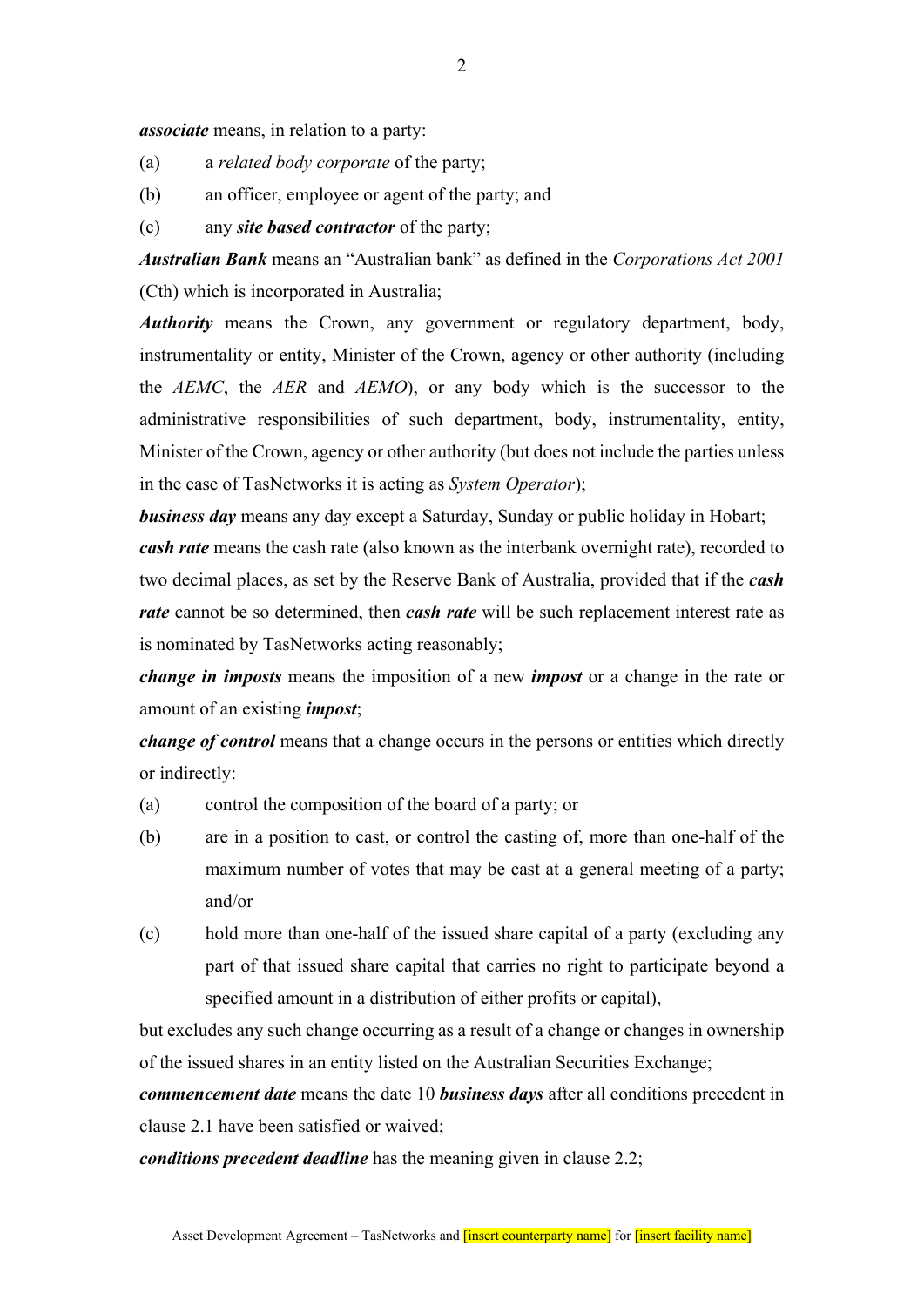*connection charge* means the "connection charge" specified in Schedule 2;

*contestable IUSA components* means the Identified User Shared Asset components constructed by the *IUSA Provider* that meet the definition of *contestable IUSA components* in the *NER* and are described in the *IWCA*;

*default event* has the meaning given at clause 15.1;

*defaulting party* has the meaning given at clause 15.1;

*date for practical completion* means *[insert]* after the *commencement date*, as adjusted in accordance with this agreement;

*date of practical completion* means the date on which *practical completion* of the *TasNetworks assets* is achieved, as stated in the notice under clause 6.2(a)(ii), or deemed to be achieved under clause 6.4(e);

*dispute* means any dispute or difference of opinion between the parties or the absence of agreement between them about a matter under or arising out of this agreement; *electricity infrastructure* means:

- 
- (a) with respect to User, the *facility*; and
- (b) with respect to TasNetworks, the *TasNetworks assets* and any part of the *transmission system* which will be used to provide services under the *User connection agreement*;

*execution date* means the date this agreement is executed by the last party to do so; *excepted risk* means any of the following events:

- (a) a change to an *approval* or the conditions of an *approval* after the *execution date* which:
	- (i) TasNetworks could not reasonably have anticipated at the *execution date*; and
	- (ii) was not required as a result of a variation to the *works* initiated by TasNetworks, unless User agrees to treat the variation as an *excepted risk*;
- (b) a new *approval* is granted to TasNetworks after the *execution date* which:
	- (i) TasNetworks could not reasonably have anticipated at the *execution date*; and
	- (ii) was not required as a result of a variation to the *works* initiated by TasNetworks, unless User agrees to treat the variation as an *excepted risk*;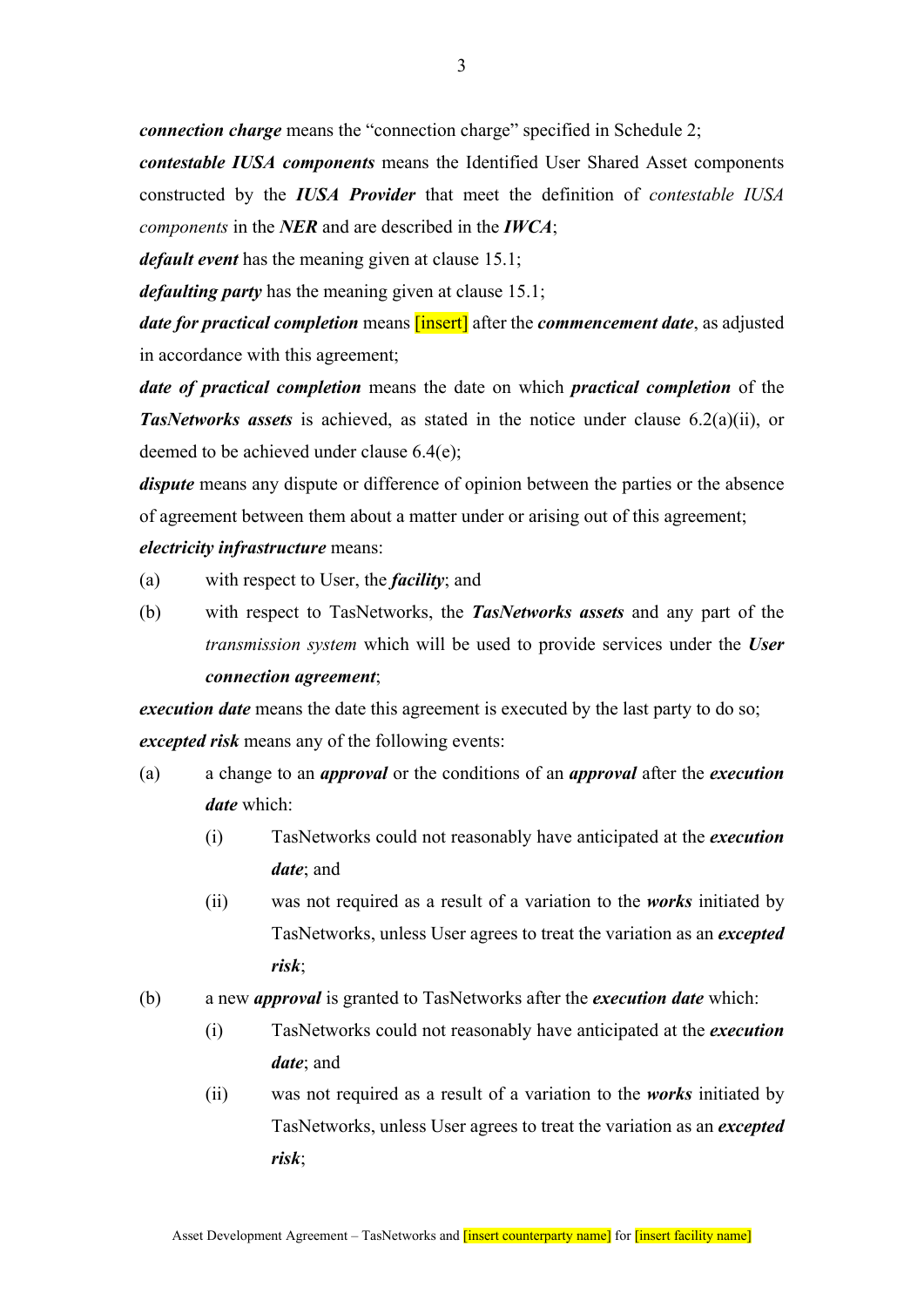- (c) failure or inability to obtain any *approval* (whether required to be obtained by TasNetworks or User) by the date assumed in the *scope of work*;
- (d) failure or inability to obtain any easement, access right, licence or property right (whether required to be obtained by TasNetworks or User) by the date assumed in the *scope of work*;
- (e) any of TasNetworks' assumptions as set out in Schedule 7, the *scope of work* or specified elsewhere in this agreement as an assumption are found or determined after the *execution date* to be incorrect or inaccurate;
- (f) any claim or application for a determination of native title under the *Native Title Act 1993* (Cth) in respect of the *site*;
- (g) access to the *site* (or any other area of land upon which TasNetworks is to undertake the *works*) is hindered or delayed subject to TasNetworks using reasonable endeavours to obtain such access;
- (h) discovery of minerals, fossils, articles or objects of antiquity or of anthropological or archaeological interest, treasure trove, coins and articles of value at or proximate to the *site* or on or proximate to any other area of land upon which TasNetworks is to undertake the *works*;
- (i) a breach by User of this agreement;
- (j) any act, omission or delay of User or its *associates* that is not permitted by this agreement;
- (k) a variation to the *works* required by User and agreed to by TasNetworks;
- (l) an *outage event* occurs;
- (m) *inclement weather* (in excess of any allowance for *inclement weather* assumed in the *scope of work*);
- (n) a delay in connecting, testing and commissioning of the *facility* by User (as compared to the dates set out in the *scope of work* or such other dates agreed by the parties), which results in TasNetworks not being able to carry out the *TasNetworks Commissioning*;
- (o) an event which requires an urgent emergency response from TasNetworks, including the redeployment of contractors;
- (p) a change in an existing *Law*, or introduction of a new *Law*, in each case after the *execution date*, which TasNetworks could not have reasonably anticipated at the *execution date*;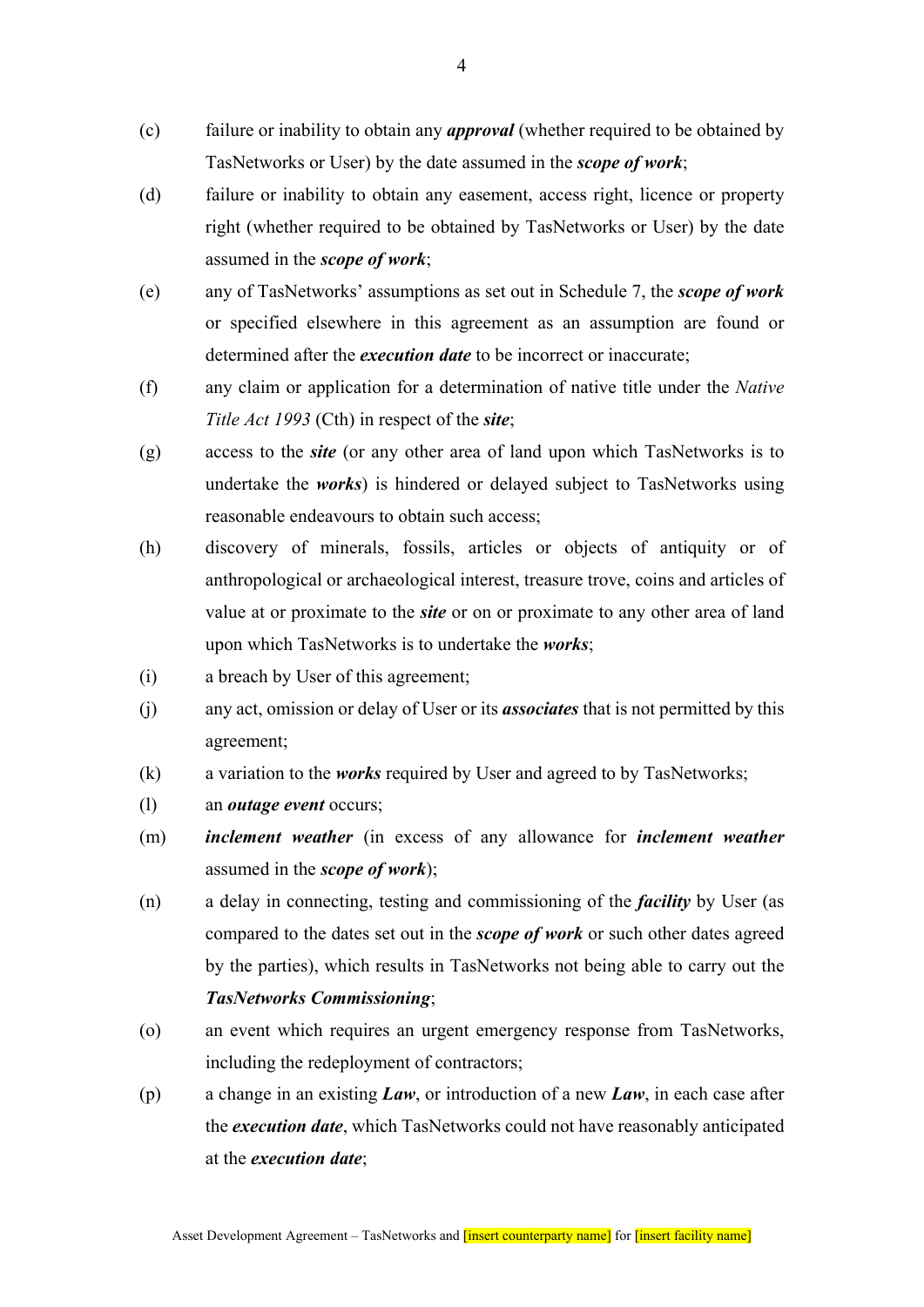- (q) a *change in imposts* after the *execution date* which:
	- (i) applies in relation to the *works*, the *TasNetworks assets* or the resources used to perform the *works*; and
	- (ii) TasNetworks could not have reasonably anticipated at the *execution date*;
- (r) the discovery of a *latent condition* after the *execution date*;
- (s) a *force majeure event*, in accordance with clause 8.5;
- (t) any error, inaccuracy or inadequacy in *User supplied information* that results in any delay or disruption to the *works*, change to the *works* or an increase in the cost of the *works*;
- (u) any suspension of the *works* by TasNetworks in accordance with this agreement;
- (v) any delay or disruption to the *works* caused by User or its *associates*;
- (w) the conditions precedent in clause 2.1 not being satisfied by the *conditions precedent deadline* in clause 2.2 (and excluding any extension to that date under clause 2.3);
- (x) any failure by User to undertake any *works* or other activity set out in the *scope of work* by the dates or within the timeframes set out in the *scope of work*;
- (y) any variation by User to the design or configuration of the *facility* as compared to the design and configuration set out in the *scope of work*;
- (z) a requirement imposed by *AEMO* or another *Authority* to install additional protection or control systems or other additional equipment not contemplated by the *scope of work*;
- (aa) any shortages of labour, materials or equipment (not caused by TasNetworks' breach of this agreement or negligence (including a failure to source labour, materials or equipment in accordance with *good electricity industry practice*));
- (bb) any manufacturing defect in equipment sourced by TasNetworks to undertake the *works* not caused by TasNetworks' breach of this agreement or negligence;
- (cc) any mechanical or electrical breakdown of TasNetworks' *electricity infrastructure* not caused by TasNetworks' breach of this agreement or negligence;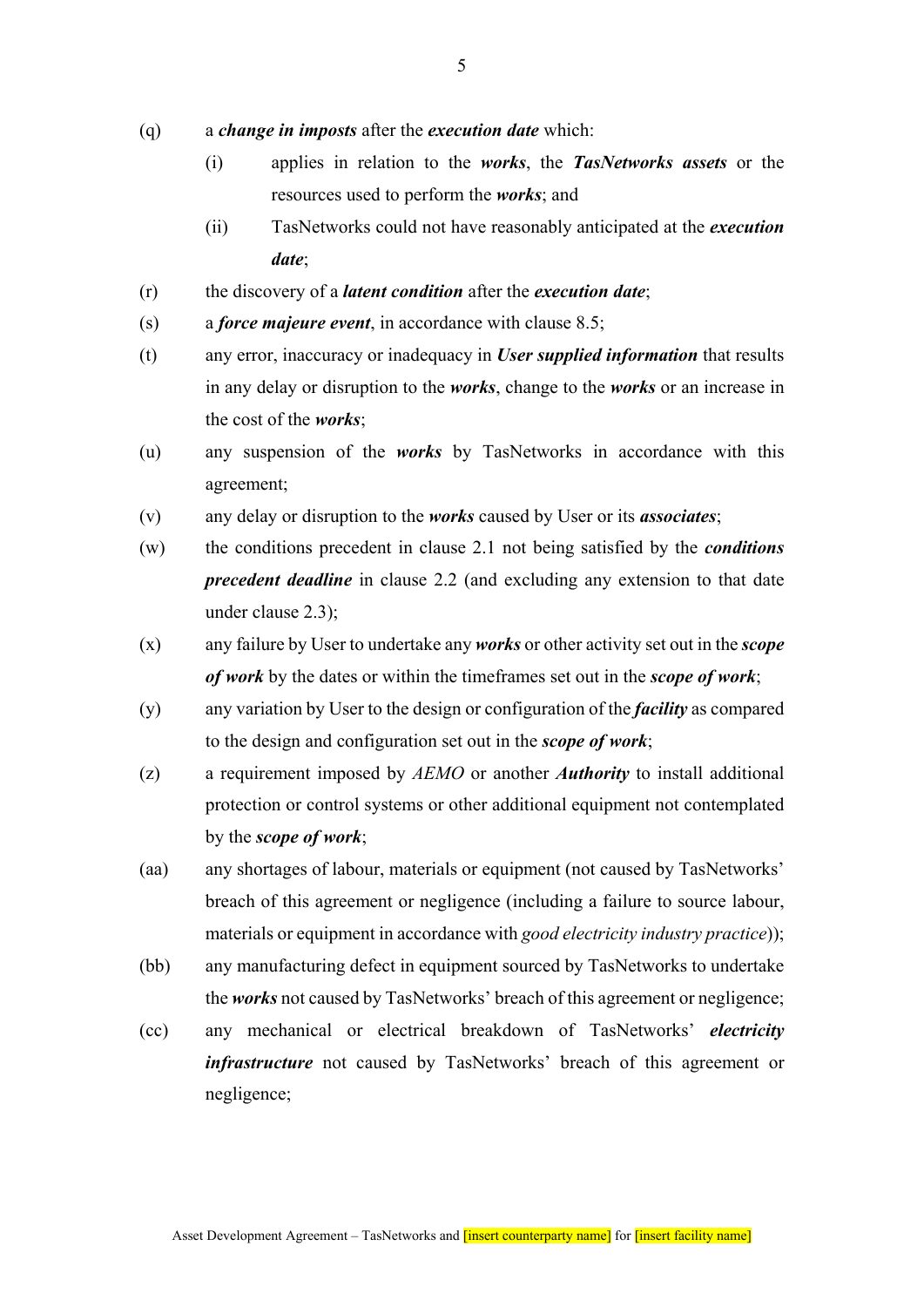- (dd) any damage to the *works* during the course of their construction not attributable to TasNetworks' or its *associates*' failure to comply with *good electricity industry practice*;
- (ee) order or direction of any *Authority* which delays the *works* or requires the application of additional resources to the *works* unless arising from TasNetworks or its *associates* failure to comply with *good electricity industry practice*; and
- (ff) any other event or circumstance which under this agreement expressly entitles TasNetworks to claim for delay or extension of the *date for practical completion*,
- (gg) any delay (including failing to complete the *contestable IUSA components*) by the relevant deadline dates set out in the works program (as defined under the *IWCA*)) by the *IUSA Provider* or User (as defined under the *IWCA*) under the *IWCA* whether caused by breach, force majeure or otherwise;
- (hh) any failure (whether caused by breach, force majeure or otherwise) by the *IUSA Provider* or User (as defined under the *IWCA*) to comply with the *IWCA*;
- (ii) a suspension of works issued by TasNetworks in accordance with clause  $\boxed{22}$ of the *IWCA*; and
- (ii) any variation made in accordance with clause  $[6]$  of the *IWCA*,

in each case, except to the extent caused or contributed to by breach of this agreement by TasNetworks or its *associates* or negligence of TasNetworks or its *associates*; *facility* means User's proposed **[insert facility type]** at **[insert location]** in Tasmania; *financiers* means any financiers providing finance to User or a *related body corporate* of User in relation to the *facility* and any trustee or agent appointed by them;

*first 20 business day period* has the meaning given in clause 8.4;

*force majeure event* means an event or circumstance that:

- (a) is beyond the reasonable control of the notifying party or its *associates*;
- (b) is not caused by an act or omission of the notifying party or its *associates*; and
- (c) could not have been avoided or overcome by the notifying party or its *associates* taking reasonable precautions and steps,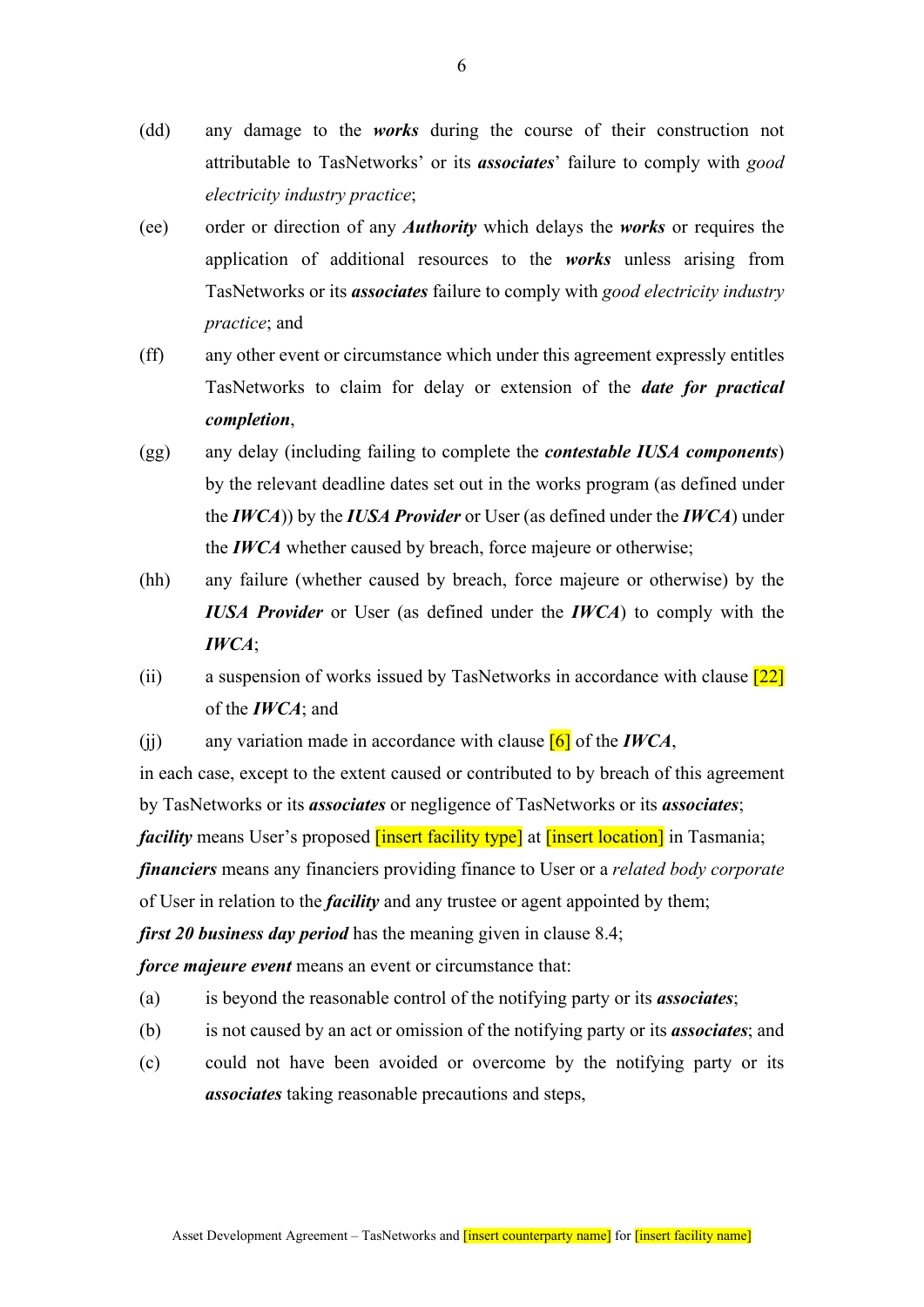including the following events, to the extent they satisfy paragraphs (a) to (c) (inclusive):

- (d) any industrial or labour dispute which the notifying party can demonstrate:
	- (i) involves persons other than the notifying party and its *associates*; and
	- (ii) was not caused or induced by the acts or omissions of the notifying party or its *associates*;
- (e) natural disasters;
- (f) landslide, flood, cyclone, earthquake, severe storm, lightning strike, severe and abnormal weather condition, electro-magnetic radiation storm, explosion or fire;
- (g) an act of war, terrorism, riot, civil commotion, malicious damage, sabotage or revolution;
- (h) epidemic or quarantine; and
- (i) an act or omission of another person (including an *Authority*) who is not under the control of the notifying party;

*GST* means a goods and services tax imposed under *A New Tax System (Goods and Services Tax) Act 1999* and related legislation;

*GST gross-up* has the meaning given at clause 10.2;

*impost* means any tax (excluding income tax and *GST*), duty, impost, levy, licence fee or other charge imposed by any *Authority*;

*inclement weather* means the existence or effects of climatic conditions (whether caused by rain, flood, hail, snow, cold, wind, dust storm, high temperature or otherwise) which makes it unsafe or impractical to undertake the *works* and includes, without limitation:

- (a) rainfall which is greater than  $[X]$ mm in any 24 hour period; and
- (b) wind speeds in excess of  $[X]$  m/s at a time when erection activities with a crane are being undertaken,

as determined by TasNetworks' weather monitoring equipment or, if TasNetworks does not have such equipment capable of monitoring conditions relevant to the *site*, the nearest Bureau of Meteorology monitoring station;

*insolvency event* means for a party any of the following events:

(a) an administrator is appointed or a resolution is passed or any steps are taken to appoint, or to pass a resolution to appoint, an administrator to that party; or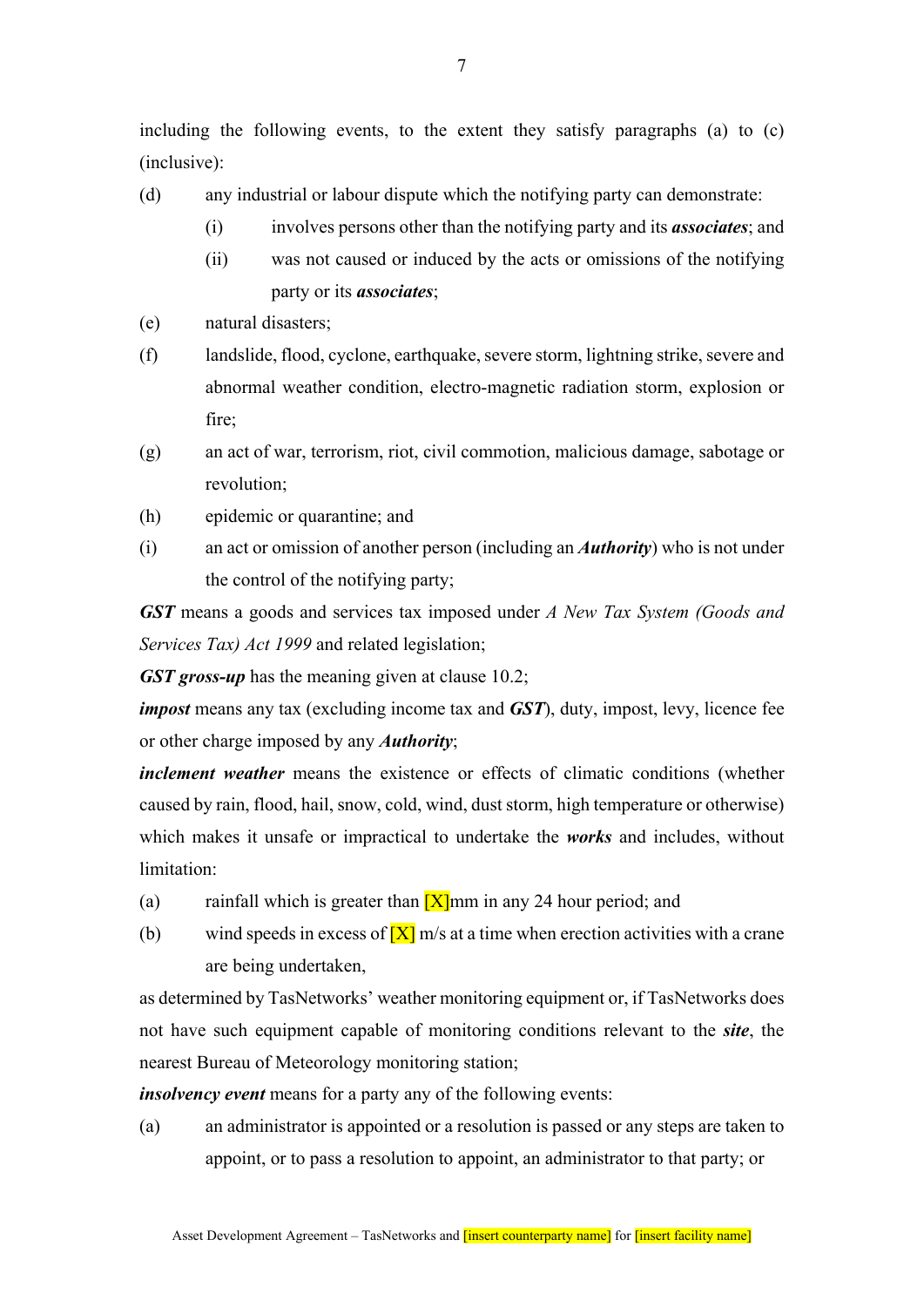- (b) a receiver, receiver manager, official manager, trustee, administrator, other controller (as defined in the *Corporations Act 2001* (Cth)) or similar officer is appointed over the assets or undertaking of that party; or
- (c) that party enters into or proposes to enter into any arrangement, composition or compromise with, or assignment for the benefit of, its creditors or a class of them; or
- (d) that party is deemed by the provisions of the *Corporations Act 2001* to be insolvent;

*intellectual property rights* means any copyright, patent, registered design, design right, trade mark, trade name or any other legally protected intellectual property right; *IUSA Provider* means the Identified User Shared Asset Provider described as such in the *IWCA*;

*IWCA* means the Interface Works Construction Agreement between TasNetworks, User and [*insert name of IUSA Provider*] dated [insert date];

*latent conditions* means physical conditions at the *site* and its near surrounds, including artificial things but excluding weather conditions, which differ materially from the physical conditions which should reasonably have been anticipated by a competent contractor at the time of TasNetworks' offer to *connect* if that competent contractor had inspected:

- (a) all written information made available by User to TasNetworks for the purpose of preparing the offer to *connect*;
- (b) all information influencing the risk allocation in TasNetworks' offer to *connect*  and reasonably obtainable by the making of reasonable enquiries; and
- (c) the *site* and its near surrounds;

*Law* means:

- (a) those principles of law or equity established by decisions of courts;
- (b) statutes, regulations or by-laws of the Commonwealth of Australia, the State of Tasmania or an *Authority* which have the force of law;
- (c) the Constitution of the Commonwealth of Australia;
- (d) the *Rules*;
- (e) binding requirements and binding guidelines of the Commonwealth of Australia, the State of Tasmania or an *Authority* which have the force of law;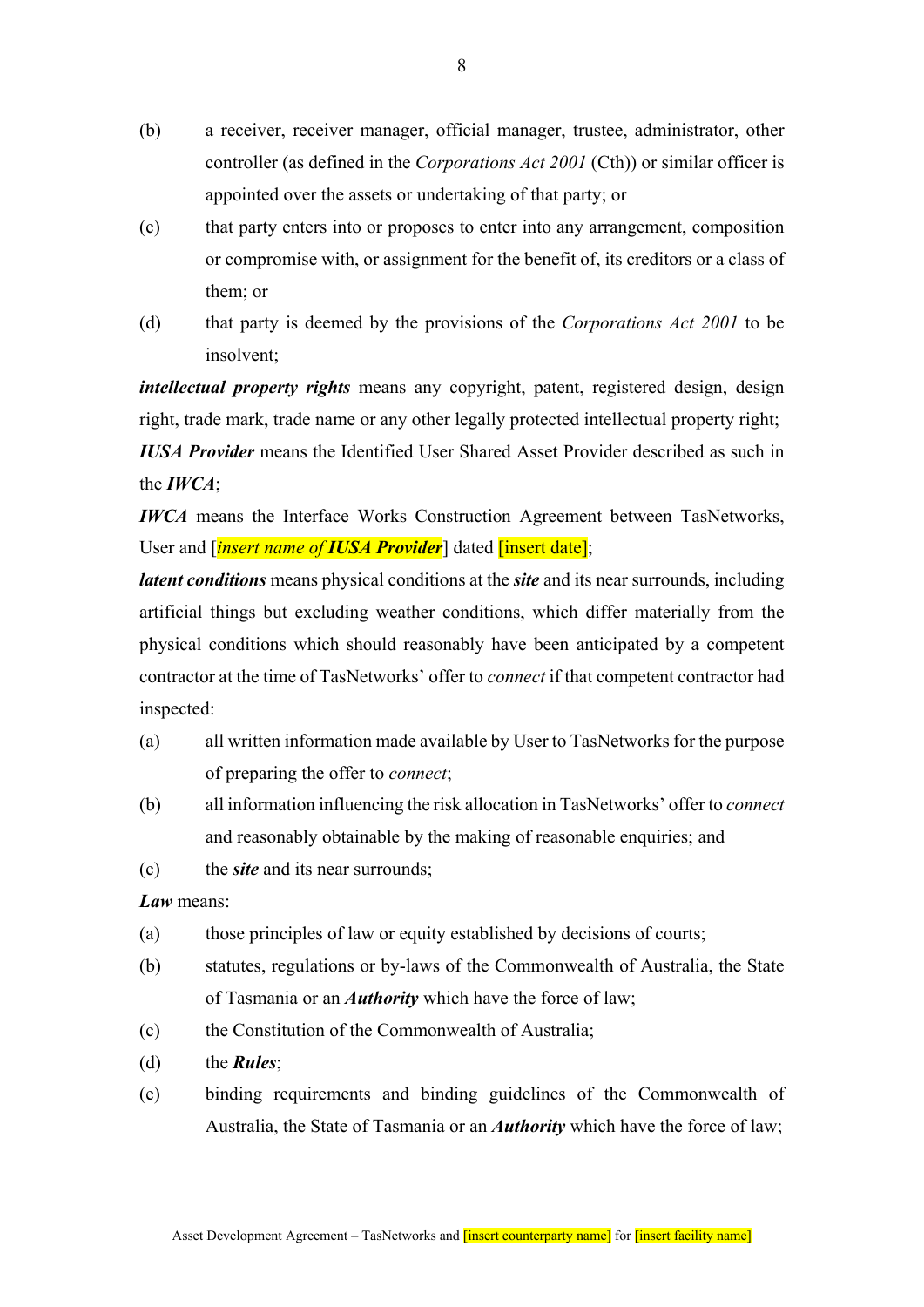*notice to proceed* means a written notice given by User to TasNetworks which directs TasNetworks to proceed with the *works* and expressly states it is a "notice to proceed" given under this agreement;

*notifying party* has the meaning given in clause 8.1;

#### *outage event* means where:

- (a) there is any full or partial unavailability of one or more *facilities* which means that it may adversely impact the *transmission system* or *distribution system*  (including the ability of each system to supply electricity to *retail customers*) to undertake a *network outage*;
- (b) TasNetworks is prevented by an *Authority* or a third party from undertaking a *network outage* or is unable to procure an *Authority's* or third party's agreement to undertake an *outage* at the time and for the duration proposed by TasNetworks;
- (c) an *Authority* or third party withdraws its agreement to any *network outage*;
- (d) an *Authority* or third party (with power to do so) requires TasNetworks to recall the *network elements* which are affected by an *network outage* before the end of the time period which was nominated for that *outage*; or
- (e) TasNetworks determines (acting reasonably and applying *good electricity industry practice*) that a *network outage* cannot be taken at the time that was originally scheduled for that *network outage* (including where TasNetworks is acting as an *Authority* for the purposes of this agreement),

other than as a result of a breach of this agreement by TasNetworks or negligence by TasNetworks;

*out of pocket expense* means any amount that is:

- (a) payable by TasNetworks to a third party; and
- (b) related to the performance of the *works*,

and includes application fees, registration fees, deposits, cancellation fees and any other 'out of pocket' expenses, in each case which are reasonably incurred by TasNetworks in relation to the performance of the *works* but excludes *works contractor costs*;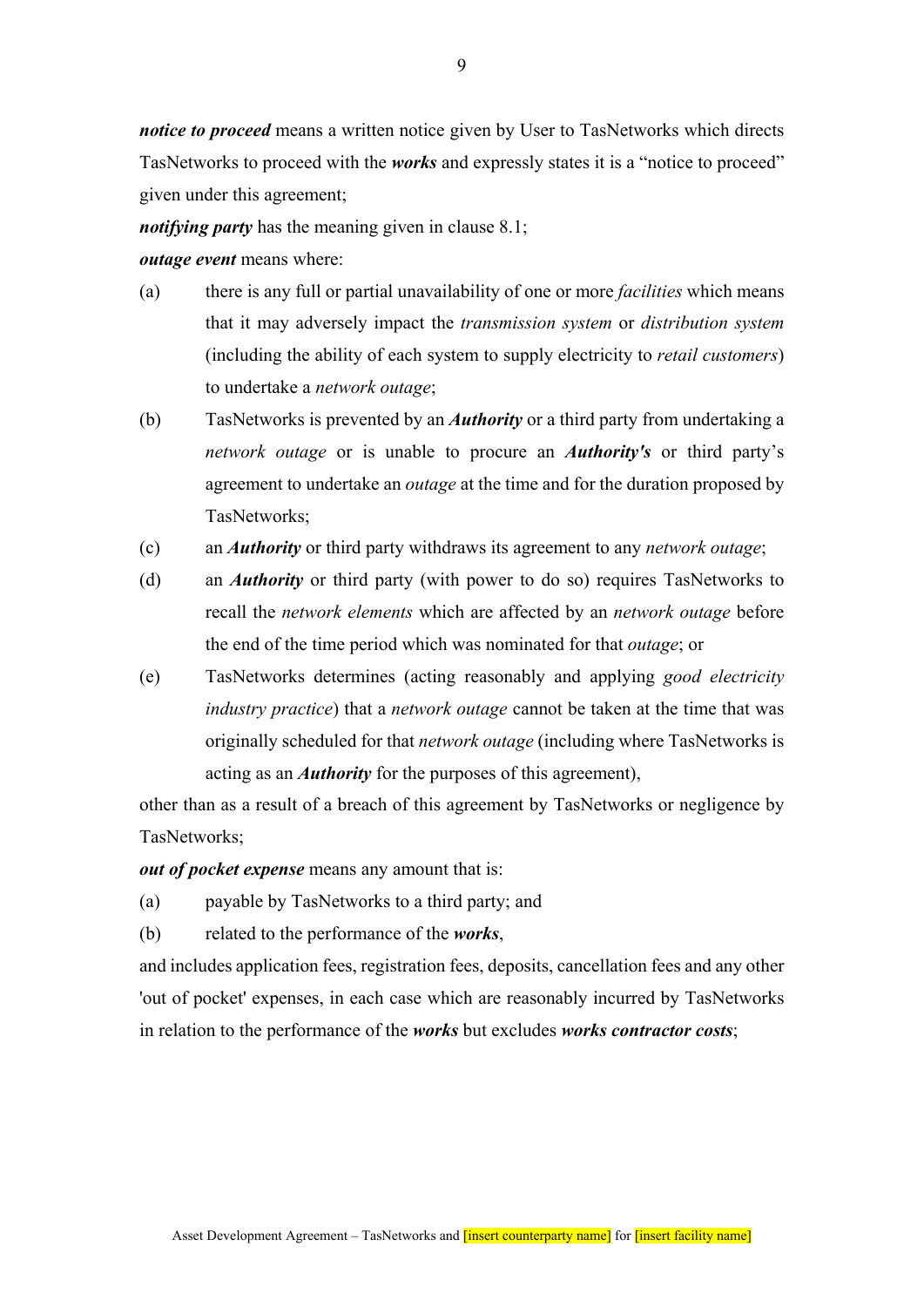*practical completion* means the stage in the performance of the *works* when TasNetworks reasonably determines that each of the following requirements have been satisfied:

- (a) the *TasNetworks assets* have been completed in accordance with this agreement, except for minor defects and omissions which do not prevent the *TasNetworks assets* satisfying paragraph (c);
- (b) the *TasNetworks commissioning* has been successfully completed in accordance with this agreement; and
- (c) the *TasNetworks assets* are capable of providing the *services* to User in accordance with the *User connection agreement*, subject to any reasonable commissioning testing requirements of TasNetworks in relation to the *TasNetworks Assets* that are required to be undertaken post-*connection*;

*preliminary completion date* has the meaning given at clause 6.4;

*Rules* means the National Electricity Rules;

*scope of work* means the document so titled which is either annexed to this agreement or separately signed by User and TasNetworks and acknowledged to be the scope of work for the purposes of this agreement;

*SDS* has the meaning given to it in the *User connection agreement*;

*security* means any guarantee, performance undertaking, security interest or other document provided under clause 8 for the purpose of securing the payment of money by User under this agreement;

*services* has the meaning given to it in the *User connection agreement*;

*site* means the site where the *TasNetworks assets* will be constructed as shown in Schedule 5;

*site based contractor* means, in the case of TasNetworks, a *works contractor* who performs work at the *site* and in the case of User a contractor who works at the site on which the *facility* is being constructed;

*TasNetworks assets* means the facilities, assets, equipment and other tangible property to be provided in the performance of the *works*;

*TasNetworks commissioning* means undertaking commissioning activities reasonably required by TasNetworks in relation to the *TasNetworks Assets* to enable *connection*  of the *facility* but does not include any commissioning testing required to be undertaken after *connection* of the *facility*;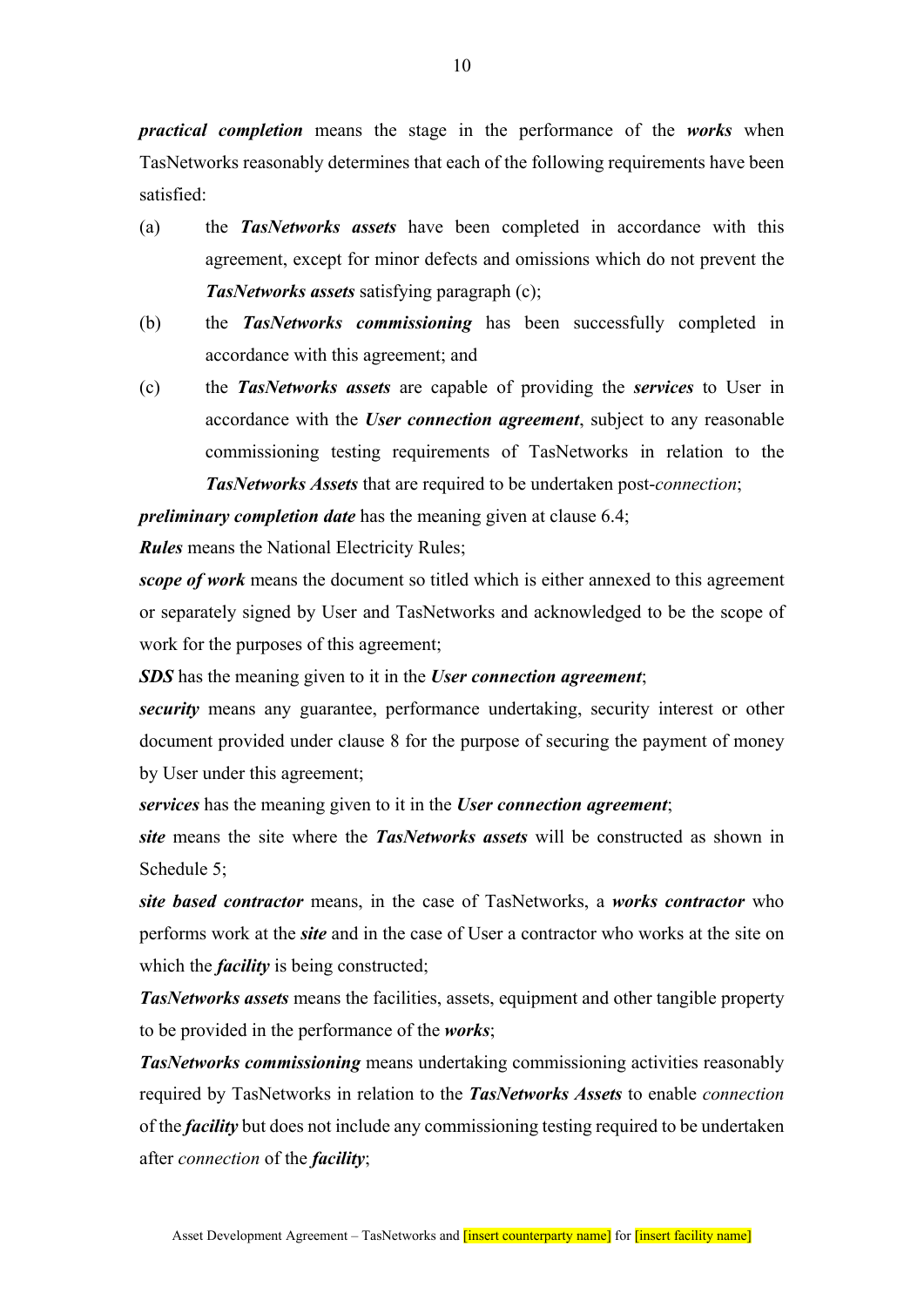*TasNetworks' costs* means all of TasNetworks' internal and external costs (both actual and committed, provided that such costs are not able to be avoided or reduced (for example, by terminating a contract for convenience in accordance with a right under that contract), and including cost of debt, expenses, profit margin, overhead, project management costs and expenses (including any *works contractor costs*, *out of pocket expenses* and, where applicable, costs in respect of, or arising from, the termination by TasNetworks or any third party of any contract for or relating to the carrying out of any *works*) reasonably incurred by TasNetworks (or a *related body corporate*) in undertaking any activities associated with the *works*;

### *termination amount* means **\$**[insert amount];

*User connection agreement* means a *connection agreement* between TasNetworks and User for the *connection* of the *facility* entered into on or about the date of this agreement;

*User supplied information* means all information, materials and data, of whatever kind, provided in writing by User to TasNetworks in relation to the *works,* the *facility*, the *site* or this agreement;

*User works change* has the meaning given in clause 3.3(a);

*wilful default* means intentional misconduct undertaken knowing it is in breach of this agreement but it does not mean any mistake or error of judgement, whether in breach of this agreement or not and whether negligent or not;

*works* means the work set out in item 1 of Schedule 1 to this agreement (and as more fully described in the *scope of work* as being part of the TasNetworks' works) and does not include the work referred to in item 2 of Schedule 1;

*works change* has the meaning given in clause 3.2(a);

*works contractors* means those contractors and consultants engaged by TasNetworks to carry out any part of the *works* (whether design, construction, commissioning, legal advice, planning advice, assistance with acquisition of *approvals*, administration of this agreement or otherwise) and those suppliers from whom TasNetworks obtains goods, equipment, software, hardware or other items or rights for the purposes of the *works;*  and

*works contractor costs* means all amounts reasonably incurred by TasNetworks and payable to any *works contractors* engaged by TasNetworks to carry out any part of the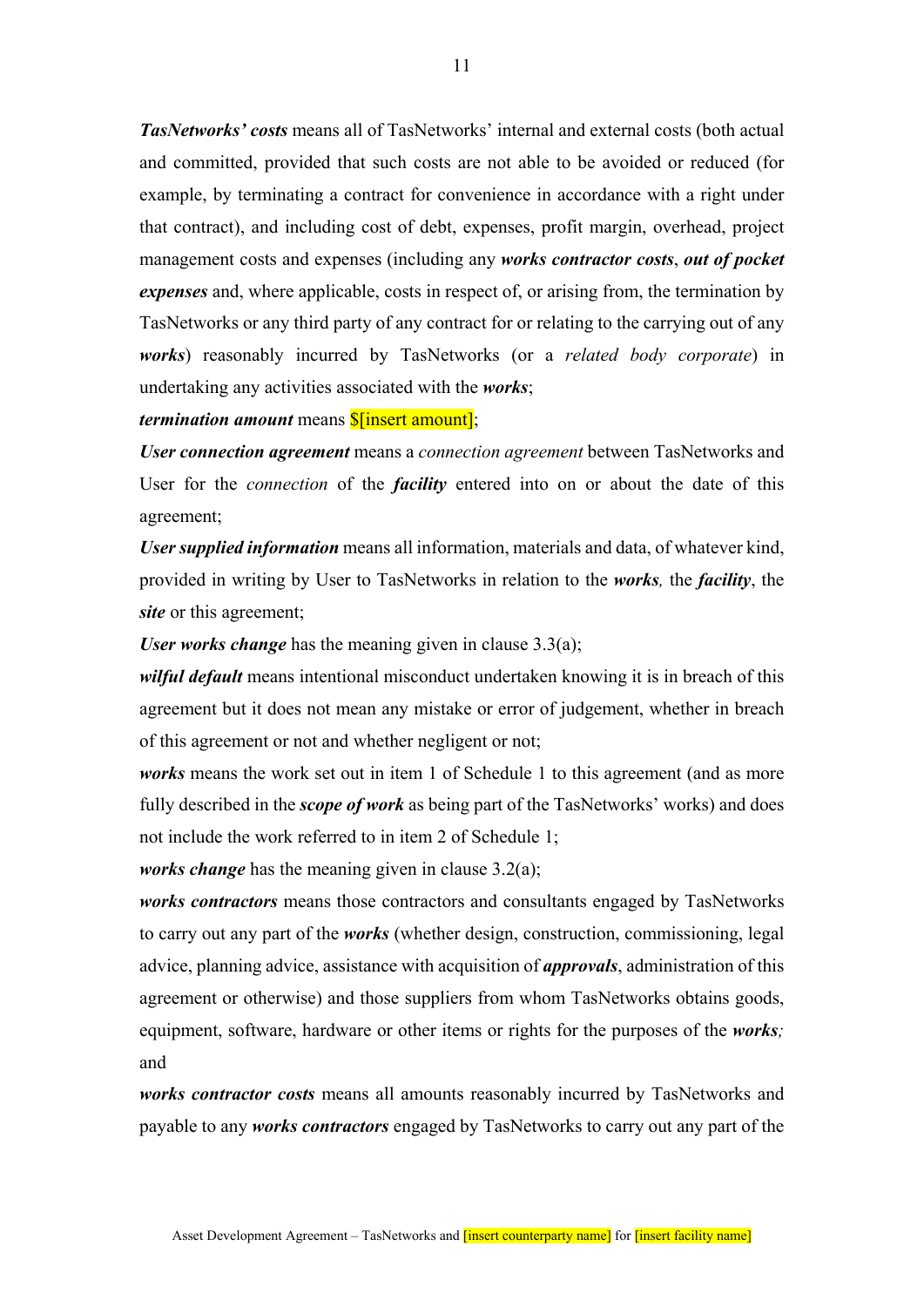*works* or payable to any *works contractors* from whom TasNetworks obtains goods, equipment, software, hardware or other items or rights for the purposes of the *works*.

#### **1.2 Interpretation**

In this agreement unless the contrary intention appears:

- (a) a reference to a recital, clause, party, paragraph, Schedule or attachment is a reference to a recital and clause of and a party, paragraph, Schedule or attachment to, this agreement and references to this agreement include any Schedule or attachment;
- (b) a reference to this agreement, any other agreement or instrument or any provision of any of them includes any amendment, variation or replacement of that agreement, instrument or provision;
- (c) a reference to an *applicable regulatory instrument*, *Australian Standard* or published index includes regulations and other instruments under, and consolidations, amendments, re-enactments, extensions or replacements, as applicable, of the same;
- (d) a reference to a thing (including, an amount) is a reference to the whole or any part of it, but nothing in this clause 1.2(d) implies that the performance of part of an obligation constitutes performance of that obligation;
- (e) the singular includes the plural and vice versa;
- (f) the word "person" includes a natural person, firm, body corporate, partnership (whether limited or otherwise), joint venture, trust, an unincorporated association and any *Authority*;
- (g) a reference to a person includes a reference to the person's executors, administrators, successors, and permitted assigns;
- (h) if a period of time is specified and the period dates from a given day or the day of an act or event, it is to be calculated exclusive of that day and if a period of time is specified as commencing on a given day or the day of an act or event, it is to be calculated inclusive of that day;
- (i) a reference to a day is a reference to a period of time commencing at midnight and ending the following midnight;
- (j) if a term is defined in this agreement other parts of speech and grammatical forms of that term have corresponding meanings; and
- (k) the word "includes" in any of its forms is not a word of limitation.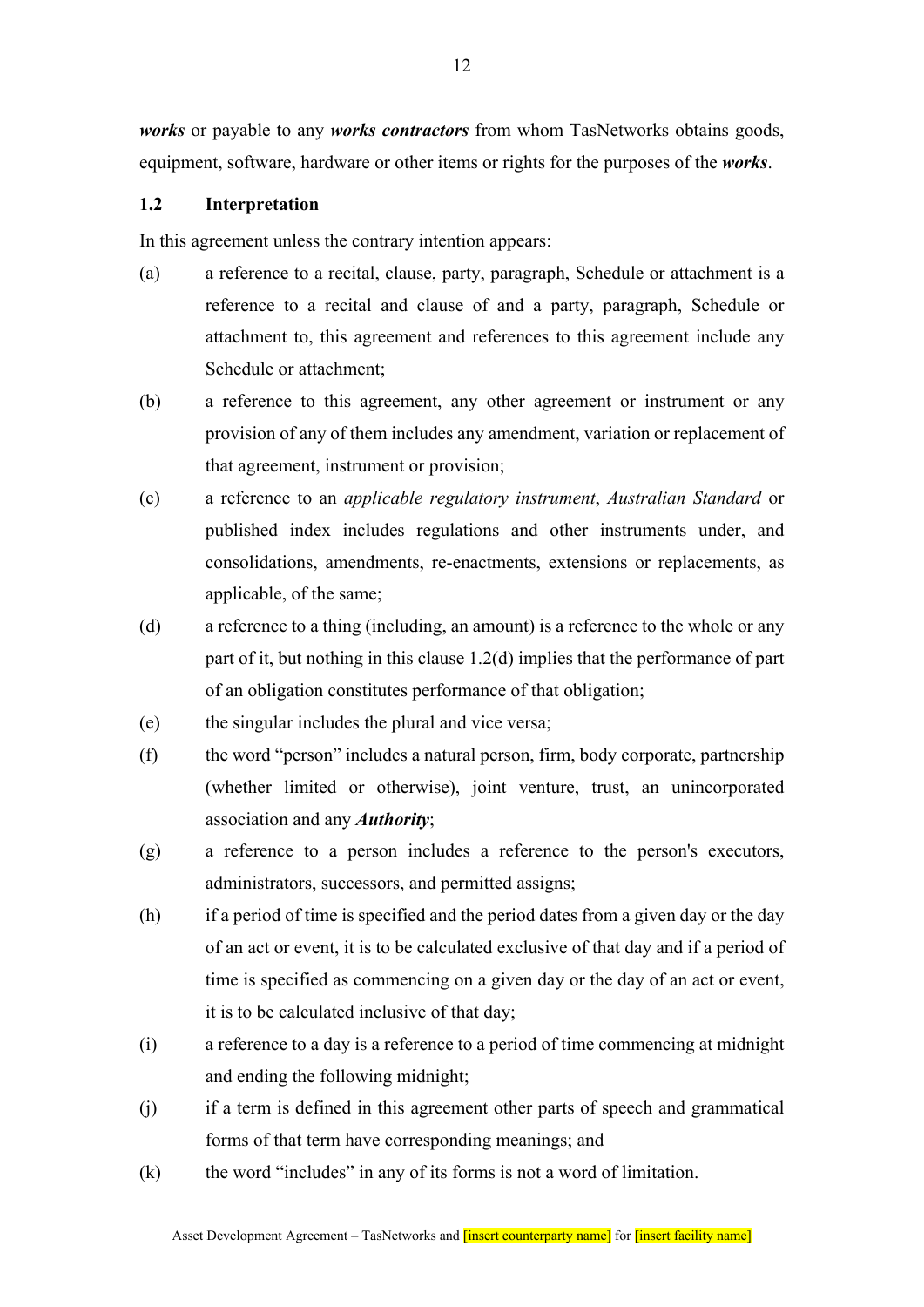## **1.3 Headings, italics and bold type**

- (a) Headings in this agreement are included for convenience only and do not affect the interpretation of this agreement.
- (b) Italics are used in this agreement for convenience to identify terms defined in the *Rules*. Bold and italics is used in this agreement for convenience to identify terms defined in this agreement. The fact that a word which is so defined appears in a clause of this agreement without being italicised or bold and italicised is to be disregarded in determining whether the word is intended to have the defined meaning given to it in the *Rules* or in this agreement.

### **1.4 Terms defined in the Rules**

- (a) Subject to this clause 1.4, terms which are defined in the *Rules* which are used in this agreement have the meaning given to them in the *Rules*.
- (b) If a term is both defined in the *Rules* and in this agreement, the definition in this agreement will apply.
- (c) Where a term defined in the *Rules* in general terms is used in this agreement it will be interpreted in its context within this agreement to refer specifically to assets and services relevant to this agreement.
- (d) Where a provision of the *Rules* may be varied or waived by agreement of the parties that provision will apply except to the extent that it is waived or varied by this agreement.

## **1.5 Standards and indexes**

Where an *Australian Standard* or published index referred to in this agreement ceases to exist (and no replacement standard or index is nominated by the body responsible for issuing the *Australian Standard* or published index) a replacement standard or index nominated by TasNetworks (acting reasonably) will be substituted for that standard or index.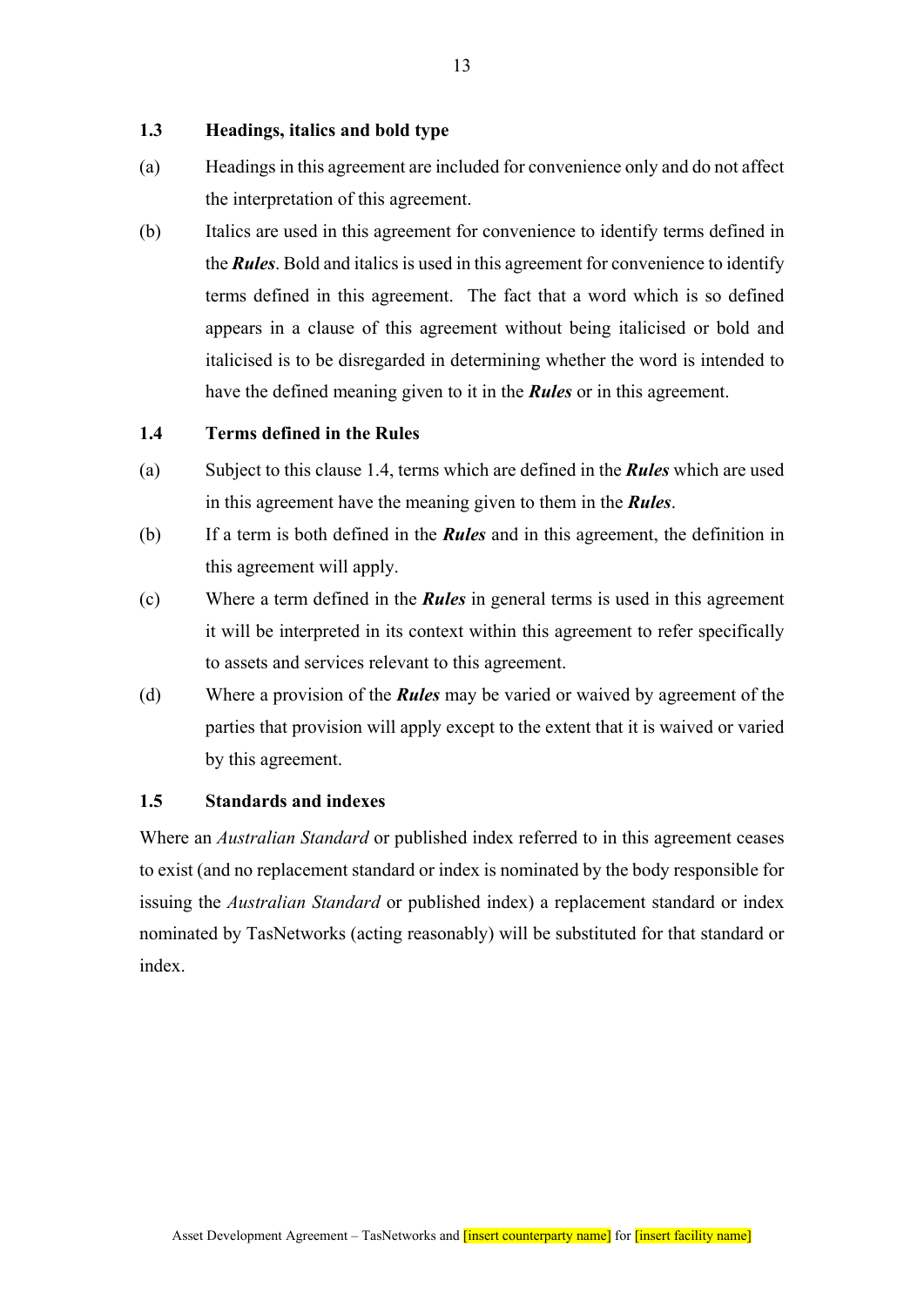## **2. TERM AND TERMINATION**

## **2.1 Conditions precedent**

Other than clauses 1, 2, 13, 14, 15, 16, 17, 18, 19 and 20 this agreement does not come into force or effect until:

- (a) User has achieved financial close for the financing of the *facility* and provides evidence, in a form reasonably satisfactory to TasNetworks, that financial close has been achieved;
- (b) a *notice to proceed* is given by User to TasNetworks;
- (c) User provides TasNetworks with *security* in accordance with clause 8;
- (d) User and TasNetworks have executed the *User connection agreement*;
- (e) execution of the *IWCA*; and
- (f) execution of a *network operating agreement* with the *IUSA Provider*.

## **2.2 Satisfaction**

User must satisfy the conditions precedent in clause 2.1 on or before the date that is [insert] days after the date of this agreement or such later date as is agreed by the parties in writing (*conditions precedent deadline*).

## **2.3 Non satisfaction**

If a condition precedent in clause 2.1 has not been satisfied (or waived by both parties) on or before the *conditions precedent deadline*, then:

- (a) if requested by User, the parties will, acting in good faith, endeavour to agree an extension to the *conditions precedent deadline*; and
- (b) if User does not request an extension under clause 2.3(a) or the parties are unable to agree an extension within 5 *business days* after User's request under clause 2.3(a), either party may terminate this agreement by written notice to the other party.

## **2.4 Term**

Subject to clauses 2.1, 2.2 and 2.3, this agreement commences on the *execution date* and, unless terminated earlier, expires upon the occurrence of the "commencement date" as defined in the *User connection agreement*.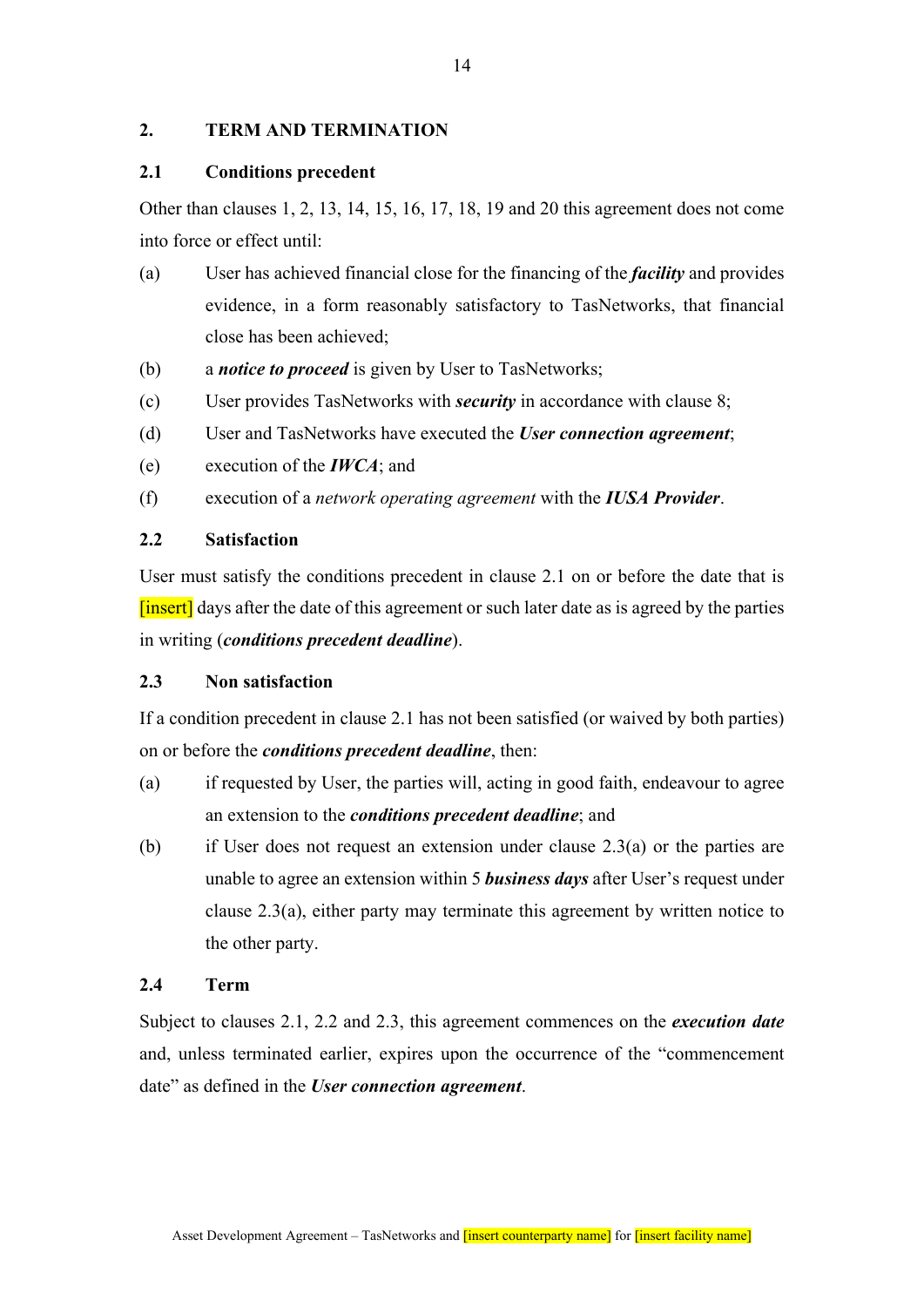### **2.5 Effect of termination**

- (a) If this agreement is terminated other than under clauses 2.3 or 2.6, User must, within 5 *business days* of receipt of a tax invoice from TasNetworks, pay TasNetworks the *termination amount*.
- (b) To avoid doubt clause 2.5(a) does not apply where this agreement expires under clause 2.4.
- (c) This clause 2.5 survives termination of this agreement.

## **2.6 Conditions Subsequent**

- (a) If a condition set out in Schedule 8 is not satisfied by the relevant date set out in that Schedule, a party may serve notice on the other providing that it intends to terminate this agreement if the condition is not satisfied within a further 21 days.
- (b) During the 21 day period following the service of that notice the parties must negotiate in good faith to seek to satisfy the condition or determine terms upon which this agreement may continue despite the condition not being satisfied.
- (c) If the relevant condition is not satisfied by the end of the 21 day period and if the parties have not agreed and documented a basis upon which this agreement may continue in operation, then either party may by notice to the other with immediate effect terminate this agreement.
- (d) If this agreement is so terminated then User must pay TasNetworks:
	- (i) all *TasNetworks' costs* incurred as at the date of termination;
	- (ii) any *TasNetworks' costs* which arise after the date of termination and which TasNetworks is not reasonably able to avoid; and
	- (iii) any *TasNetworks' costs* incurred as a consequence of such termination, including costs of terminating contracts relating to the *works*.

## **3. THE WORKS**

## **3.1 General**

The parties agree that the *works* required to facilitate the *connection* of the *facility* are set out in Schedule 1 to this agreement.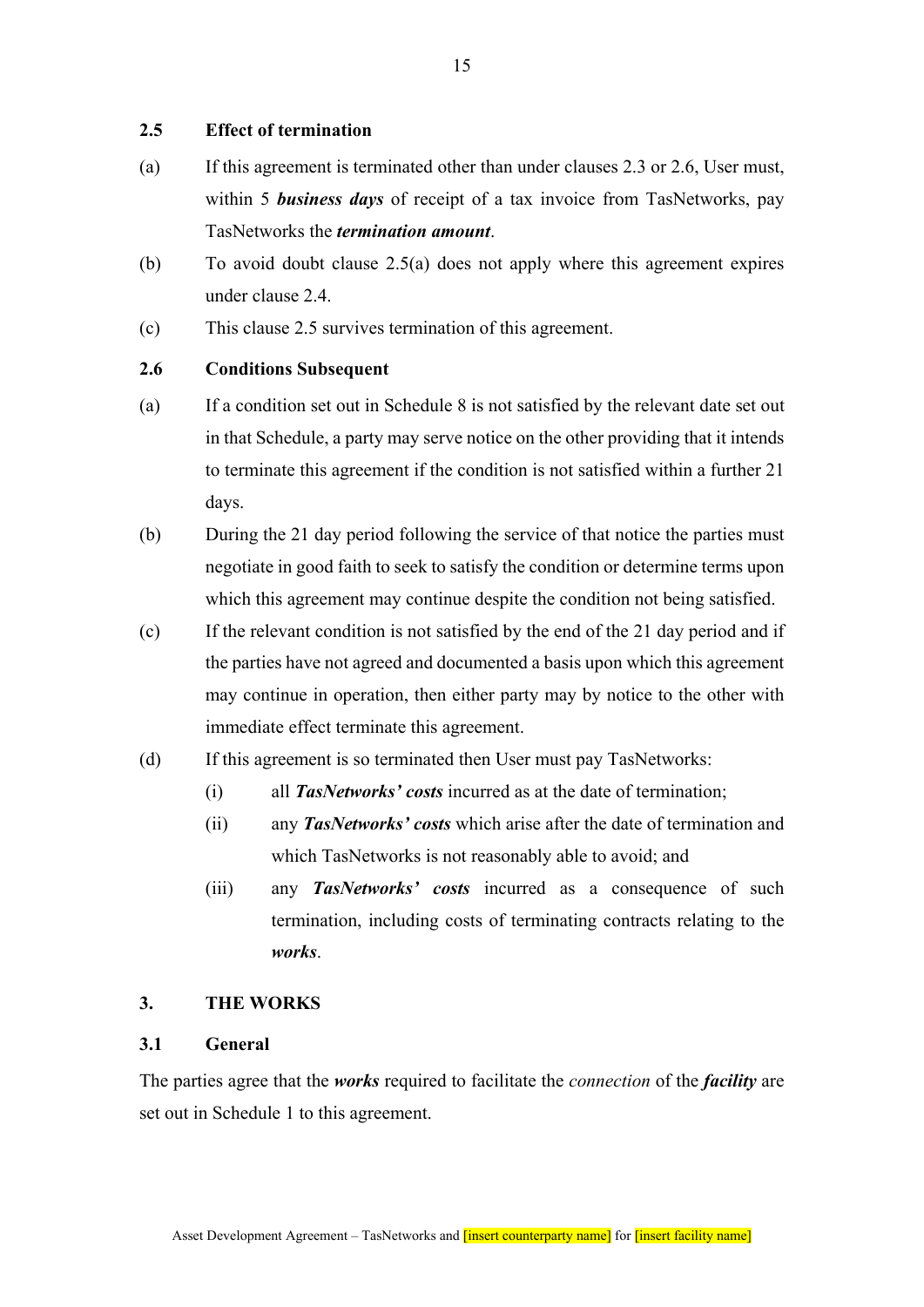## **3.2 Variations initiated by TasNetworks**

- (a) TasNetworks may, any time prior to *practical completion*, make any addition to or omission from or other amendment to the *works* ("*works change*"), provided in each case that any such *works change* will not:
	- (i) delay the *date of practical completion*;
	- (ii) require User to make any change, variation or modification to the *facility*;
	- (iii) adversely impact TasNetworks' ability to provide *services*;
	- (iv) delay the construction of the *facility*;
	- (v) require User to obtain a new *approval* for the *facility* or to obtain a variation to any existing *approval* for the *facility*;
	- (vi) cause the cost of the construction, operation and maintenance of the *facility* to increase beyond the costs which would have been incurred if no variation had been made (or if there is such an increase in the costs of construction, operation and maintenance, TasNetworks either agrees (to the extent the relevant cost is substantiated under clause 3.2(e)) to reimburse User such additional costs or to reduce the *connection charges* as required to offset that cost).
- (b) There will be no increase in the *connection charges* due to an addition, omission or amendment under clause 3.2(a).
- (c) TasNetworks will notify User as soon as reasonably practicable after TasNetworks has determined to make a *works change* which notice must outline in reasonable detail the *works change*.
- (d) TasNetworks may notify User of a proposed *works change* and request comments from User as to whether User considers it may have an impact referred to in clause 3.2(a). If User does not provide reasons objecting to such change within 20 *business days* of receipt of the notice User will be taken to agree that the change will not have an effect referred to in clause 3.2(a). If User does object to the *works change* User must provide such additional information in relation to its objection as reasonably requested by TasNetworks and within such reasonable time specified by TasNetworks.
- (e) If User objects to a *works change* because of the additional construction, operation or maintenance costs it will cause in respect of the *facility* User must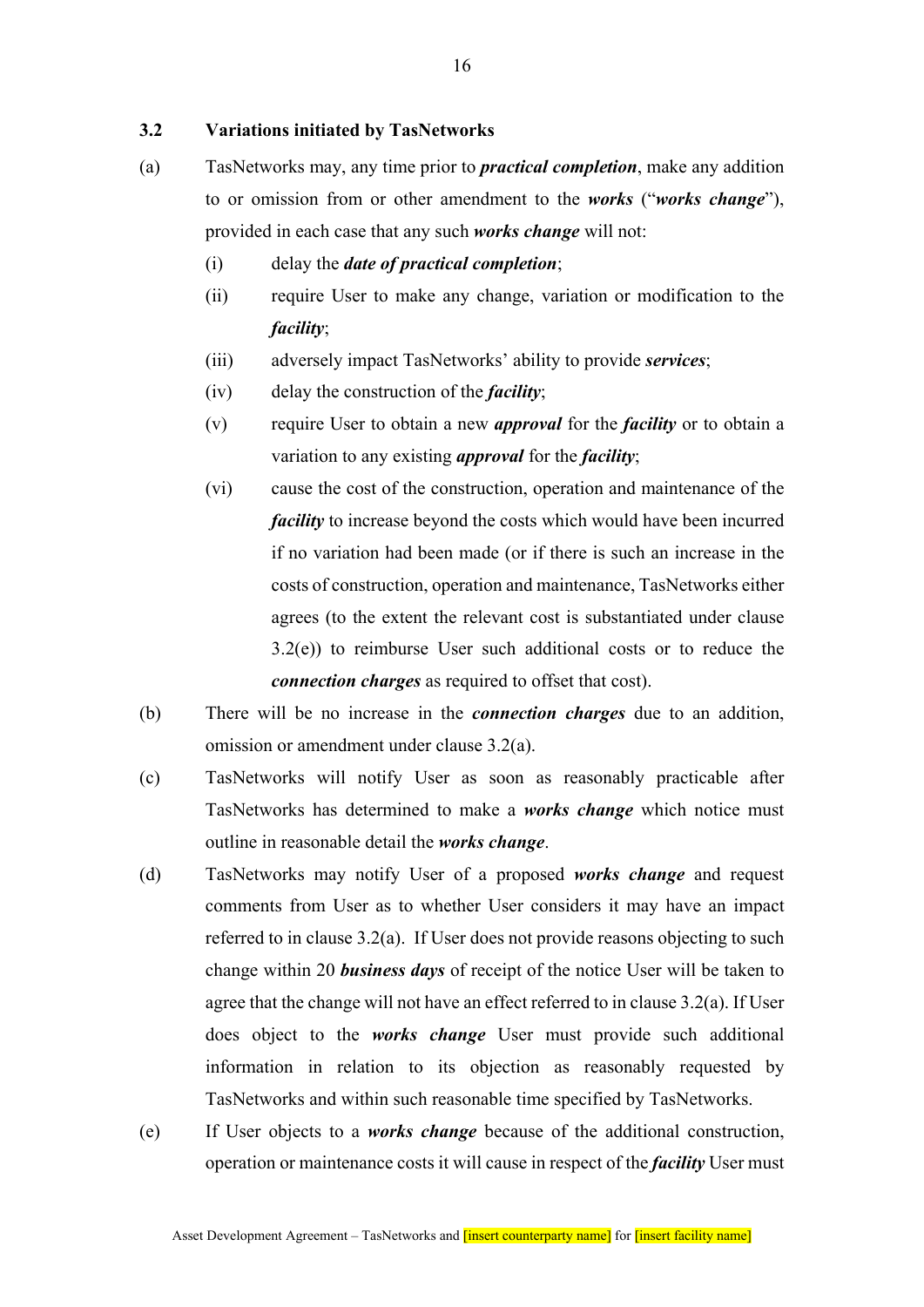provide such information as reasonably requested by TasNetworks to substantiate those costs and within such reasonable time specified by TasNetworks.

(f) Where a *works change* would have an impact referred to in clause 3.2(a), TasNetworks may nevertheless seek User's consent to such *works change* and User will not unreasonably withhold or delay such consent and act reasonably in considering the terms upon which it is willing to give such consent.

### **3.3 Variations requested by User**

- (a) User may, any time prior to *practical completion*, give TasNetworks a written request for an addition to or omission from or amendment to the *works* ("*user works change*"), provided the addition, omission or amendment is generally within the scope of the *works* and does not constitute a request for:
	- (i) an increase in *agreed capability*; or
	- (ii) changes to equipment already ordered.
- (b) If User requests a *user works change*, TasNetworks will within a reasonable time notify User whether (acting reasonably and having regard to any provisions of TasNetworks' arrangements with its contractors) TasNetworks is able to give effect to the *user works change* and, if so:
	- (i) a reasonable charge for the *user works change* (including amounts for profits and overheads) or (if applicable) any reduction in the cost of the *works* due to the *user works change*; and
	- (ii) a reasonable adjustment to the *date for practical completion*.

For the purposes of this clause 3.3, any amount or extension of time TasNetworks will be required to grant or pay to its contractors (pursuant to TasNetworks' contractual arrangements with those contractors) to give effect to the *user works change* will be deemed reasonable for the purposes of clause  $3.3(b)(i)$  and clause  $3.3(b)(ii)$ .

- (c) Without limiting clause 3.3(b), TasNetworks is not required to give effect to a *user works change* if it will:
	- (i) adversely affect the ability of the *facility* to comply with the generator performance standards applicable under the *Rules*;
	- (ii) adversely affect TasNetworks' ability to comply with *Law*; or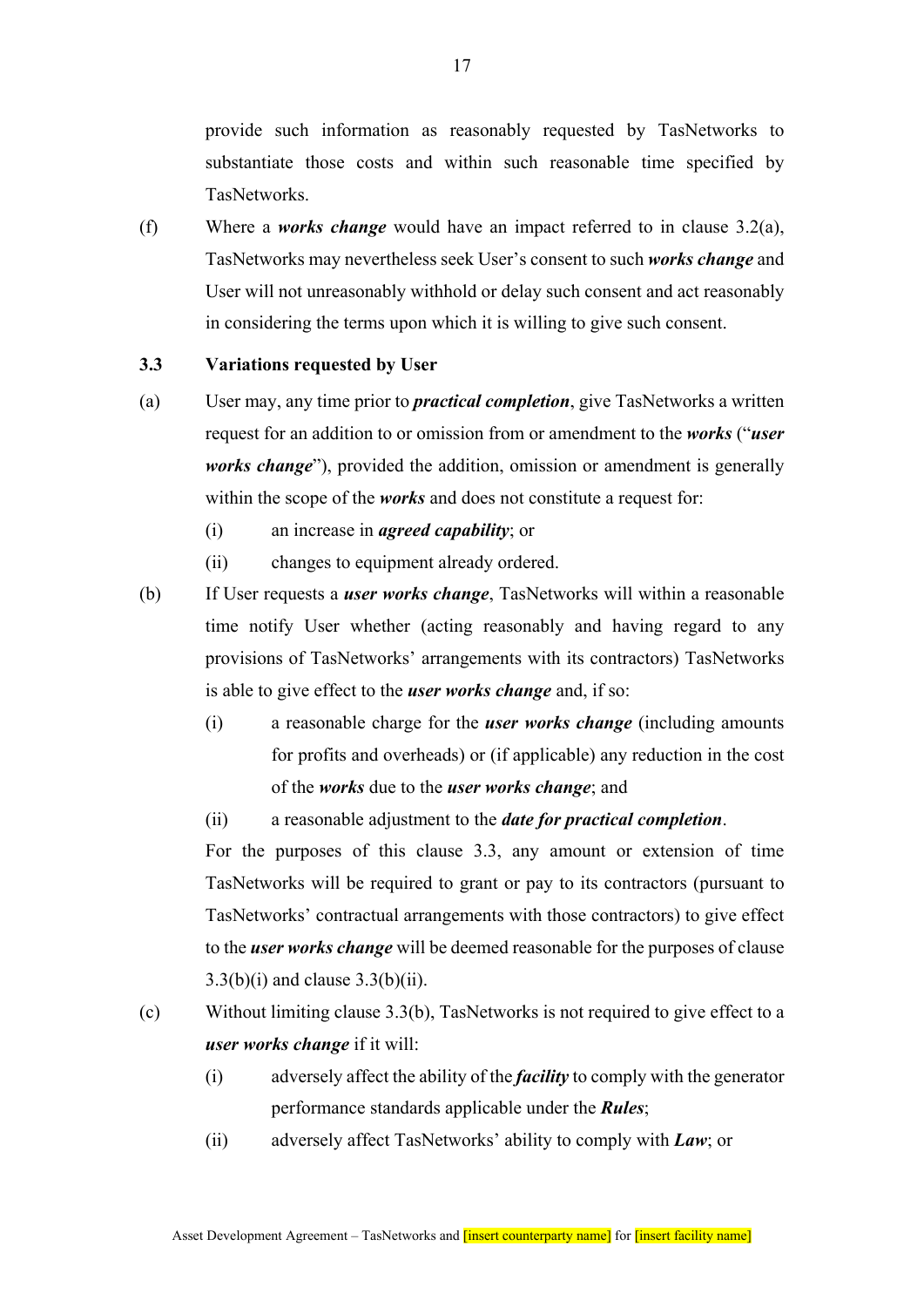- (iii) require the acquisition of additional easements or other property rights.
- (d) If User wishes to accept TasNetworks' proposal under clause 3.3(b) it must do so within 10 *business days* of receipt of the proposal.
- (e) If User accepts TasNetworks' proposal within the time specified in clause 3.3(d) (or such later time as TasNetworks may specify) then the *works* and *date for practical completion* will be taken to be amended in accordance with the proposal.
- (f) If User directs TasNetworks to proceed with the *user works change*  TasNetworks will issue User with an invoice for the additional charges for the *user works change* as notified by TasNetworks under clause 3.3(b).
- (g) Where a *user works change* (which is agreed to be implemented in accordance with this clause 3.3) involves an omission from the *works* and as a result there is an overall reduction in *TasNetworks' costs* then TasNetworks will pass the benefit of that reduction through to User as soon as reasonably practicable after the benefit has been passed through to TasNetworks by the relevant *works contractors*.

#### **3.4 Effect of variation**

- (a) If an addition, omission or other amendment is made in accordance with clause 3.2 or 3.3, then Schedule 1 to this agreement will be automatically amended to reflect the addition, omission or amendment.
- (b) Any addition, omission or other amendment to the *works* under clause 3.2 or 3.3 must be within the general scope of this agreement, unless otherwise agreed by User in relation to clause 3.2 or TasNetworks in relation to clause 3.3.

#### **3.5 Variations by Agreement**

The parties may at any time by agreement signed by each party vary the scope of the *Works*.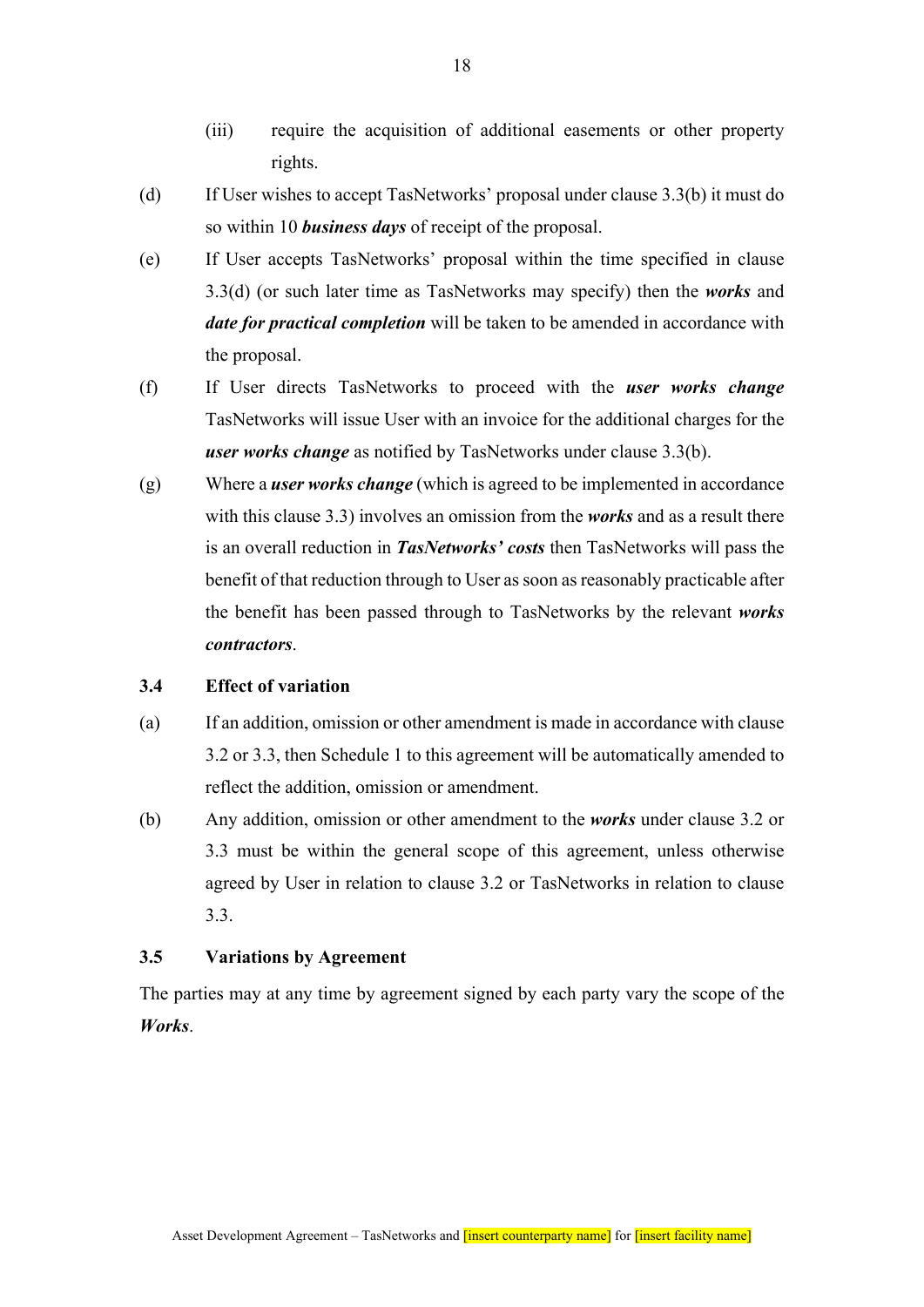## **4. OBLIGATIONS OF TASNETWORKS**

## **4.1 Performance of the works**

- (a) TasNetworks must undertake and complete the *works* in accordance with this agreement.
- (b) In performing the *works*, TasNetworks must:
	- (i) comply with applicable *Laws*;
	- (ii) comply in all material respects with all applicable *Australian Standards*;
	- (iii) comply with good industry practice, including *good electricity industry practice* where applicable; and
	- (iv) subject to clause 6.4, ensure the *TasNetworks assets* are designed and constructed in accordance with this agreement, such that on the *date of practical completion* they are capable of providing the *services* in accordance with the *User connection agreement*, subject to any reasonable commissioning testing requirements of TasNetworks in relation to the *TasNetworks Assets* that are required to be undertaken post-*connection*.

## **4.2 Procurement of construction works**

TasNetworks may enter into contracts for the performance of all or part of the *works*  with reputable contractors.

## **4.3 Project management**

TasNetworks will be responsible for the project management of the *works*.

## **4.4 Easement Acquisition**

TasNetworks will carry out the work referred to in item [**insert**] of Schedule 1.

## **4.5 Approvals**

- (a) To the extent Schedule 6 states TasNetworks is responsible for obtaining the *approvals* required for the *works*, TasNetworks must use its reasonable endeavours to apply for, obtain and maintain those *approvals*.
- (b) Notwithstanding clause 4.5(a), TasNetworks is not required to accept the grant of an *approval* to TasNetworks (or to any renewal or variation of such an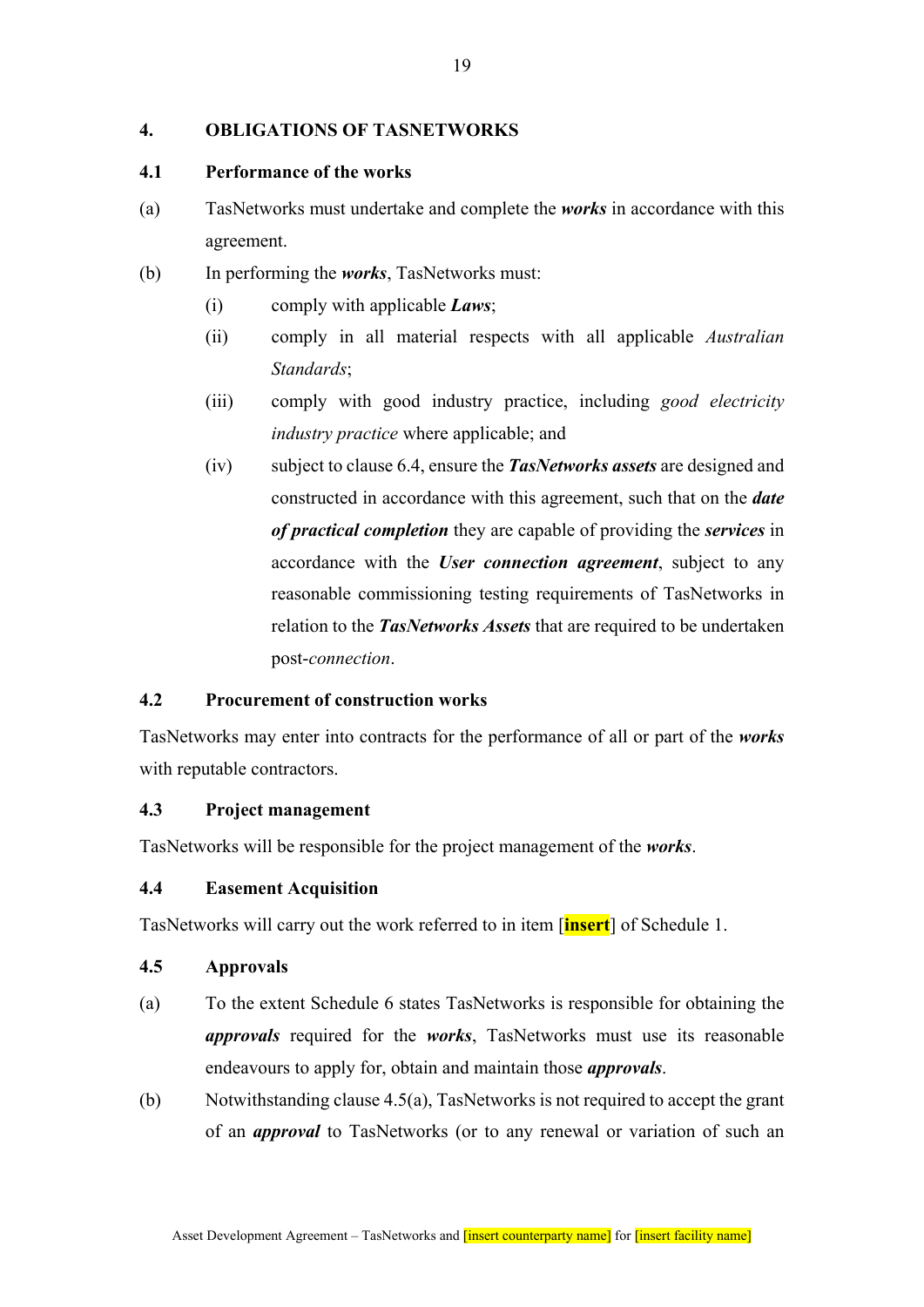*approval*) unless the terms of the *approval* (or the renewal or variation) are acceptable to TasNetworks acting reasonably.

- (c) To the extent Schedule 6 states TasNetworks is responsible for the conditions of an *approval*, TasNetworks must satisfy those conditions.
- (d) User must take all reasonable steps requested by TasNetworks to assist TasNetworks to obtain an *approval* or satisfy a condition of an *approval*.

## **4.6 Reporting**

TasNetworks will provide User with a written report every month detailing:

- (a) the progress of the *works*;
- (b) any delays encountered or expected to be encountered in the delivery of the *works*; and
- (c) any additional costs or increases in the cost or expected cost of the *works*.

## **4.7 Principal Contractor**

The parties agree that the *works* being undertaken by TasNetworks and the construction of the *facility* being undertaken by User are separate construction projects for the purposes of the *Work Health and Safety Regulations 2012* and that each of TasNetworks and User may engage a principal contractor for the purposes of their separate construction projects.

## **5. OBLIGATIONS OF USER**

## **5.1 General**

User will do all things that are consistent with the objects of this agreement and that are reasonably necessary to assist TasNetworks in performing its obligations under this agreement as and when reasonably requested to do so by TasNetworks including facilitating and assisting the coordination and performance of all testing, commissioning, interface works and other works to be performed by User or User's *associates* and associated with the performance of the *works* by TasNetworks.

## **5.2 Access Rights**

(a) Except where the *scope of work* provides that TasNetworks is responsible for acquiring rights to access land, User must ensure that TasNetworks has all access rights (on terms acceptable to TasNetworks acting reasonably) to land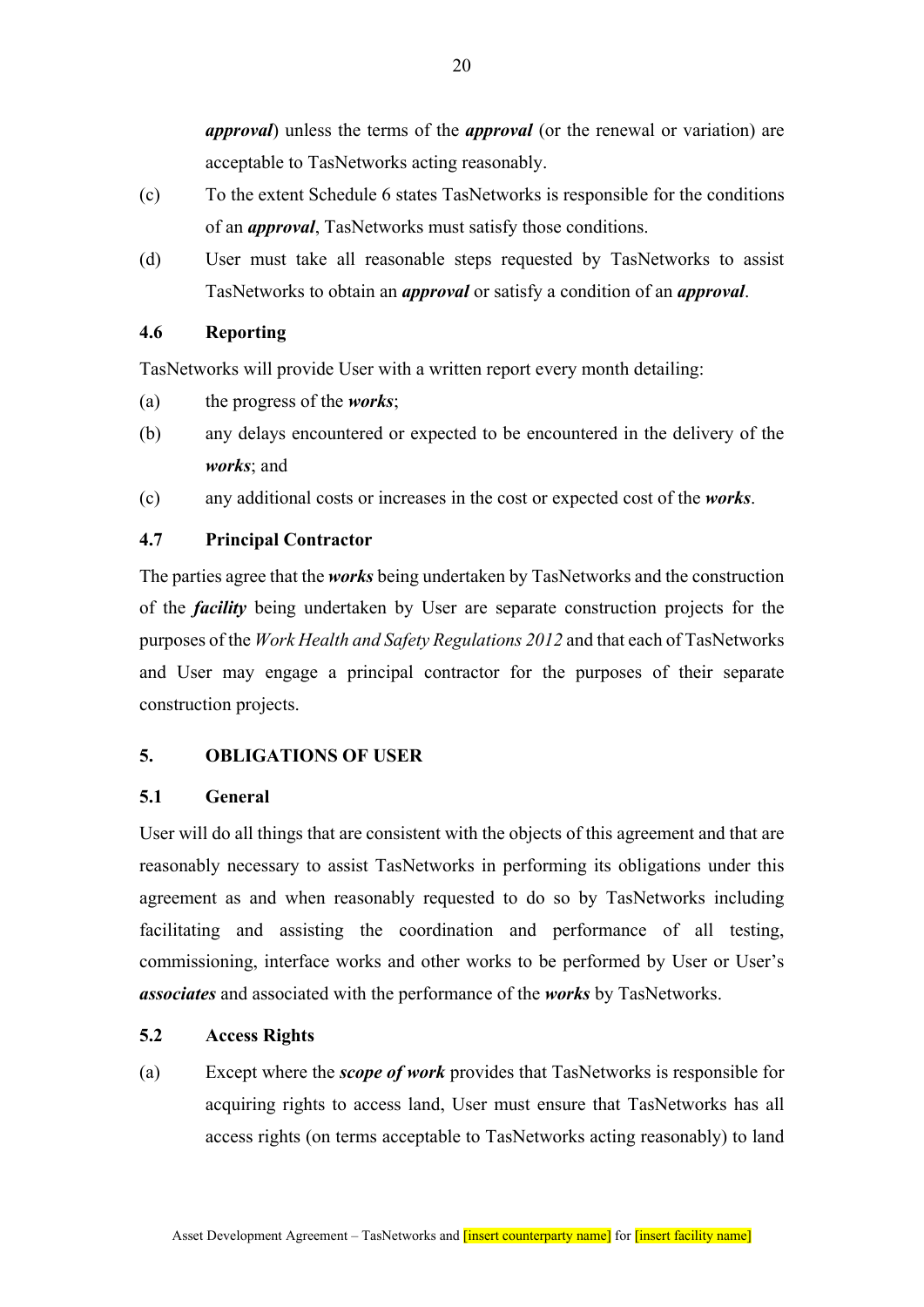(whether owned by User or not) required by TasNetworks to undertake the *works*.

- (b) User must, by the time specified in the *scope of work*, procure there is executed (by all persons other than TasNetworks) the documents necessary to grant to TasNetworks a registered easement on the terms provided in the Electricity Infrastructure Easement set out in Schedule 4 over that part of land where the *TasNetworks assets* will be located as shown in Schedule 5.
- (c) User must pay all costs of obtaining and registering the easements referred to in clause 5.2(b), including stamp duty, registration fees and any compensation payable to the land owner.
- (d) User must, by the time specified in the *scope of work*, also obtain from the landowners of that land where the *TasNetworks assets* will be located as shown in Schedule 5 a right of access to, and over, the land, on terms and conditions acceptable to TasNetworks, for the purpose of installing, testing, inspecting, maintaining, reading, repairing, replacing, operating or removing any of TasNetworks' *electricity infrastructure* and for any related purpose on and from the *commencement date***.** Such rights will be superseded by the registered easements once those easements are registered.
- (e) Where any work undertaken by TasNetworks on land for the purposes of preparing that land for the *works* requires TasNetworks to undertake any offset work on other land (for example planting native vegetation to replace native vegetation which has been cleared) then User must either, as required by TasNetworks:
	- (i) discharge such offset obligations on TasNetworks' behalf and in accordance with TasNetworks' reasonable requirements; or
	- (ii) reimburse TasNetworks the reasonable costs it incurs in discharging such offset obligations.
- (f) Without limiting clause 5.2(a), User must give TasNetworks and its *associates* access as reasonably requested by TasNetworks to:
	- (i) User's *facility*; and
	- (ii) any land or premises owned or occupied by User upon which any *electricity infrastructure* belonging to TasNetworks is situated or on which the *TasNetworks Assets* are to be installed,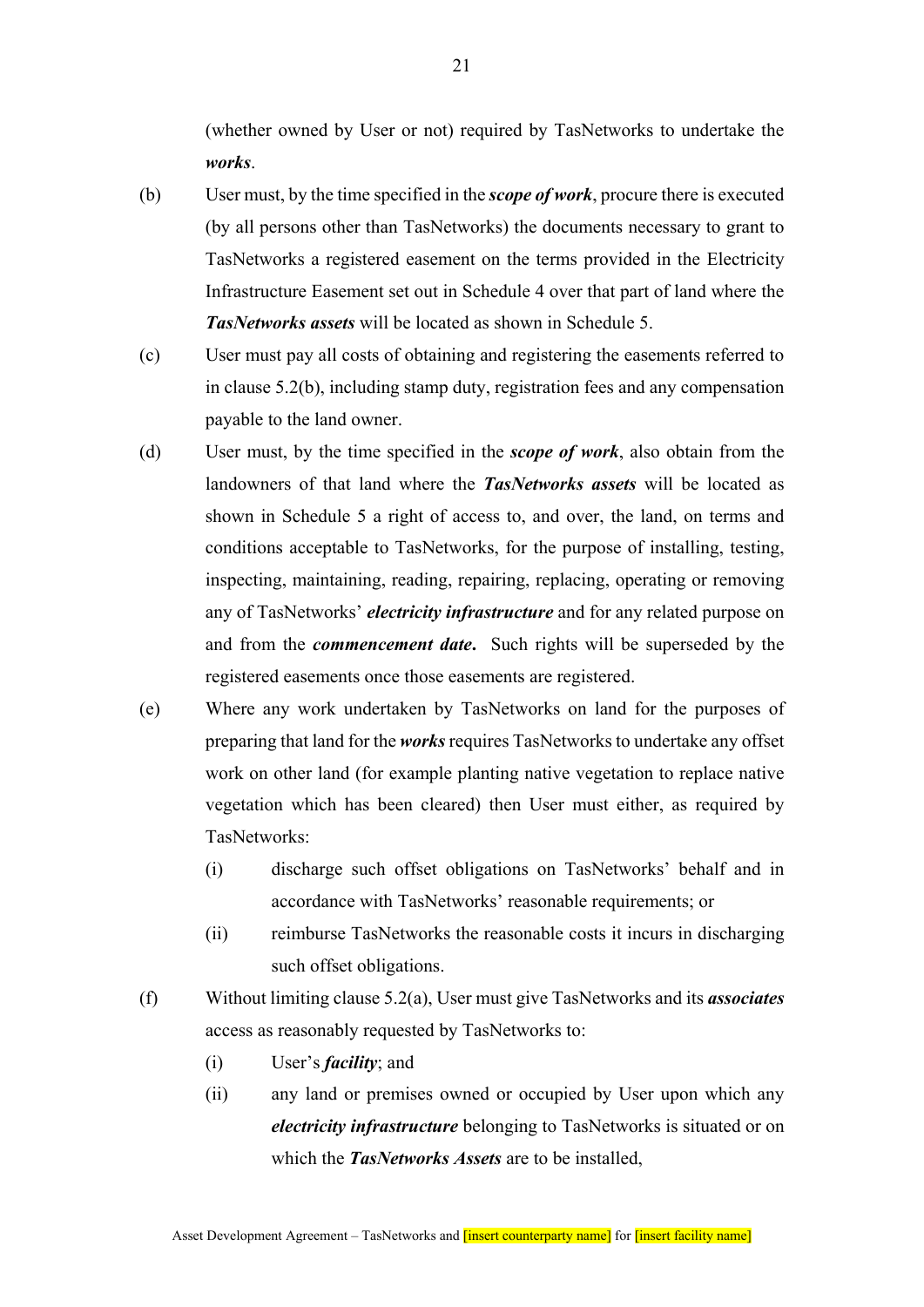from time to time, for the purposes:

- (iii) identified in this agreement or *Laws*;
- (iv) of allowing the *works* (including any related interface works) to be harmoniously undertaken and completed; and
- (v) of complying with, or monitoring compliance with, the obligations of the parties under this agreement and any *Laws* as they relate to the obligations of the parties under this agreement.
- (g) When accessing any land owned or controlled by User, TasNetworks must comply, and ensure that its *associates* comply, with any reasonable requirements of User relating to the health and safety of people, the protection of the environment and/or site security.

## **5.3 User's Facility**

User must:

- (a) ensure the *facility* is constructed in accordance with *good electricity industry practice* and the *scope of work* and so that it otherwise complies with the *Rules* and all other *Laws*; and
- (b) comply with its obligations under the *scope of work*.

## **5.4 Provision of Plans and Information**

- (a) User must provide TasNetworks with the information and plans specified in Appendix A within 10 *business days* of receiving a written request from TasNetworks (and provided that the timing of such request must be consistent with the indicative timeframes set out in Appendix A). User acknowledges that the provision of this information is critical to achieving *practical completion*.
- (b) The information and plans provided under clause 5.4(a) must be in a form acceptable to TasNetworks acting reasonably. If TasNetworks does not consider information or plans provided to it reasonable and consistent with *good electricity industry practice* it will notify User and User must submit revised information or plans to address TasNetworks' concerns within such reasonable timeframe as specified by TasNetworks. This process will continue until TasNetworks notifies User that it accepts the relevant information or plans.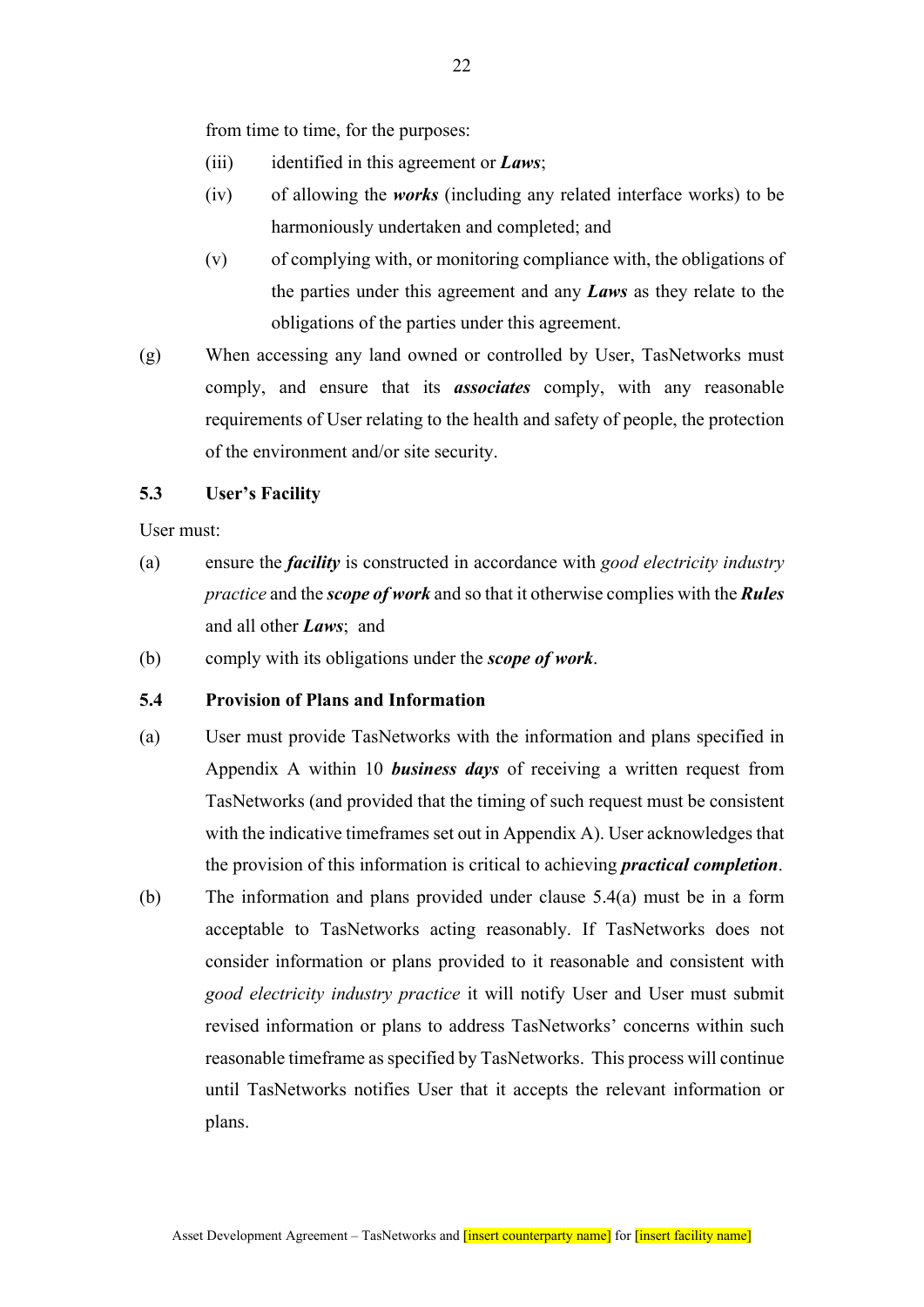(c) User grants TasNetworks a perpetual, irrevocable, worldwide, non-exclusive, royalty free licence (with a right to sublicence or transfer the licence) to use the *intellectual property rights* in any documents provided by User to TasNetworks under this agreement, as required by TasNetworks to discharge TasNetworks' obligations and exercise its rights under this agreement, the *User connection agreement*, any other contractual arrangement relating to the *TasNetworks assets* or the *facility* and at *Law*. User warrants it has all necessary rights to grant such licence and indemnifies TasNetworks against any claims against TasNetworks or any of its *associates* due to such warranty being breached.

### **5.5 Approvals**

- (a) User is responsible for obtaining any *approvals* required for the *works* which are not expressly stated in Schedule 6 to be the responsibility of TasNetworks, and User must use its reasonable endeavours to apply for, obtain and maintain those *approvals*.
- (b) TasNetworks is not required to accept the grant of an *approval* to TasNetworks pursuant to clause 5.5(a) unless the terms of the *approval* are acceptable to TasNetworks acting reasonably.
- (c) To the extent Schedule 6 states User is responsible for the conditions of an *approval*, User must satisfy those conditions.
- (d) TasNetworks will, at User's cost, assist User obtain an *approval* or satisfy a condition of an *approval* in accordance with this clause 5.5.

### **5.6 IWCA**

- (a) User must ensure that the *IUSA Provider* discharges its obligations under the *IWCA* in relation to the *contestable IUSA components* and any other work the *IUSA Provider* is required to perform under the *IWCA*.
- (b) User acknowledges that, except as expressly stated otherwise in the *IWCA*, TasNetworks has no responsibility for any of the work undertaken by the *IUSA Provider* and no liability of any nature whatsoever to User for any defects or deficiencies in that work.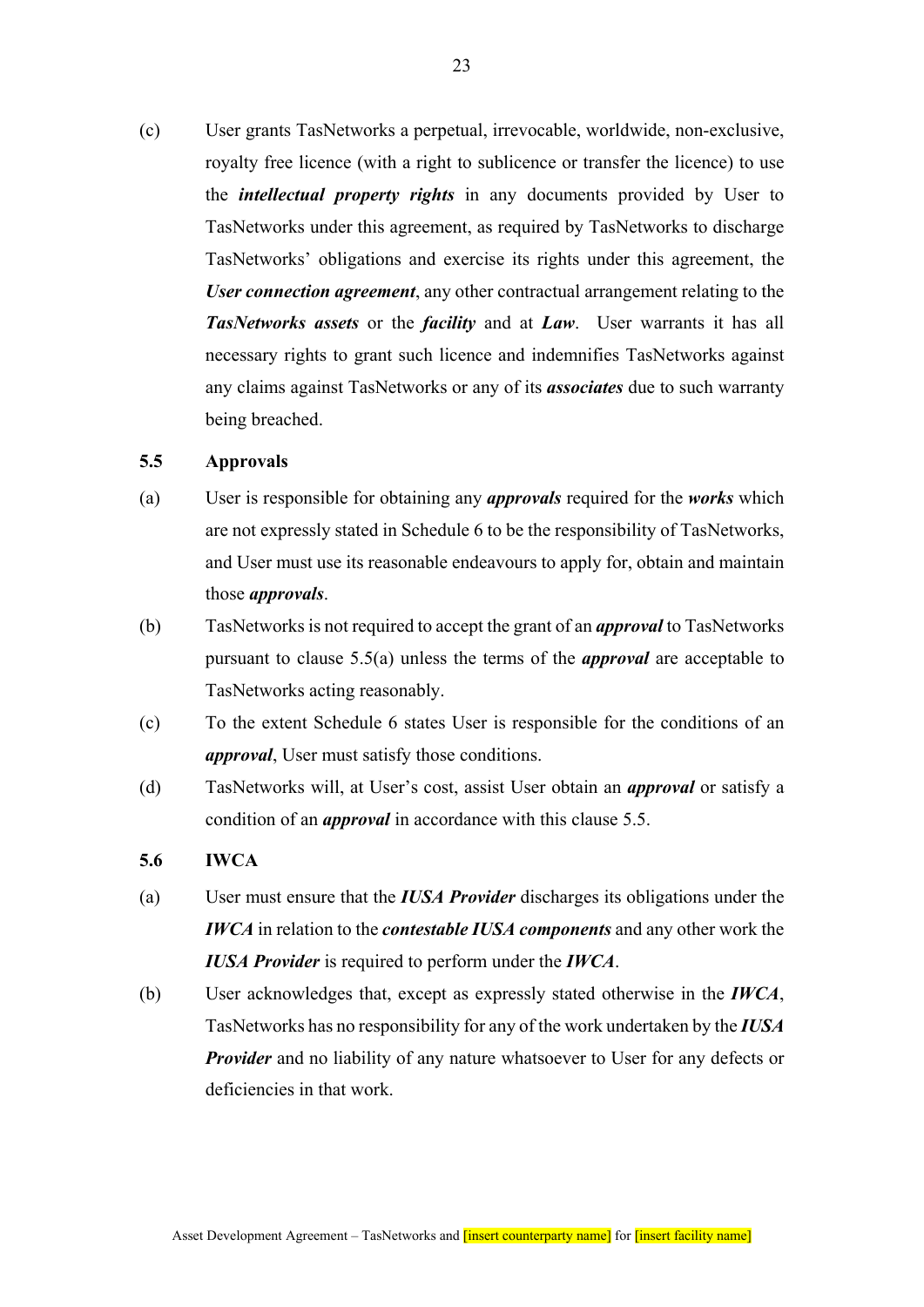## **6. COMPLETION OF WORKS**

### **6.1 Timing for works**

TasNetworks must:

- (a) proceed with the *works* with due expedition; and
- (b) achieve *practical completion* of the *works* on or before the *date for practical completion*.

### **6.2 Practical completion process**

- (a) TasNetworks must give User:
	- (i) written notice at least [insert] *business days* before TasNetworks anticipates that *practical completion* will be achieved;
	- (ii) written notice stating that *practical completion* has been achieved; and
	- (iii) where applicable, written notice stating that *practical completion* has been deemed to be achieved under clause 6.4(e).

### **6.3 Liquidated damages for late practical completion**

- (a) Subject to clauses 6.3(b) and 14.3, if (and to the extent that) TasNetworks does not achieve *practical completion* on or before the *date for practical completion*, TasNetworks must pay User liquidated damages at a rate of **[S**] insert] per day for each day after the *date for practical completion* until (and including) the *date of practical completion*.
- (b) No liquidated damages are payable in respect of any period during which User would not have been able to generate and/or export electricity from the *facility* for a reason other than TasNetworks not having achieved *practical completion* (for example, because the *facility* was not completed or otherwise not in a condition where it was able to generate and export electricity).
- (c) The liquidated damages payable under clause 6.3(a) are a genuine pre-estimate of the loss likely to be suffered by User as a result of TasNetworks' breach of clause 6.1(b). If TasNetworks' obligation to pay liquidated damages under this clause 6.3 is unenforceable for any reason (including because the liquidated damages are a penalty), User may, subject to clause 14.3, claim general damages for TasNetworks' breach of clause 6.1(b). However the amount of general damages payable under this clause 6.3(c) will not exceed the amount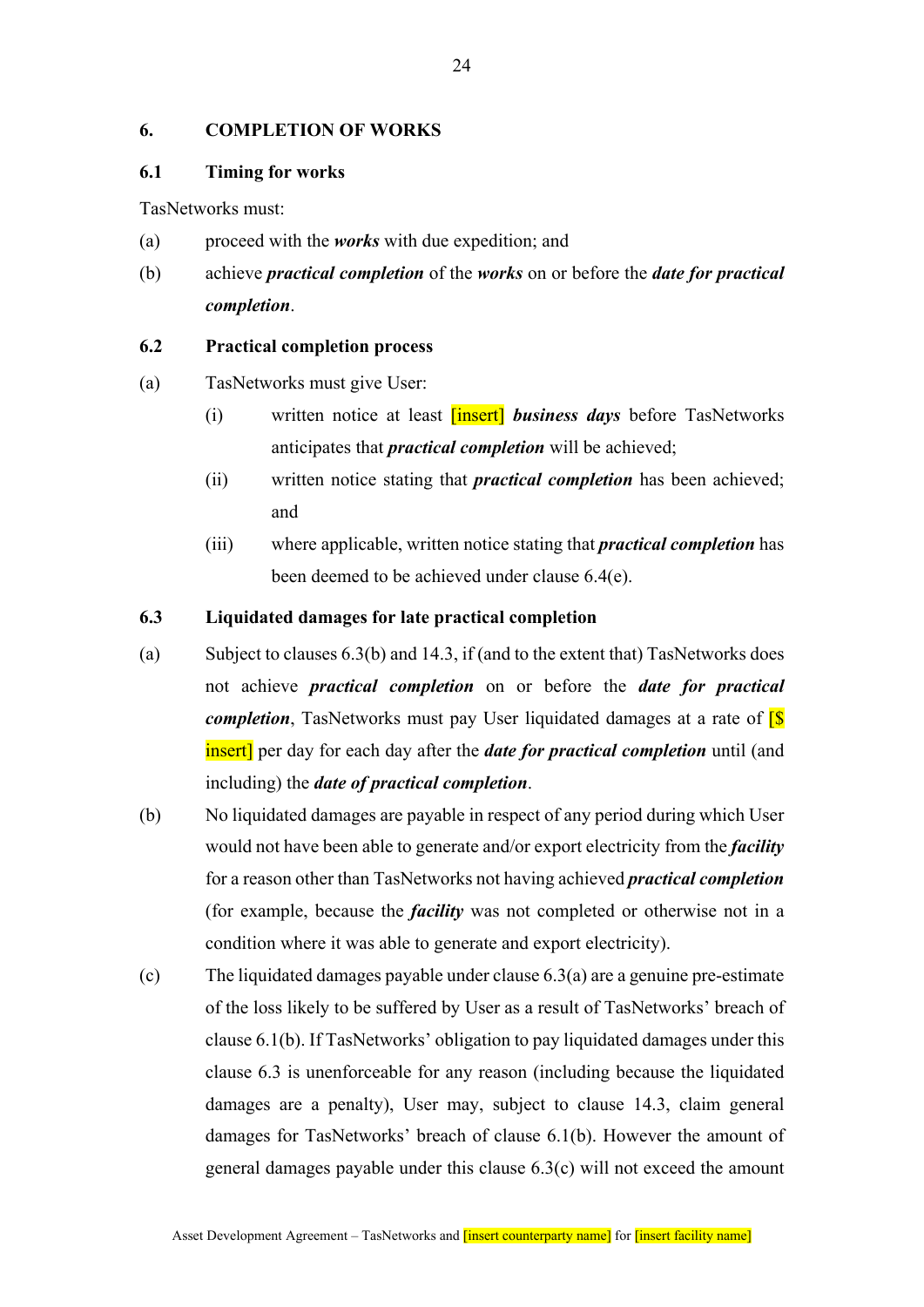of liquidated damages which would have been payable under clause  $6.3(a)$  had those liquidated damages been enforceable.

(d) Despite any other provision in this agreement, User agrees that TasNetworks' sole and exclusive liability for a failure to achieve *practical completion* on or before the *date for practical completion,* however that failure is caused (including negligence, breach of contract or otherwise), will be as set out in this clause 6.3.

# **6.4 Charges payable by User where TasNetworks' assets completed but facility not ready to connect**

- If:
- (a) at any time on or after the *date for practical completion*, *practical completion* has been achieved but the commencement date (as defined in the *User connection agreement*) has not occurred; or
- (b) at any time, the *facility* is not sufficiently completed to enable TasNetworks to finalise all aspects of the *works* but TasNetworks has otherwise completed all aspects of the *works* which TasNetworks is able to undertake which are not dependent upon the state of completion of the *facility* (the date this occurs being the "*preliminary completion date*"),
- then:
- (c) from the date of achievement of *practical completion* or the *preliminary completion date* (as applicable) TasNetworks may, under this agreement, invoice an amount equal to the *connection charge* to User in accordance with clause 10;
- (d) TasNetworks may continue to invoice the *connection charge* each month until such time as TasNetworks is permitted to invoice the *connection charge* under the *User connection agreement*;
- (e) where clause 6.4(b) applies, then for the purposes of clauses 6.3 and 11 *practical completion* will be taken to have been achieved on the *date for practical completion*;
- (f) where clause 6.4(b) applies, TasNetworks will finish all uncompleted aspects of the *works* with due expedition once the construction of the *facility* is sufficiently advanced to enable it to do so; and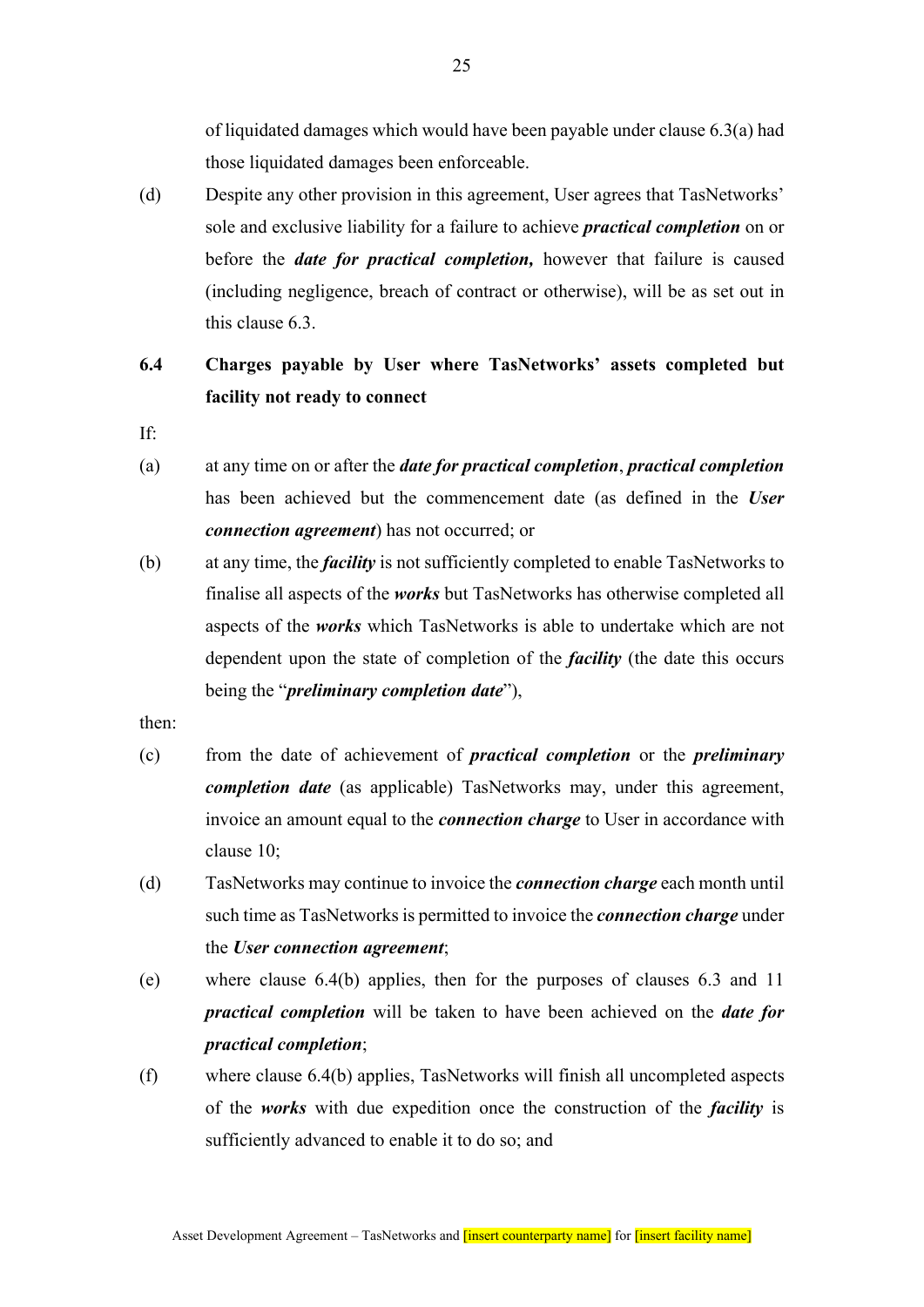(g) where clause 6.4(b) applies, clause 7 will continue to operate in respect of any *excepted risks* which cause TasNetworks to incur additional costs (such that TasNetworks may recover its additional costs in accordance with that clause).

## **6.5 Early Completion Bonus**

- (a) If TasNetworks achieves *practical completion* or the *preliminary completion date* before the *date for practical completion* User must pay TasNetworks an incentive amount of [\$insert] per day for each day after the *date of practical completion* or *preliminary completion date* (as applicable) until (and including) the *date for practical completion*.
- (b) The maximum total incentive amount payable by User under clause 6.5(a) will be [**#**].

#### **7. EXCEPTED RISKS**

## **7.1 Extensions of time and Additional Costs**

- (a) If an *excepted risk* occurs:
	- (i) the *date for practical completion* will be extended (as determined by TasNetworks acting reasonably) by the number of days (if any) by which *practical completion* has been, or is likely to be, delayed due to that *excepted risk*; and
	- (ii) if the *excepted risk* will cause TasNetworks to incur additional costs (irrespective of whether it causes a delay in the achievement of *practical completion*) User must pay the reasonable additional *TasNetworks' costs* which TasNetworks has or will incur in performing the *works* as a result of the occurrence of the *excepted risk* (as determined by TasNetworks acting reasonably).
- (b) If an *excepted risk* requires an addition to, omission from or other amendment to the *works* or the way in which the *works* are to be carried out and performed TasNetworks (acting reasonably) will determine:
	- (i) the addition to, omission from or amendment to the *works* required as a result of the *excepted risk*; and
	- (ii) the reasonable additional *TasNetworks' costs* (if any) that have been or will be incurred as a result of the *excepted risk*.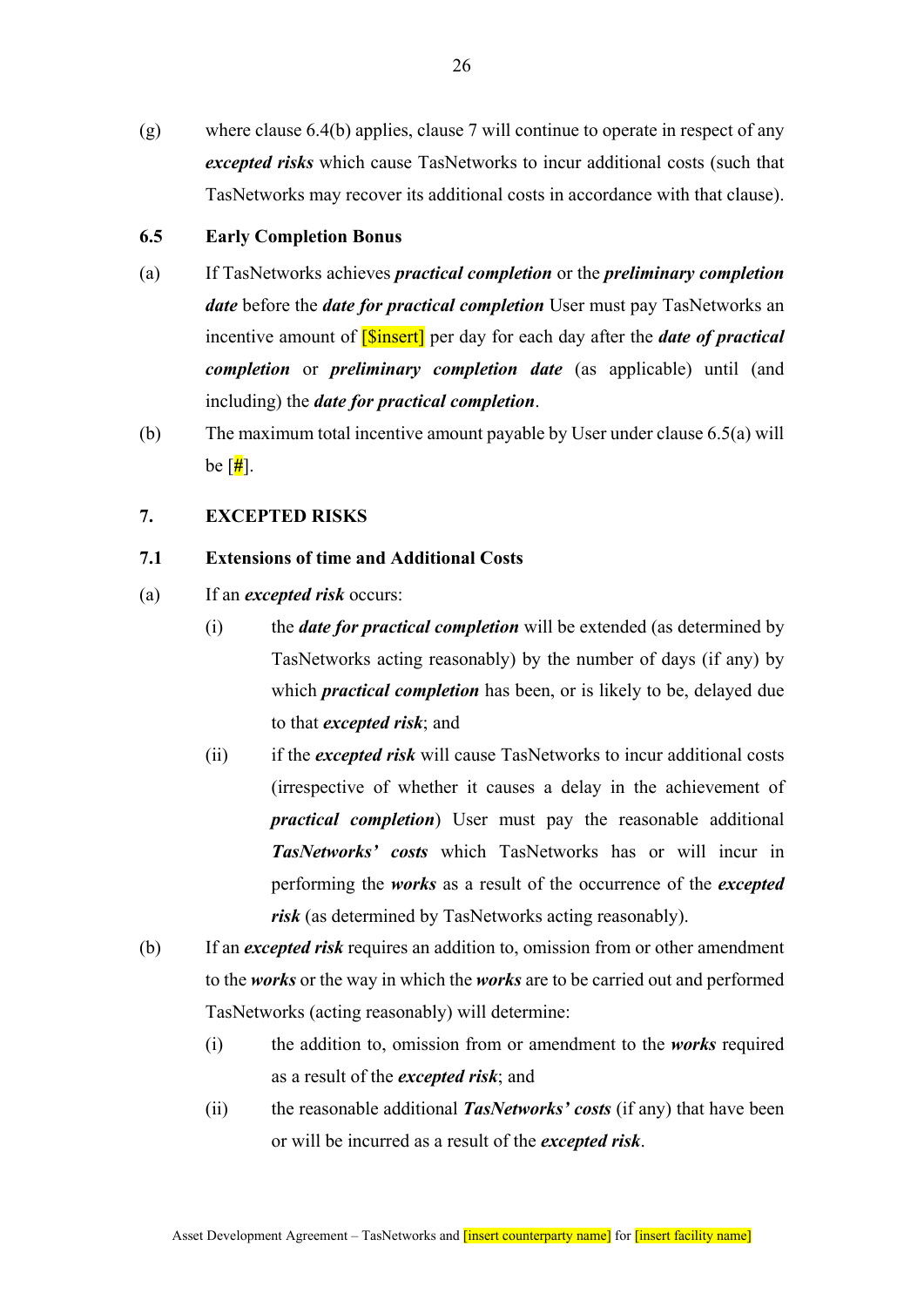- (c) TasNetworks must give User written notice of any anticipated delay to *practical completion* caused by an *excepted risk* within 10 *business days* after TasNetworks first became aware that the delay has occurred or will occur.
- (d) If the *excepted risk* continues to delay *practical completion*, TasNetworks must give User written updates on the delay at least every 10 *business days* until the *excepted risk* no longer continues to delay *practical completion*.
- (e) Notice and updates under clauses 7.1(c) and 7.1(d) must include the following details:
	- (i) TasNetworks' best estimate of the delay to *practical completion*; and
	- (ii) the steps being taken by TasNetworks to mitigate the delay to *practical completion*.
- (f) TasNetworks must, at such time as TasNetworks is reasonably able to do so, give User reasonable evidence of any delay to *practical completion* caused by an *excepted risk*.
- (g) TasNetworks will notify User of its estimate of the reasonable additional *TasNetworks' costs* which TasNetworks has or will incur in performing the *works* (including as varied under clause 7.1(b)) as a result of an *excepted risk* as soon as reasonably practicable after TasNetworks has determined the amount of those additional costs.
- (h) TasNetworks will notify User of its final determination of the reasonable additional *TasNetworks' costs* which TasNetworks has or will incur in performing the *works* (including as varied under clause 7.1(b)) as a result of an *excepted risk* as soon as reasonably practicable after TasNetworks has made that final determination.
- (i) TasNetworks must provide to User reasonable evidence to substantiate the amount of the additional *TasNetworks' costs* claimed by TasNetworks.
- (j) If TasNetworks determines an addition to, omission from or other amendment to the *works* or the way in which the *works* are to be carried out and performed is required because of an *excepted risk*, TasNetworks must provide reasonable evidence to User to substantiate TasNetworks' determination of why that change is required.
- (k) Without limiting the remainder of this clause 7.1, in determining the reasonable extension to the *date for practical completion*, any extension of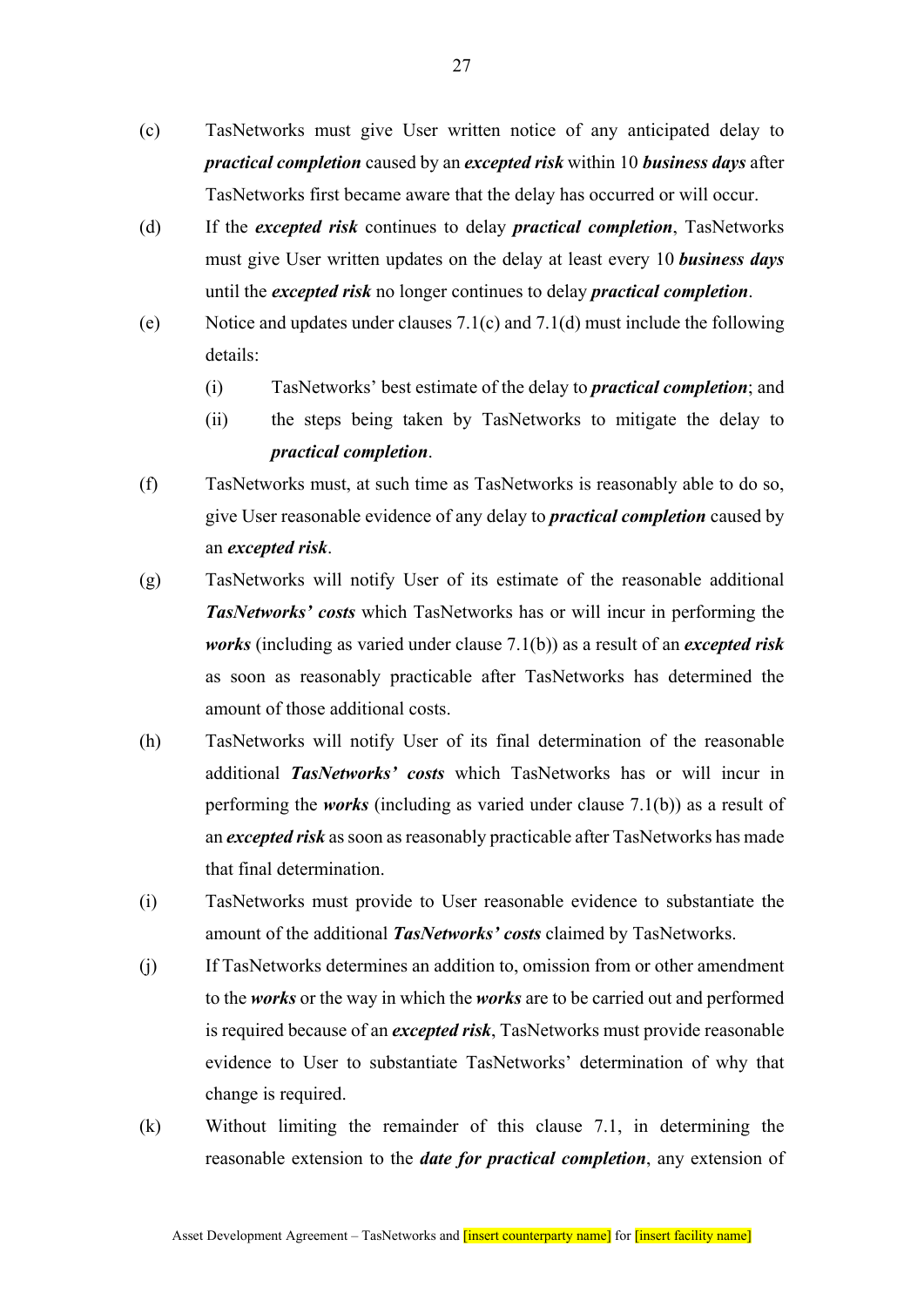time which TasNetworks is obliged to grant a *works contractor* in accordance with the terms of the contract between TasNetworks and the relevant contractor will be taken to be reasonable.

- (l) Without limiting the remainder of this clause 7.1, in determining the reasonable additional *TasNetworks' costs* those costs will be taken to include any amount TasNetworks is obliged to pay a *works contractor* in accordance with the terms of the contract between TasNetworks and the *works contractor*.
- (m) The costs of additional time required to be spent by TasNetworks' employees and officers (or employees and officers of any of its *related bodies corporate*) will be calculated in accordance with any rates schedule as may be published by TasNetworks (in accordance with any requirements of *Law)* for such employees or officers (or, if applicable, in accordance with any rates schedule annexed to this agreement).
- (n) Without limiting the remainder of this clause 7.1, in determining whether TasNetworks has acted reasonably in determining whether an addition to, omission from or other amendment to the *works* or the way in which the *works* are to be carried out and performed is required, any change to the *works* which TasNetworks is required to approve under a contract with a *works contractor* will be taken to be reasonable.
- (o) TasNetworks will issue User an invoice for the amount payable pursuant to clause  $7.1(a)$ .
- (p) Subject to clause 7.1(q), TasNetworks must take reasonable steps to avoid or minimise any delay to *practical completion* and any additional costs caused by an *excepted risk*.
- (q) TasNetworks is not required to incur a cost in seeking to minimise the delay caused by an *excepted risk* unless User has agreed to pay those costs. TasNetworks will notify User of its best estimate of the costs of seeking to minimise such delay as soon as reasonably practicable after TasNetworks has determined those costs.
- $(r)$  TasNetworks is not entitled to an extension of time under clause 7.1(a) to the extent TasNetworks or its *associate* caused or contributed to the delay, or *excepted risk* that caused the delay, by a breach of this agreement or negligent act or omission.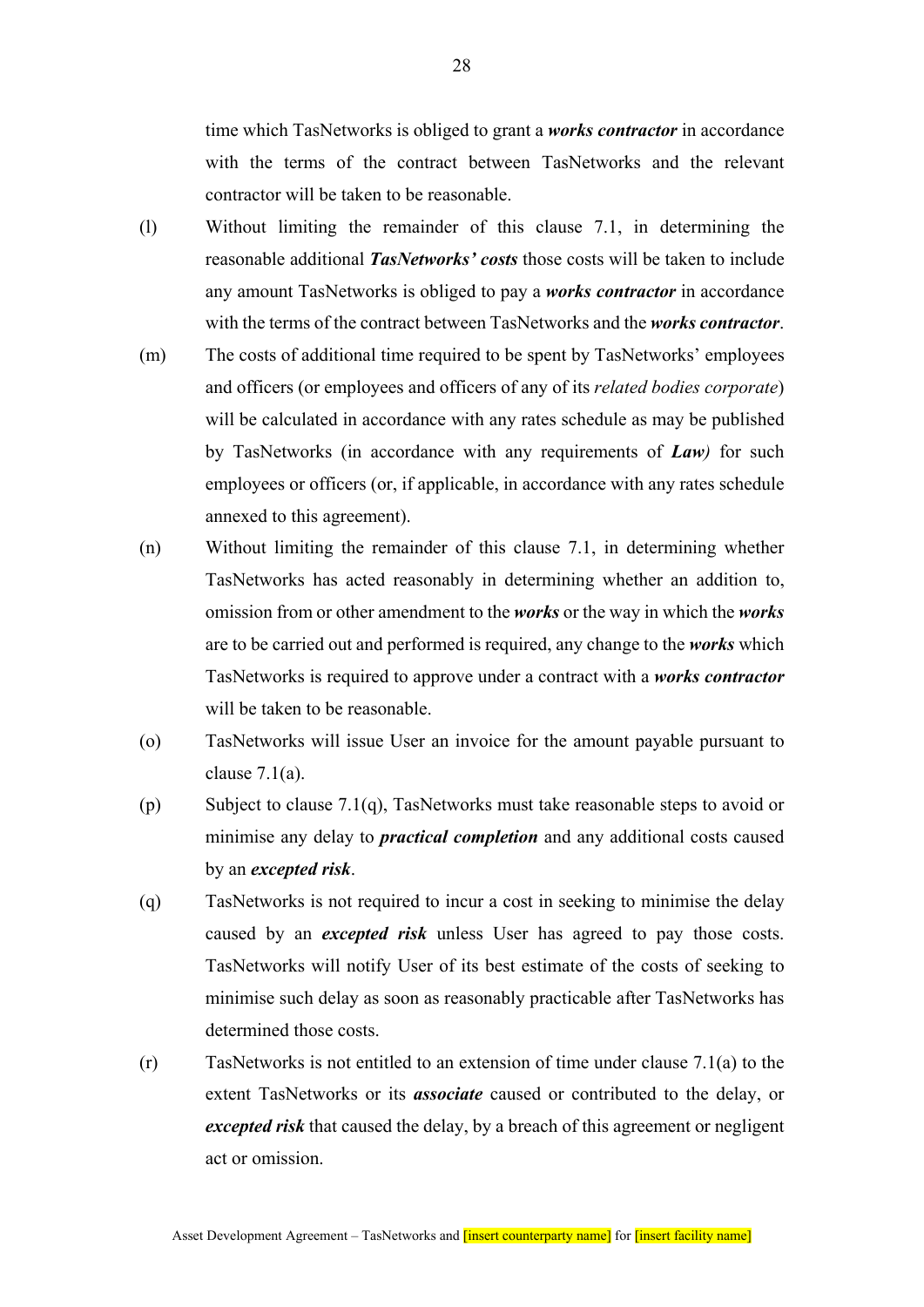(s) Where an *excepted risk* results in an omission from the *works* and as a result there is an overall reduction in *TasNetworks' costs* then TasNetworks will pass the benefit of that reduction through to User as soon as reasonably practicable after the benefit has been passed through to TasNetworks by the relevant *works contractors*.

#### **8. FORCE MAJEURE**

### **8.1 Suspension of obligations by either party**

A party ("*notifying party*") may suspend the performance or observance of this agreement (other than monetary obligations) to the extent that a *force majeure event* prevents it performing or observing its obligations under this agreement.

## **8.2 Notice obligations**

If a party invokes clause 8.1 it must:

- (a) immediately notify the other party;
- (b) as soon as practicable thereafter, but not later than 3 *business days* following the date on which the *notifying party* became aware of the *force majeure event*, give particulars to the other party of the *force majeure event* and of the obligations of the *notifying party* under this agreement which have been, will be or are likely to be affected by the *force majeure event*; and
- (c) keep the other party informed, both at reasonable intervals and upon request by the other party, as soon as practicable following the receipt of that request, of:
	- (i) the *notifying party*'s estimate of the likely duration of the *force majeure event* and its likely implications on the *notifying party*'s ability to perform its obligations under this agreement;
	- (ii) the action taken and the action proposed to be taken to mitigate the effect of the *force majeure event*;
	- (iii) the cessation of the *force majeure event* or the successful mitigation or minimisation of the effects of the *force majeure event*; and
	- (iv) any other matter which the other party may reasonably request in connection with the occurrence of the *force majeure event*.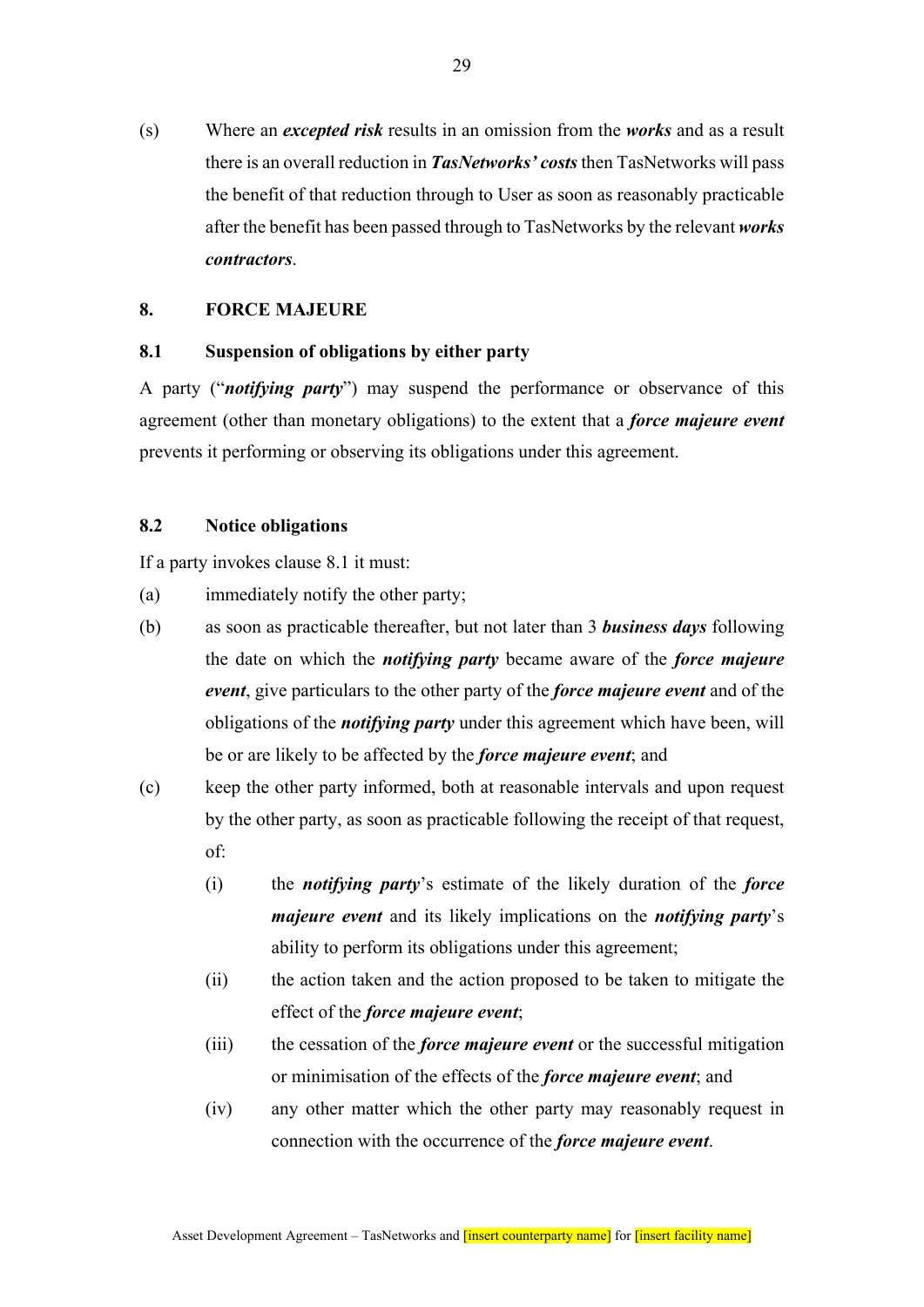### **8.3 Mitigation**

Subject to clause 8.4:

- (a) the *notifying party* must as soon as practicable after the occurrence of the *force majeure event*, use its reasonable endeavours to mitigate the effects of the *force majeure event*;
- (b) the *notifying party* must use its reasonable endeavours to overcome or remove the *force majeure event*; and
- (c) the other party must cooperate and give such assistance to the *notifying party* as may be reasonably requested.

#### **8.4 Amendment or termination of agreement**

- (a) If a *force majeure event* continues to prevent a party from performing or observing all or a material part of its obligations under this agreement for a period of 3 months or more from the date of its occurrence, either party may:
	- (i) request that the other party negotiate in good faith amendments to this agreement (including any obligations to make any payments under this agreement) which would remove the aspects of this agreement affected by the *force majeure event* from the operation of this agreement; or
	- (ii) notify the other party of its intention to terminate this agreement.
- (b) If the *force majeure event* continues substantially to impede the performance of this agreement after 20 *business days* from receipt of the written notice under clause 8.4(a)(ii) *(*"*first 20 business day period*"*)*, the party who gave the written notice under clause  $8.4(a)(ii)$  may terminate this agreement at any time by issuing further written notice to the other party provided such further written notice is issued within 20 *business days* of the expiry of the *first 20 business day period*.

 $(c)$  If:

- (i) the parties are unable to negotiate amendments under clause 8.4(a)(i)within 20 *business days* of a request to negotiate by a party, or such longer time as the parties may agree in writing; and
- (ii) at the expiry of the time under clause 8.4(a)(i) the *force majeure event* continues substantially to impede the performance of this agreement,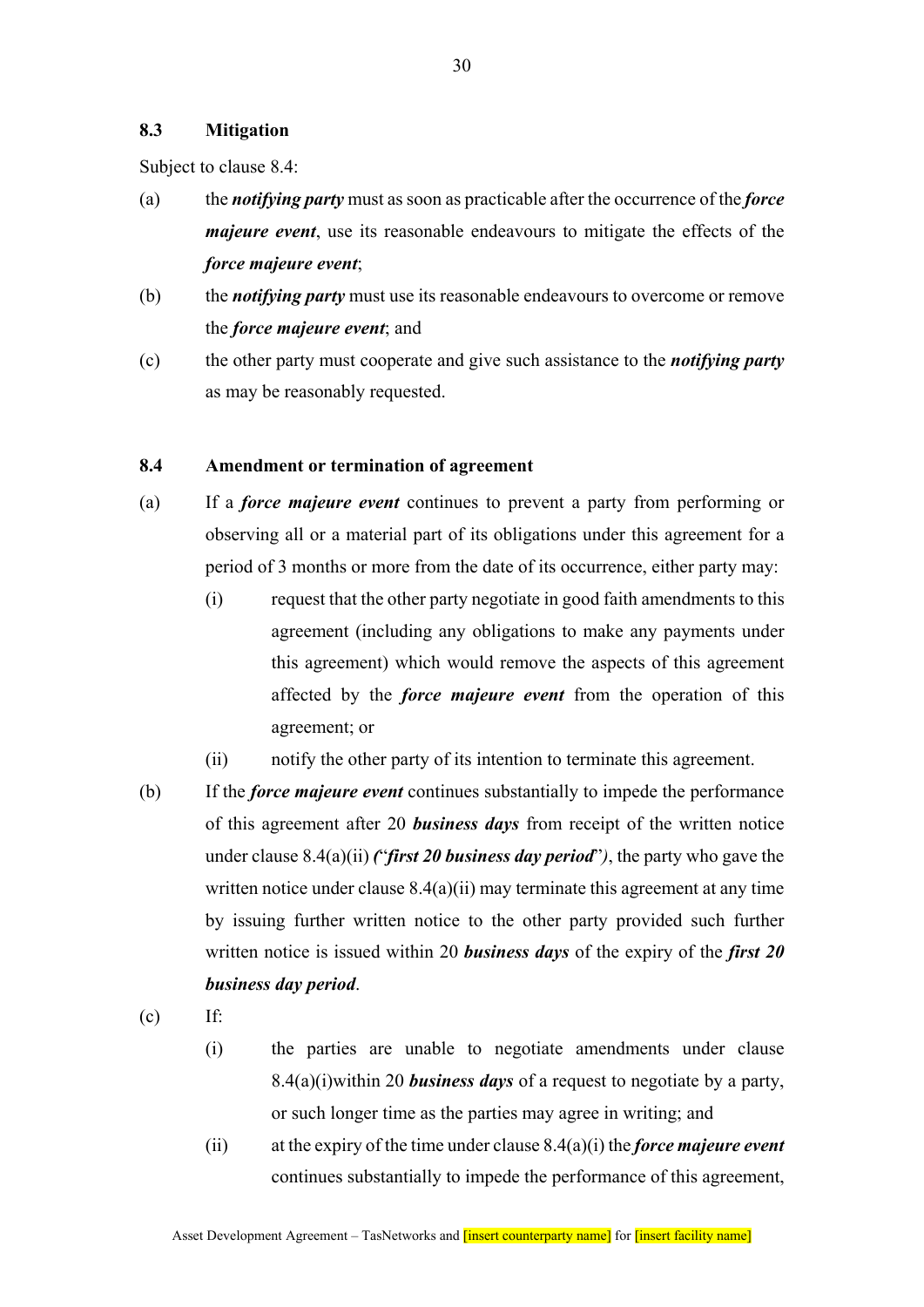then either party may terminate this agreement at any time by issuing written notice to the other party provided such written notice is issued within 20 *business days* of the expiry time specified in clause 8.4(c)(i).

### **8.5 Excepted risk**

TasNetworks may:

- (a) where it considers (acting reasonably) that the *force majeure event* can be overcome in less than 3 months; or
- (b) otherwise by agreement with User,

manage a *force majeure event* under clause 7.

## **9. SECURITY**

- (a) User must provide and maintain security for the performance of its obligations under this agreement by way of a bank guarantee for the amount of  $[Since t]$ , which bank guarantee must, at all times be:
	- (i) given by an *Australian Bank* (lawfully carrying on business under the *Banking Act 1959* (Cth)) that meets the reasonable requirements of TasNetworks;
	- (ii) an irrevocable and unconditional commitment by the *Australian*  **Bank** to pay, without enquiry or reference to User, the amount demanded by TasNetworks, without set-off or counterclaim, up to the amount of the *security*;
	- (iii) issued from a branch of the issuing Australian Bank in Hobart and provide for presentation and payment at that branch; and
	- (iv) otherwise on terms acceptable to TasNetworks.
- (b) Where any *security* provided in accordance with this clause 8 has an expiry date:
	- (i) User must, not later than 60 *business* days before that expiry date, provide TasNetworks with the proposed form of User's replacement *security*;
	- (ii) TasNetworks must, not more than 20 *business days* after receipt of the proposed form of User's replacement *security,* advise User whether or not the proposed form of *security* is acceptable;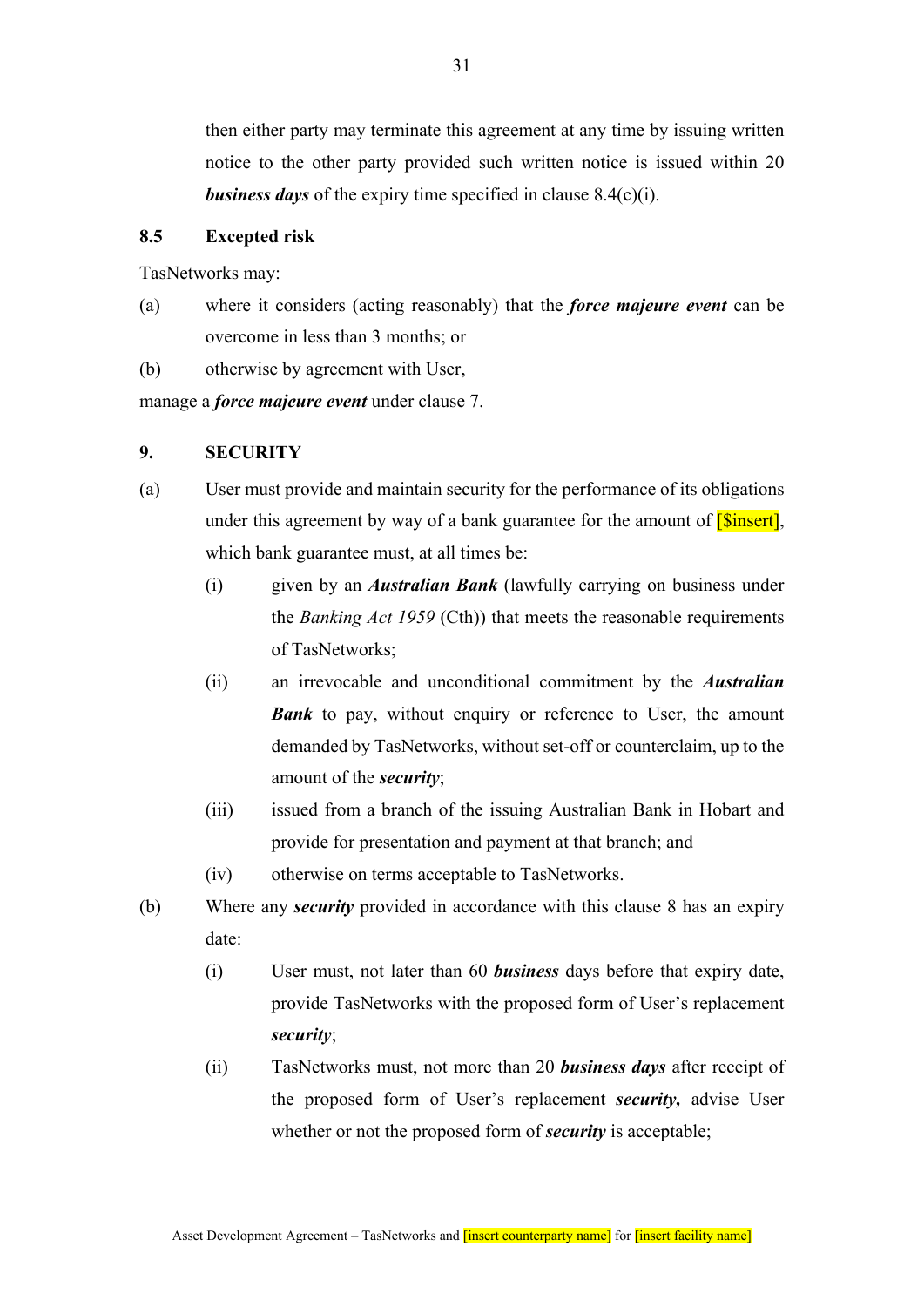- (iii) User must provide TasNetworks with replacement *security* in a form acceptable to TasNetworks not less than 30 *business days* before that expiry date; and
- (iv) if User fails to provide replacement security in accordance with this clause 8(b), then TasNetworks may, without notice or reference to User, draw down or call upon the *security* for the full amount secured and hold the amount drawn down or called upon as cash security for the performance of User's obligations under this agreement.
- (c) If TasNetworks draws or calls on a *security* in accordance with clause 9(b)(iv), and User provides TasNetworks with *security* which complies with this clause 8, then TasNetworks must, within 10 *business days* after written request by User, pay to User (or as it directs) the amount which TasNetworks has drawn down or called upon (less any part of the cash security drawn upon in accordance with clause 9(d)).
- (d) TasNetworks may call upon the *security* if TasNetworks in good faith considers it is owed an amount by User which amount has not been paid within the time required by this agreement. Unless this agreement provides otherwise an amount due to TasNetworks will be taken to be due 10 *business days* after TasNetworks serves notice or an invoice on User claiming payment of the amount.
- (e) User must not take any steps to injunct or otherwise restrain:
	- (i) the issuer of any *security* from paying TasNetworks under that *security*;
	- (ii) TasNetworks from taking any steps for the purposes of making a demand under any *security* or receiving payment under any *security*; or
	- (iii) TasNetworks using the money received under any *security*.
- (f) If TasNetworks calls upon the *security* then User must within 10 *business days* provide to TasNetworks replacement *security* complying with the requirements of this agreement.
- (g) If TasNetworks calls upon the *security* and the amount called upon exceeds the amount then actually due to TasNetworks, then (unless TasNetworks acted in bad faith) TasNetworks' only obligation will be to return the relevant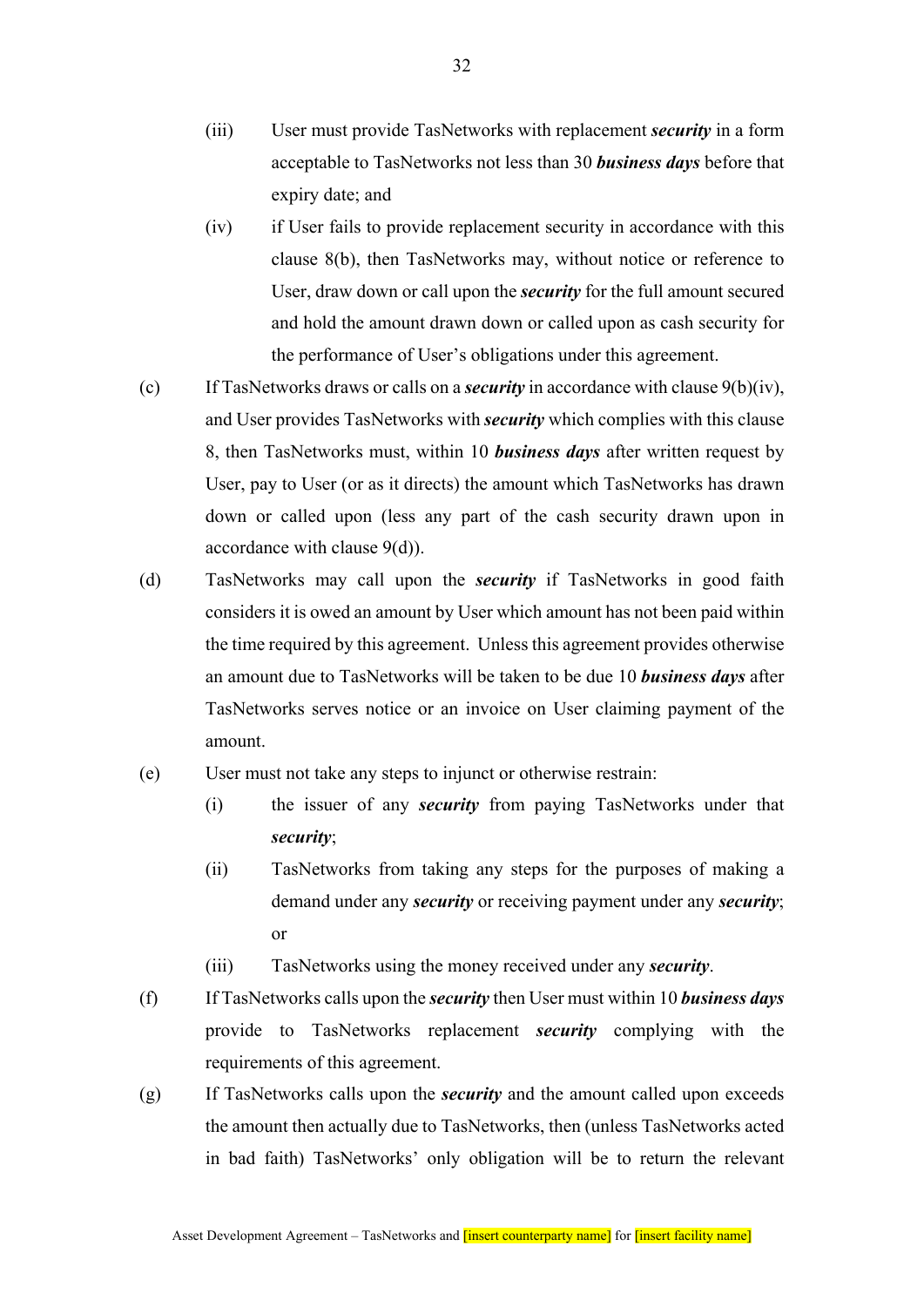amount to User upon User providing to TasNetworks a replacement *security* which complies with the requirements of this agreement. This clause  $9(g)$  does not apply to *security* drawn down or called upon under clause 9(b)(iv).

(h) The obligations in this clause 8 will survive termination or expiry of this agreement.

## **10. INVOICING AND PAYMENT**

## **10.1 Payment**

- (a) Subject to clause 10.3, User agrees to pay all invoices issued by TasNetworks under this agreement, including pursuant to clause 2.5 (Effect of Termination), clause 3.3(f) (Variations Requested by User), clause 6.4 (Connection Charge), clause 6.5 (Early Completion Bonus) clause 7.1(o) (Extensions of Time and Additional Costs), clause 11.1(a) (Test Connection) and clause 15.6 (Asset Removal).
- (b) All payments by User to TasNetworks must be:
	- (i) for the full amount of each invoice including *GST*;
	- (ii) electronically transferred by User into an account or accounts nominated by TasNetworks;
	- (iii) transferred by User, to the nominated account or accounts, by 4.00 pm on the tenth *business day* after receipt of the relevant invoice;
	- (iv) without set-off or counterclaim; and
	- (v) without any deduction or withholding.

## **10.2 GST**

- (a) If a party (the supplier) is required to pay *GST* in respect of a supply made under or in connection with (including by reason of a breach of) this agreement, the recipient of the supply must (in addition to any other payment for, or in connection with, the supply) pay to the supplier an amount equal to such *GST* (such amount being the *GST gross-up*).
- (b) If a *GST gross-up* is payable, then the supplier must give the recipient a tax invoice for the supply.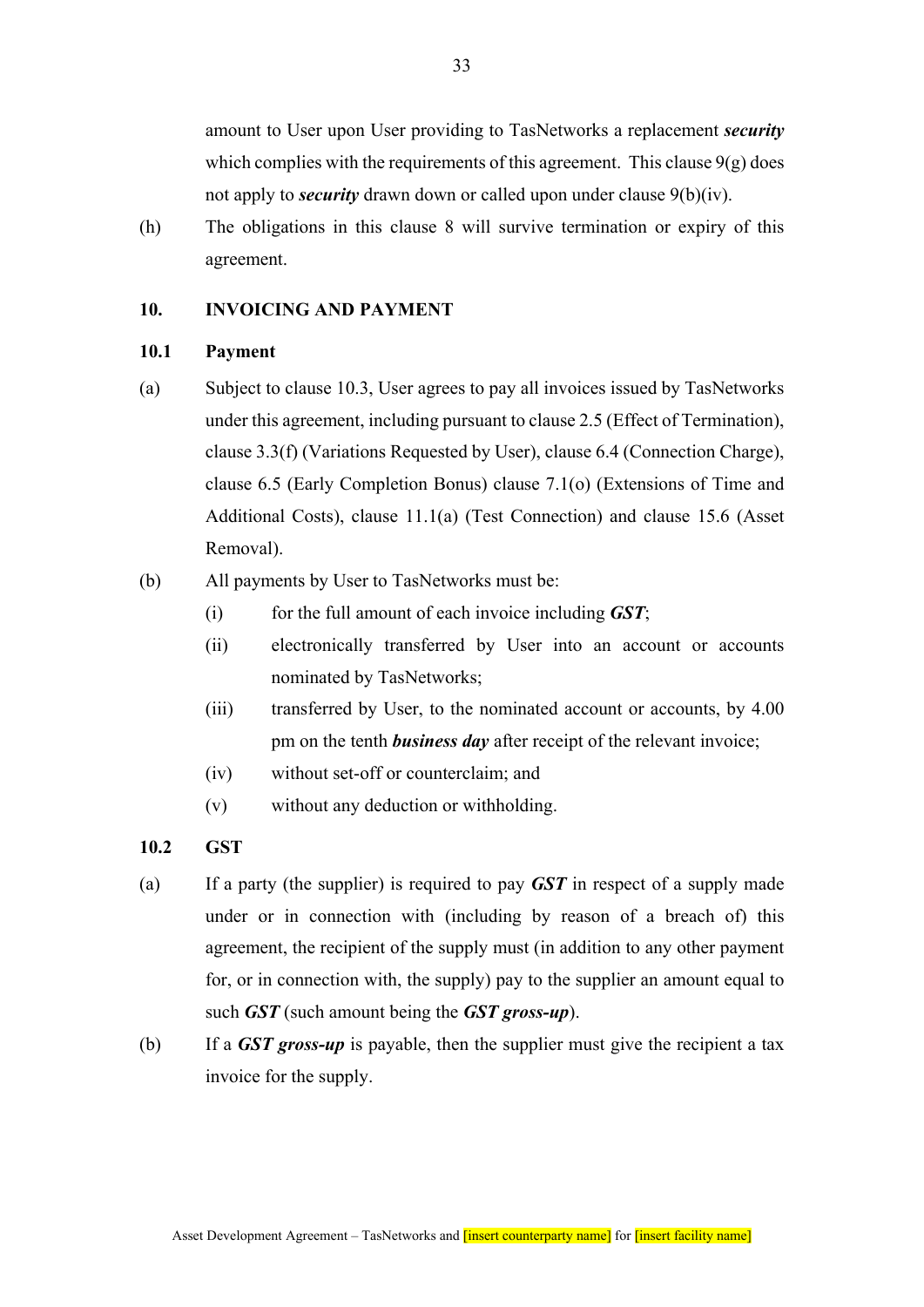- (c) Provided a tax invoice has been given, the *GST gross-up* must be paid by the recipient:
	- (i) if any monetary consideration is payable for the supply, at the same time and in the same manner as such monetary consideration; or
	- (ii) if no monetary consideration is payable for the supply, within 10 *business days* after the day on which the tax invoice is given.
- (d) If any payment to be made to a party under or in connection with this agreement is a reimbursement or indemnification of an expense or other liability incurred or to be incurred by that party, then the amount of the payment must be reduced by the amount of any input tax credit to which that party is entitled for that expense or other liability, such reduction to be effected before any increase in accordance with clause 10.2(a).
- (e) If an adjustment event has occurred in respect of a supply made under or in connection with this agreement, any party that becomes aware of the occurrence of that adjustment event must notify the other party as soon as practicable, and the parties agree to take whatever steps are necessary (including to issue an adjustment note), and to make whatever adjustments are required, to ensure that any *GST* or additional *GST* on that supply, or any refund of *GST* (or part thereof), is paid no later than 20 *business days* after the supplier first becomes aware that the adjustment event has occurred.
- (f) For the purposes of this agreement:
	- (i) terms used in this clause 10.2 that are defined in the *A New Tax System (Goods and Services Tax) Act 1999* (Cth) have the meaning given to them in that Act;
	- (ii) a reference to a payment in this clause 10.2 includes any payment of money and any form of consideration other than payment of money; and
	- (iii) all references to payments and obligations to make payments, including all references to compensation (including by way of reimbursement or indemnity), are, but for the operation of this clause 10.2, exclusive of *GST*.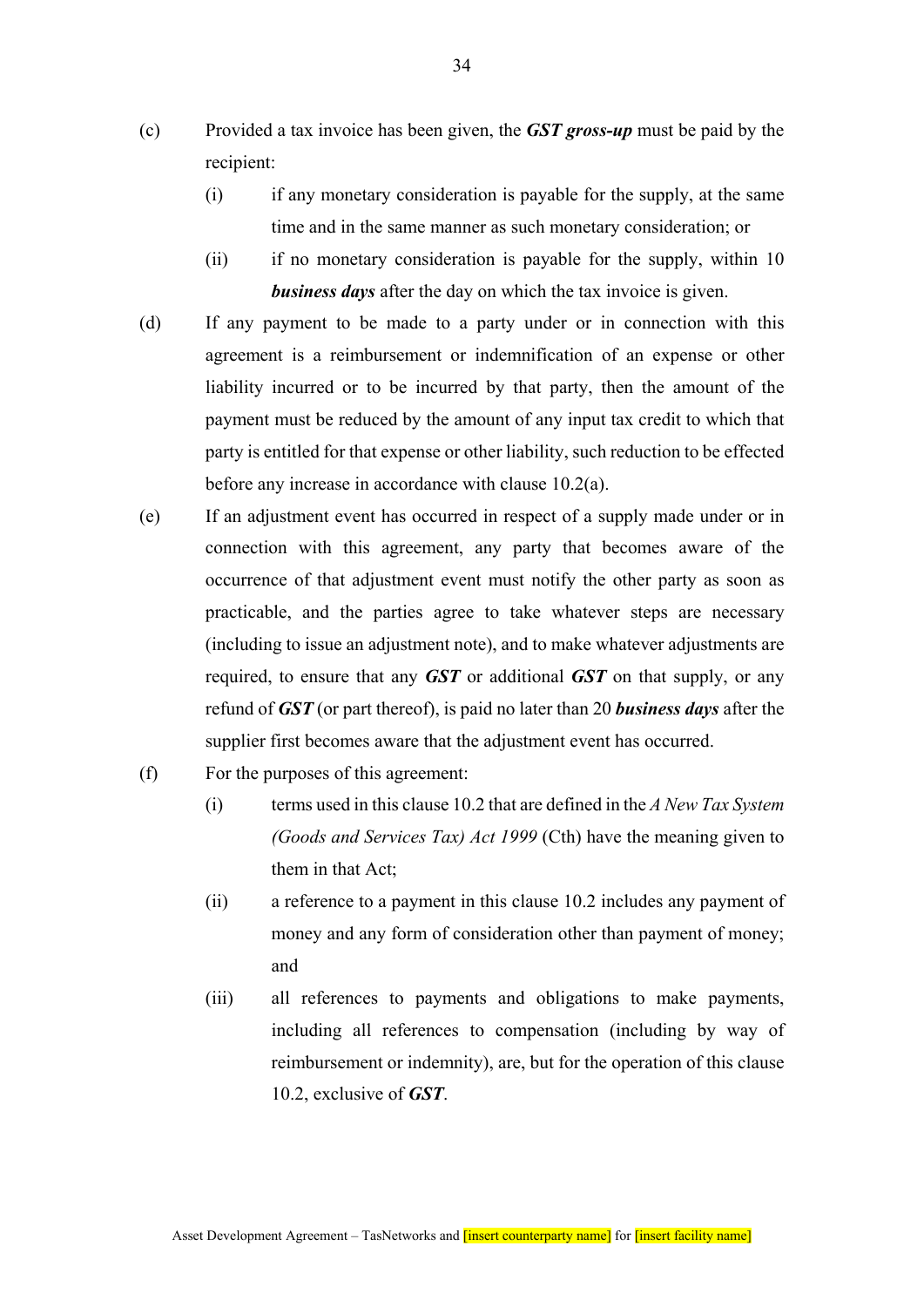### **10.3 Manifest error**

- (a) Unless an invoice contains a manifest calculation error, User may not withhold payment of the disputed portion of an invoice (but without prejudice to User's right to later challenge the correctness of the invoice). If an invoice contains a manifest calculation error User must notify TasNetworks and if TasNetworks (acting reasonably) agrees it will issue a corrected invoice in substitution for the original invoice. If TasNetworks does not agree there is a manifest calculation error then User must pay the original invoice but the payment timeframe will be extended by the number of days between TasNetworks receiving notice from User of the alleged error and TasNetworks responding to User.
- (b) The fact User must pay an invoice even if disputed does not prejudice User's right to dispute that invoice in accordance with the procedures in clause 16. If pursuant to clause 16 it is determined (or it is otherwise agreed by the parties) that the amount invoiced to User was greater than permitted by this agreement, then within 15 *business days* of such determination, TasNetworks will refund the overpaid amount to User with interest calculated in accordance with clause 10.5.

### **10.4 Late or non-payment**

If a payment is not made by a party in accordance with this agreement then that party must pay interest on the amount for the period from the date the payment is due until the date of payment calculated in accordance with clause 10.5.

#### **10.5 Interest**

Interest payable under this agreement will:

- (a) accrue daily for each relevant day at the rate that is the aggregate of the *cash rate* and:
	- (i) 2% per annum in the case of interest referred to in clause 10.4; and
	- (ii) 0% in all other cases; and
- (b) be calculated on the basis of the actual number of days elapsed and assuming a 365 day year; and
- (c) be compounded on a daily basis.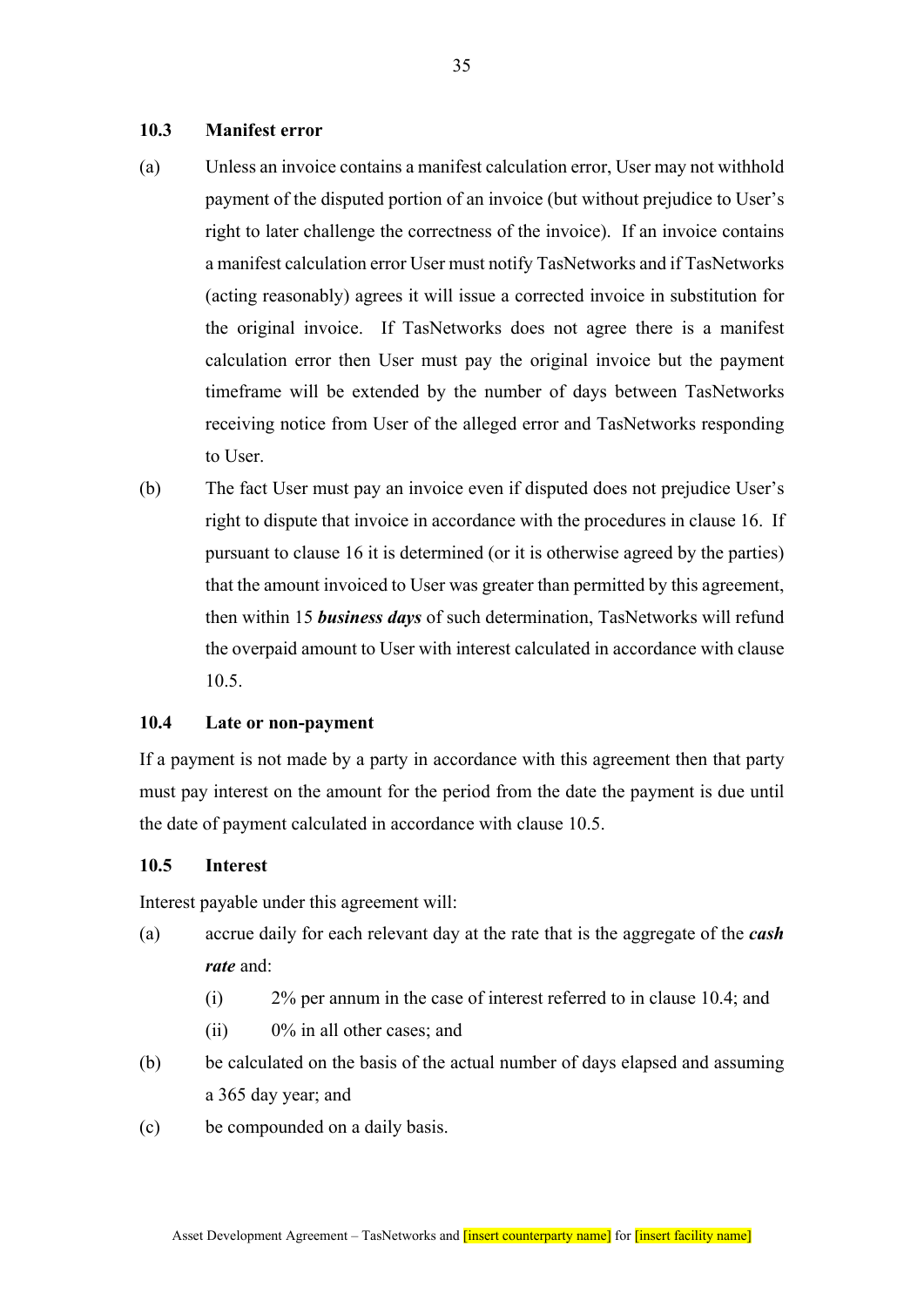### **10.6 Survival**

The obligations in clause 9 will survive termination.

### **11. COMPLIANCE TESTING AND COMMISSIONING**

#### **11.1 Test Connection**

If *practical completion* has occurred and prior to the *connection* of the *facility* User needs to establish a test *connection* to the *transmission system* for technical reasons, User may request a test *connection* and TasNetworks will not unreasonably withhold its consent to such test *connection*. Any such test *connection* will be on the following terms (which terms will be taken to constitute a *connection agreement* for *load*):

- (a) in addition to amounts invoiced under clause 6.4(c), TasNetworks may, under this agreement, invoice User for any charges applicable to electricity taken by User as a *load customer*;
- (b) User must ensure it has all *approvals* required from *AEMO* for the test *connection* and complies with the terms of all such *approvals*;
- (c) User must comply with any technical and safety requirements advised by TasNetworks or *AEMO* in writing;
- (d) User must follow TasNetworks' instructions in relation to the proposed test *connection* and must *disconnect* immediately upon being instructed to do so;
- (e) the parties will each comply with their respective obligations under the *Rules* to ensure that the *connection* of the *facility* is carried out in accordance with the procedures and timeframes set out in clause 5.8 of the *Rules*;
- (f) except to the extent TasNetworks has engaged in a *wilful default*, to the maximum extent permitted by *Law*, in no event or circumstance shall TasNetworks be liable to User for any loss or damage arising out of the test *connection*, whether for direct or consequential loss or damage of any type (including as a result of negligence); and
- (g) to the maximum extent permissible by *Law*, User indemnifies TasNetworks against any third party claim, loss or damage, howsoever arising from the test *connection* (including as a result of negligence) but excluding where arising from TasNetworks' *wilful default*.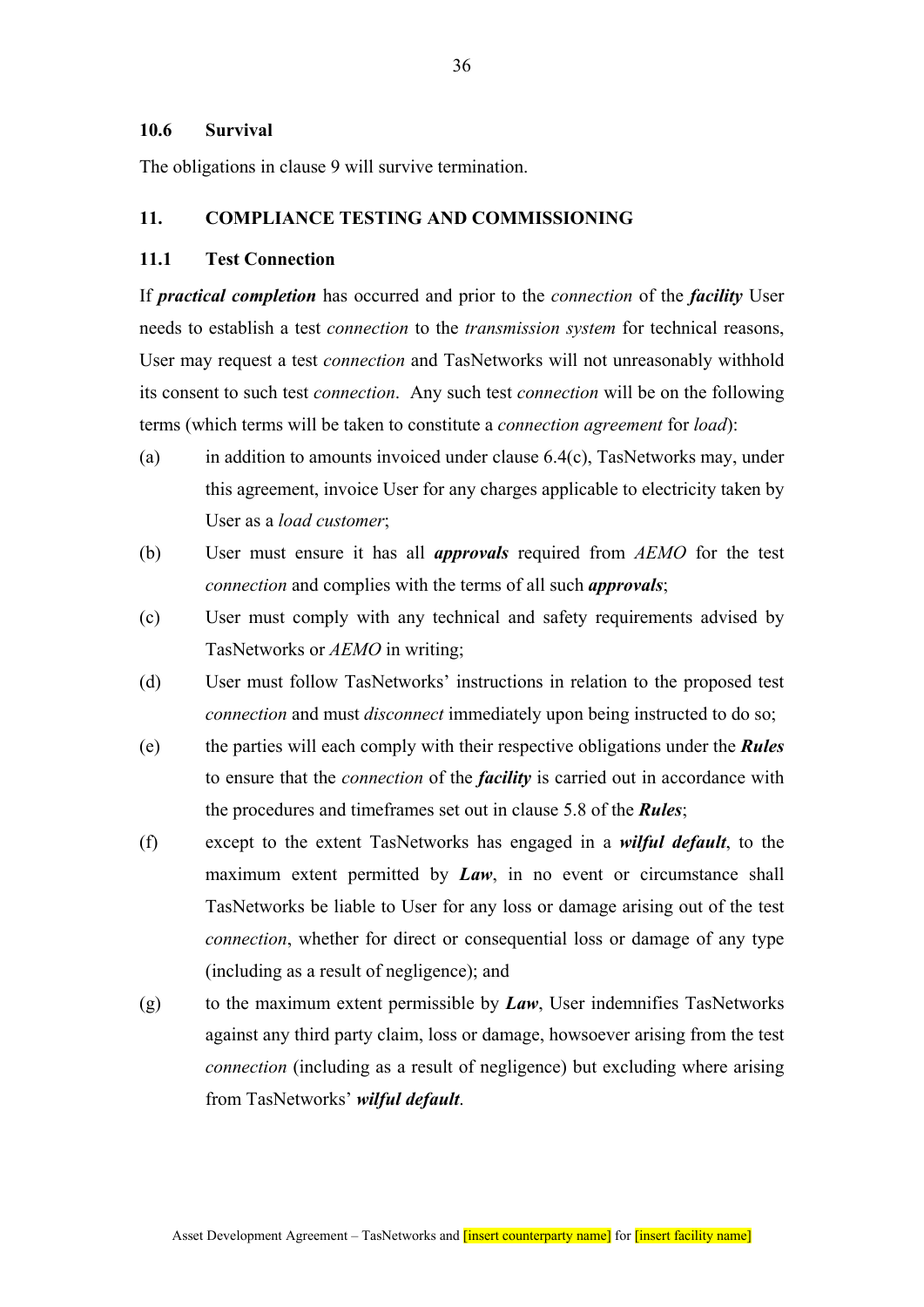### **11.2 Commissioning**

- (a) Prior to the initial *connection* of the *facility* or any *contestable IUSA components* to the *transmission system*:
	- (i) the parties must comply with their respective obligations under section 5.8 of the *Rules* and User must ensure the *IUSA Provider* complies with that section 5.8; and
	- (ii) the parties will, in accordance with TasNetworks' reasonable directions, undertake the *TasNetworks commissioning*.
- (b) User acknowledges that all *protection systems*, *control systems* and related systems (including SCADA) to be used in connection with the *facility* and *contestable IUSA components* must be commissioned and tests undertaken to ensure such systems comply with the *scope of work*, the *Rules* and any other *Laws***.**
- (c) User must provide TasNetworks with at least 10 *business days'* notice of any commissioning or test referred to in clause 11.2(b) (including reasonable details of the relevant test or commissioning exercise) and, if requested by TasNetworks, permit TasNetworks or its *representatives* to attend and witness any such test or exercise.
- (d) User must provide to TasNetworks the results of any commissioning exercise or test referred to in clause 11.2(b) and such additional information as TasNetworks reasonably requests in respect of the commissioning exercise or test.

## **12. RISK AND INSURANCE**

### **12.1 TasNetworks insurance**

TasNetworks must ensure the following insurance is effected and maintained:

- (a) Contract works insurance
	- (i) Cover: Loss of or damage to the *TasNetworks assets* and any equipment and materials to be incorporated into the *TasNetworks assets*.
	- (ii) Minimum amount: Full replacement value of the *TasNetworks assets*, equipment and materials, including a reasonable amount for demolition.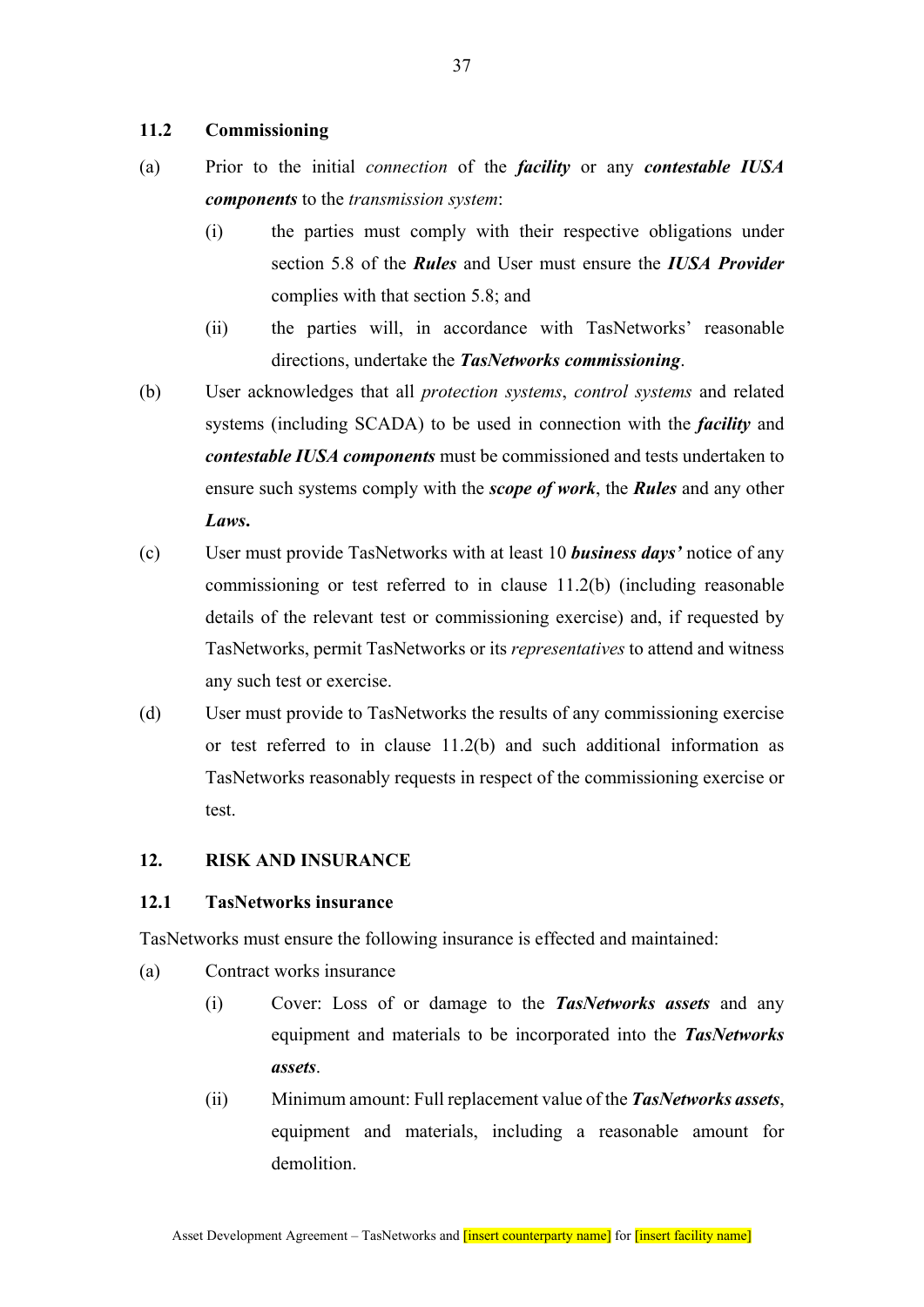- (iii) Insured: TasNetworks, and TasNetworks' contractors, must be named as insureds in respect of their interests.
- (iv) Period required: Before the *commencement date* until *practical completion* is achieved.
- (b) Public liability insurance for TasNetworks
	- (i) Cover: Legal liability of TasNetworks for loss of or damage to property, death or injury (except to the extent covered under workers compensation insurance) arising out of the performance of the *works*.
	- (ii) Minimum amount: AUD\$20,000,000 per occurrence.
	- (iii) Period required: Whilst any *works* are being performed.
- (c) Motor vehicle insurance compulsory third party
	- (i) Cover: All motor vehicles, trailers and mobile plant used in the performance of the *works*.
	- (ii) Minimum amount: As required by *Law*.
	- (iii) Period required: Whilst the motor vehicles are being used at the *site*.
- (d) Motor vehicle insurance third party property damage
	- (i) Cover: All motor vehicles, trailers and mobile plant used in the performance of the *works*.
	- (ii) Minimum amount: AUD\$20,000,000 per occurrence.
	- (iii) Period required: Whilst the motor vehicles are being used at the *site*.
- (e) Workers compensation insurance
	- (i) Cover: Liability for death or injury (including occupational disease) to employees as required by *Law*.
	- (ii) Amount of cover: As required by *Law*.
	- (iii) Period required: Whilst any *works* are being performed.

## **12.2 User insurance**

User must ensure the following public liability insurance is effected and maintained:

- (a) Cover: Legal liability for loss of or damage to property, death or injury (except to the extent covered under workers compensation insurance) arising out of the construction and commissioning of the *facility*.
- (b) Minimum amount: AUD\$20,000,000 per occurrence.
- (c) Period required: Whilst any works are being performed in relation to the construction or commissioning of the *facility*.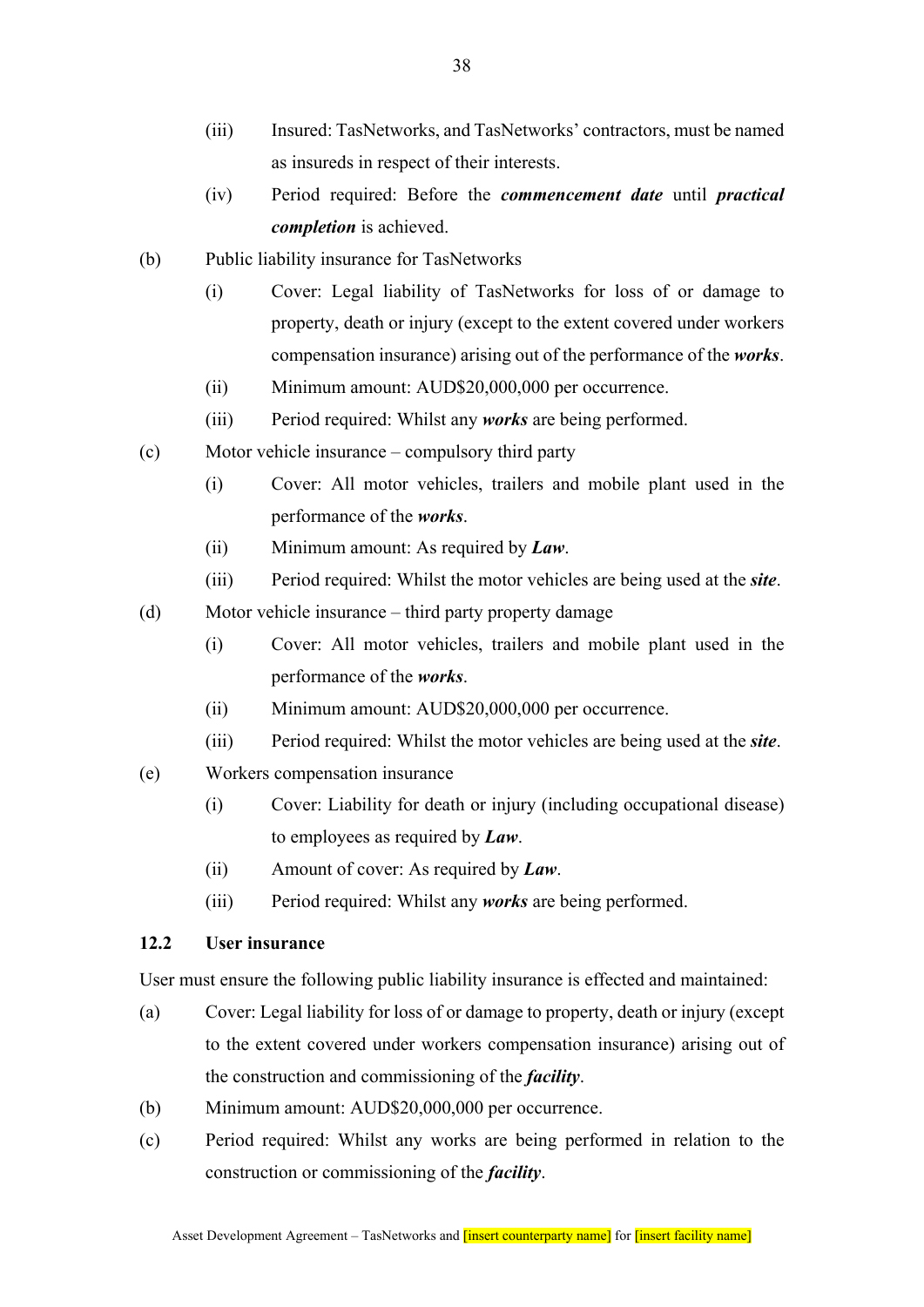## **12.3 Contractors insurance**

- (a) TasNetworks and User must each ensure that each of its contractors who:
	- (i) in the case of TasNetworks, are *site based contractors*; or
	- (ii) in the case of User, carry out any works relating to construction or commissioning of the *facility*,

effect and maintain the following public liability insurance:

- (iii) Cover: Legal liability for loss of or damage to property, death or injury (except to the extent covered under workers compensation insurance) arising out of the performance of the aforementioned works by the contractor.
- (iv) Minimum amount: AUD\$20,000,000 per occurrence.
- (v) Period required: Whilst the aforementioned works are being performed by the contractor.

### **12.4 Required insurers and policies**

Each insurance policy required under this clause 12 must be effected and maintained with an insurer which has a minimum Standard & Poor's long term credit rating of A-(or equivalent rating with another recognised international rating agency).

### **12.5 Evidence**

Each party must give the other party certificates of currency for the insurance policies required by this clause 12 within 10 *business days* after written request by the other party.

#### **13. REPRESENTATIONS AND WARRANTIES**

#### **13.1 Representations and warranties**

As at the *execution date*, each party represents and warrants to the other party that:

- (a) it is duly formed and validly existing under the *Laws* of Australia;
- (b) it has the power to execute this agreement and to perform its obligations under this agreement and has taken all necessary action to authorise such execution and performance; and
- (c) the execution and performance of this agreement does not breach any *Law* applicable to it in relation to this agreement or any provision of its constitutional documents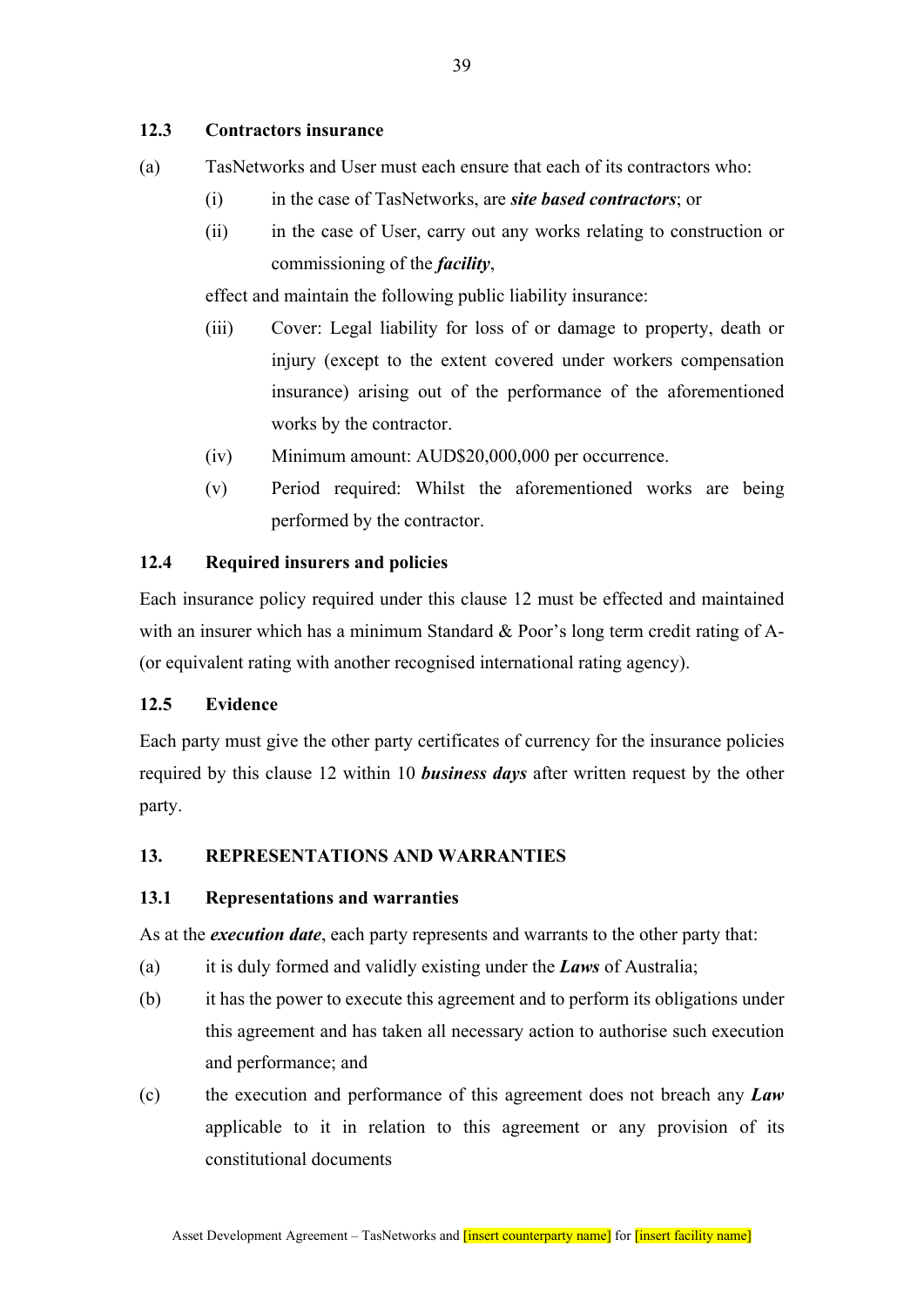### **13.2 Approvals**

Each party must ensure it has all *approvals* required from time to time to lawfully discharge its obligations under this agreement.

#### **13.3 Continuing representations and warranties**

The representations and warranties given in clause 13.1 are continuing representations and warranties, and will not merge on, and will remain in full force and effect after, the *execution date*.

## **13.4 Separate representations and warranties**

Each representation and warranty given in clause 13.1 is to be treated as a separate representation and warranty in respect of each statement made and the interpretation of any statement made is not restricted by any reference to or inference from any other statement.

#### **14. LIABILITY**

## **14.1 Consequential loss**

- (a) Subject to clause 14.1(b), to the maximum extent permitted by *Law*, in no event or circumstance shall either party be liable to the other party for:
	- (i) any loss, damage or expense arising out of interruption to business, increased costs of working, loss of use of property, loss of contract or loss of production;
	- (ii) any loss of actual or anticipated profit or revenue or saving (but excluding TasNetworks' profit that forms part of the *connection charges* or other amounts payable by User pursuant to an express provision of this agreement);
	- (iii) any damage to goodwill, reputation or share price; or
	- (iv) any other indirect or consequential loss (being any loss beyond that which may fairly and reasonably be considered as arising naturally (that is, according to the usual course of things) from a breach) or special or contingent damages of any kind.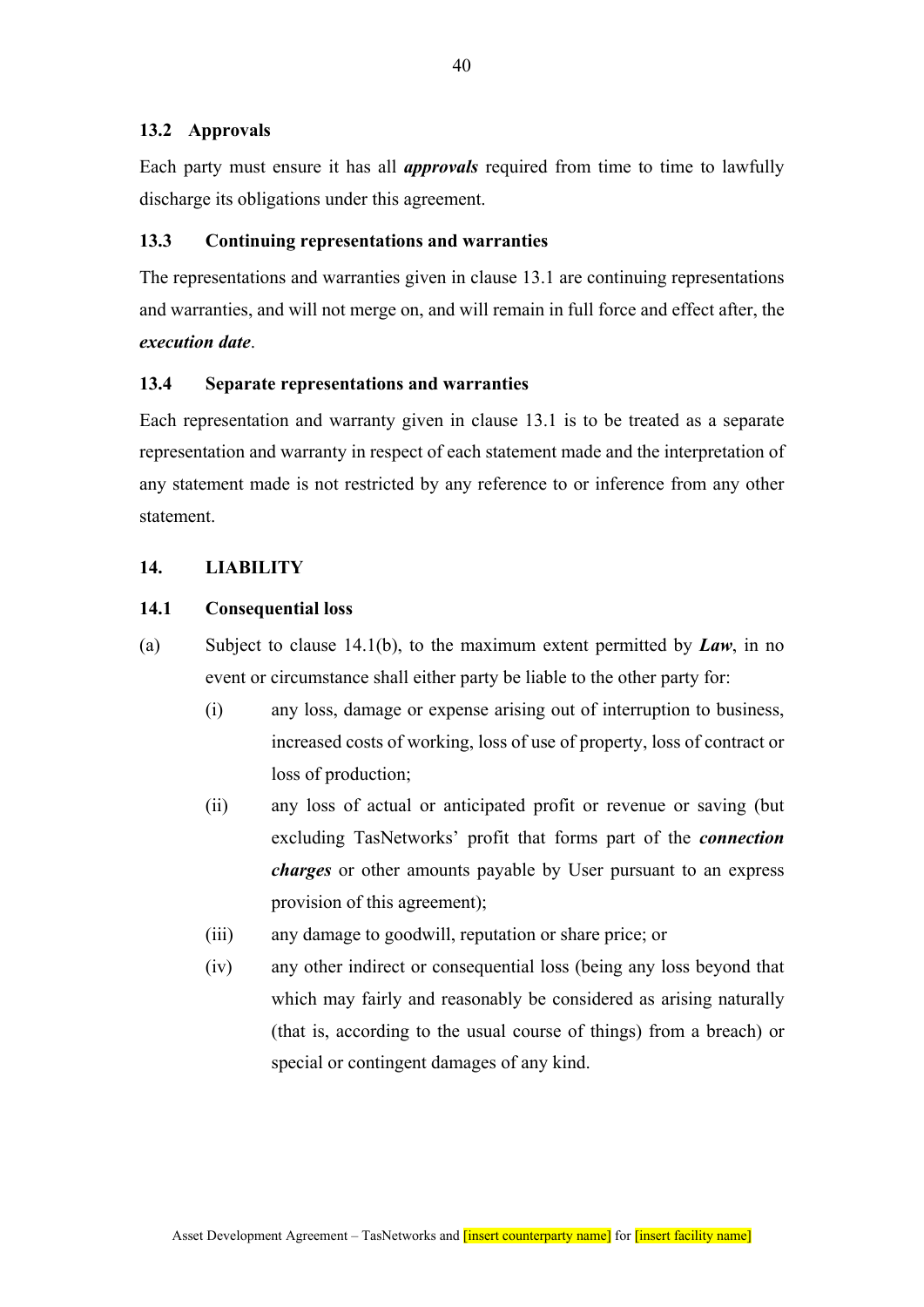- (b) Each party's liability in respect of the following is not excluded by clause 14.1(a):
	- (i) TasNetworks' liability for liquidated damages under clause 6.3 or general damages referred to in clause 6.3(c);
	- (ii) TasNetworks' liability to refund any amount overpaid by User;
	- (iii) User's liability for any *termination amount* or the *connection charges* payable under this agreement;
	- (iv) User's liability for any other charge or amount required to be paid by User to TasNetworks by an express provision of this agreement (including those provisions referred to in clause 10.1);
	- (v) User's liability pursuant to any indemnity in this agreement;
	- (vi) liability for personal injury or death;
	- (vii) liability for third party property damage; and
	- (viii) liability for fraud or *wilful default* of the party or its *associates*.

## **14.2 Aggregate liability cap**

- (a) Despite any other provision of this agreement, but subject to clause 14.2(b), the aggregate liability of each party to the other party arising out of or in connection with this agreement (however arising, including for negligence or payment of liquidated damages) is limited to  $\[\delta$ [insert].
- (b) A party's liability in respect of the following is not limited by clause 14.2(a), and is not counted towards the limit on the party's liability under clause  $14.2(a)$ :
	- (i) User's liability for any *termination amount* or *connection charges*  payable under this agreement;
	- (ii) TasNetworks' liability to refund any amount overpaid by User;
	- (iii) User's liability for any other charge or amount required to be paid by User to TasNetworks by an express provision of this agreement (including those provisions referred to in clause 10.1);
	- (iv) User's liability pursuant to any indemnity in this agreement;
	- (v) liability for personal injury or death;
	- (vi) liability for third party property damage; and
	- (vii) liability for fraud or *wilful default* of the party or its *associates*.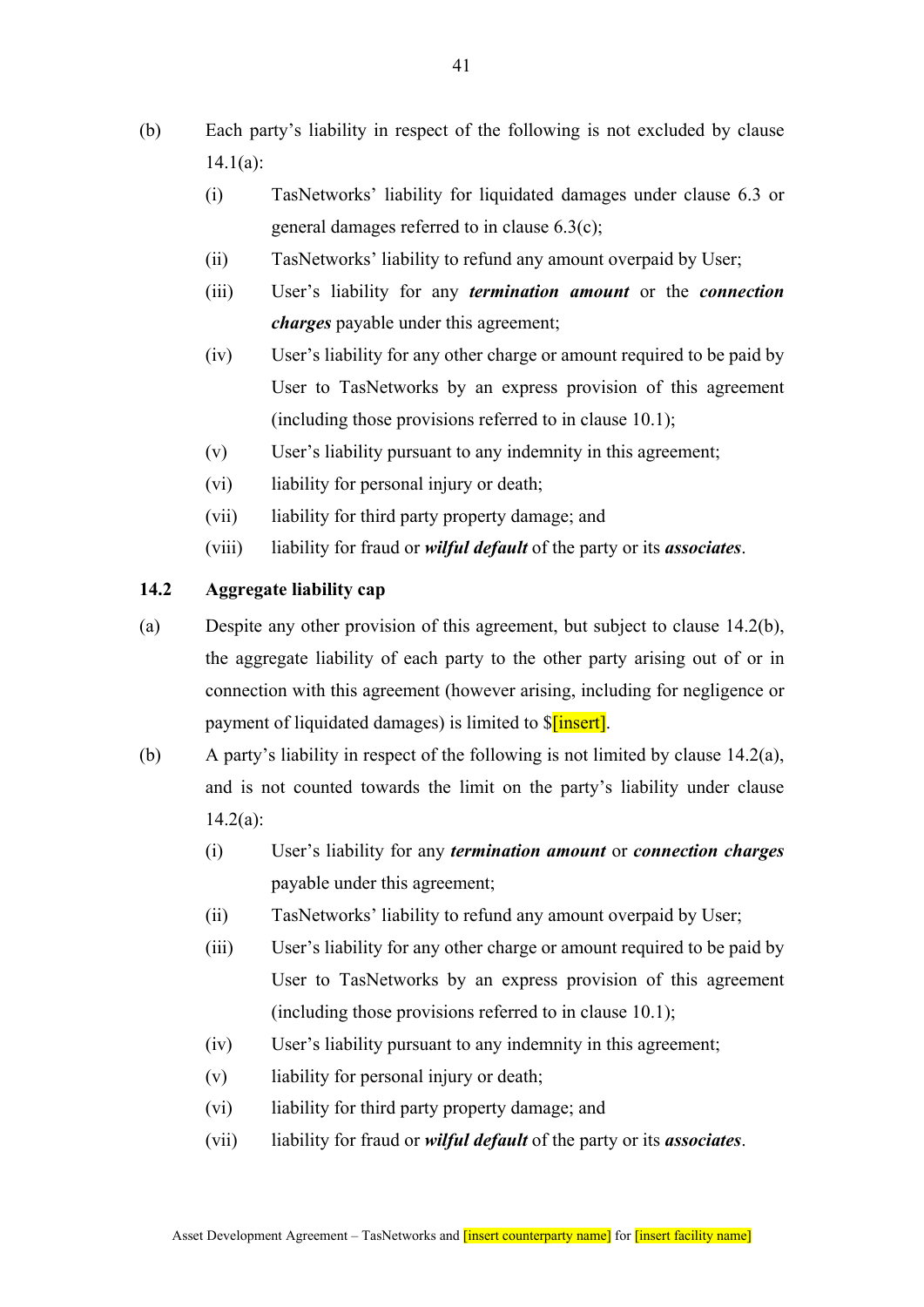## **14.3 Aggregate liquidated damages cap**

Despite any other provision of this agreement, the aggregate liability of TasNetworks to User for liquidated damages under clause 6.3 or general damages referred to in clause  $6.3(c)$  is limited to **[insert]**.

## **14.4 Proportionate Liability**

- (a) TasNetworks' liability under this clause 14 shall be reduced proportionally by the extent that the negligent act or omission of User or *representatives* of User contributes to any claims or damages.
- (b) User's liability under this clause 14 shall be reduced proportionally by the extent that the negligent act or omission of TasNetworks or *representatives* of TasNetworks contributes to any claims or damages.

## **15. DEFAULT PROVISIONS**

#### **15.1 Breach of the agreement**

If a party:

- (a) fails to pay any amount payable by that party under this agreement by the due date;
- (b) fails to maintain *security* in accordance with clause 8 or provide replacement *security* in accordance with clause 9(b);
- (c) fails to remedy a breach of this agreement (other than an obligation to pay money) which is capable of being remedied, within the reasonable time (being not less than 10 *business days*) specified in a notice from the other party requiring remedy of the breach; or
- (d) breaches this agreement in a manner which is incapable of remedy and fails, within 10 *business days* (or such longer period approved by the other party), to put in place measures satisfactory to the other party (acting reasonably) to prevent recurrence of the breach and provide a written undertaking not to repeat the breach,

then a default event ("*Default Event*") will occur for that party (the "*Defaulting Party*") and the *Defaulting Party* will be in default of this agreement for the relevant *Default Event*.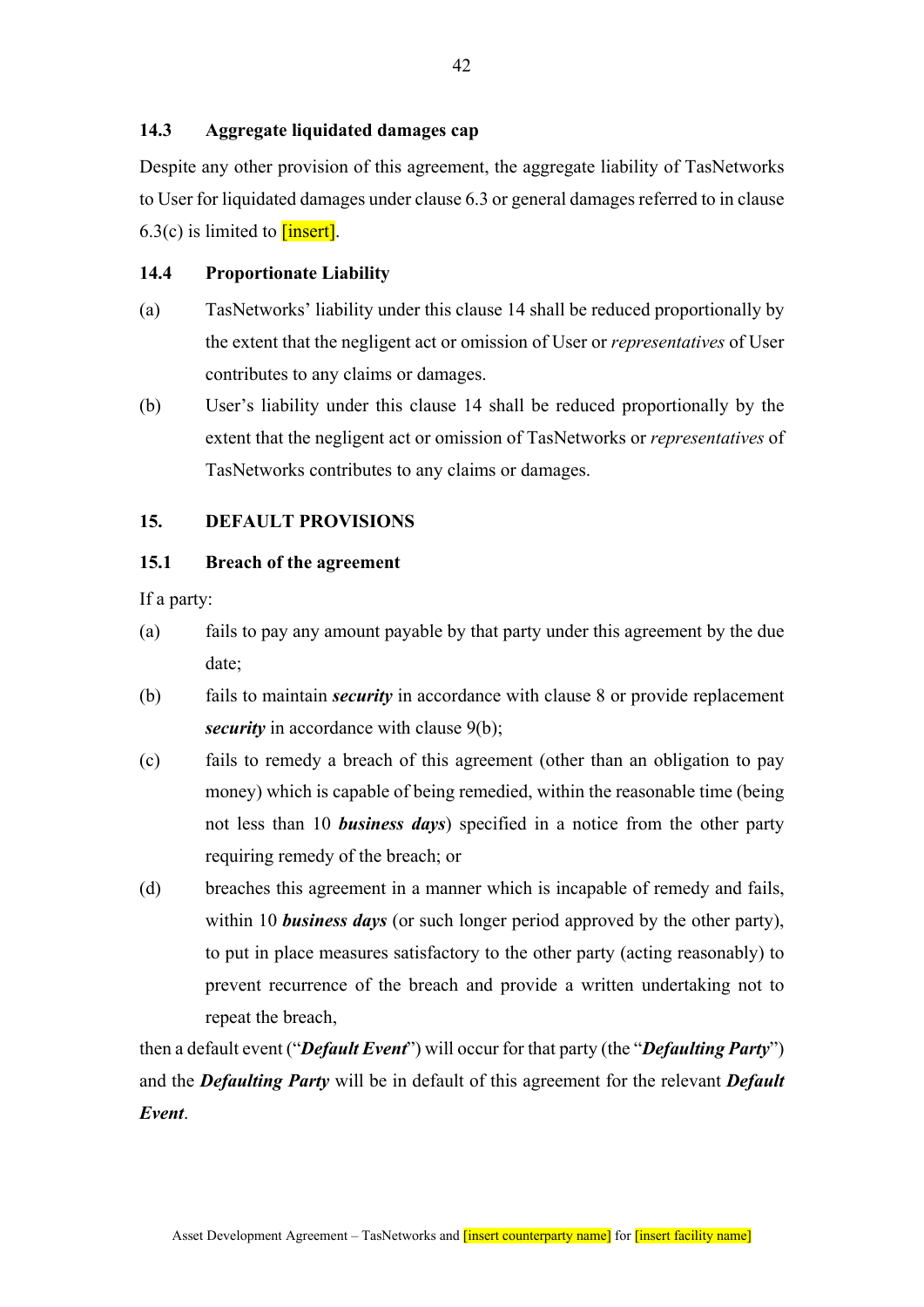## **15.2 Notice of breach**

If a party is a *Defaulting Party*, the other party is entitled to serve notice on the *Defaulting Party* of the *default event* and, if after the expiration of 5 *business days* from the receipt by the *Defaulting Party* of the notice, the party requiring remedy of the breach reasonably believes that the *Defaulting Party* is still in breach of this agreement, and:

- (a) if the breach is a failure to pay an amount payable under this agreement or a failure to maintain *security* in accordance with clause 8 or provide replacement *security* in accordance with clause 9(b), the breach is not remedied by the *Defaulting Party* within a further 10 *business days* of notice from the other party; or
- (b) in the case of other forms of breach, if the breach is capable of being remedied, a remedy is not being diligently pursued; or
- (c) in the case of other forms of breach, if the breach is incapable of being remedied, steps are not being diligently pursued to prevent recurrence of the breach and a written undertaking not to repeat the breach has not been provided,

then the party who is not the *Defaulting Party* may:

- (d) suspend the performance of all or part of its obligations under this agreement until it chooses to lift the suspension or the breach is remedied; or
- (e) terminate this agreement (either as an alternative to suspension or during any period of suspension).

#### **15.3 Repeat of breach**

If a party repeats a breach of a provision of this agreement in respect of which it has given a written undertaking not to repeat a breach, then the party to which the undertaking has been given may:

- (a) suspend the performance of all or part of its obligations under this agreement until it chooses to lift the suspension or the breach is remedied; or
- (b) terminate this agreement (either as an alternative to suspension or during any period of suspension).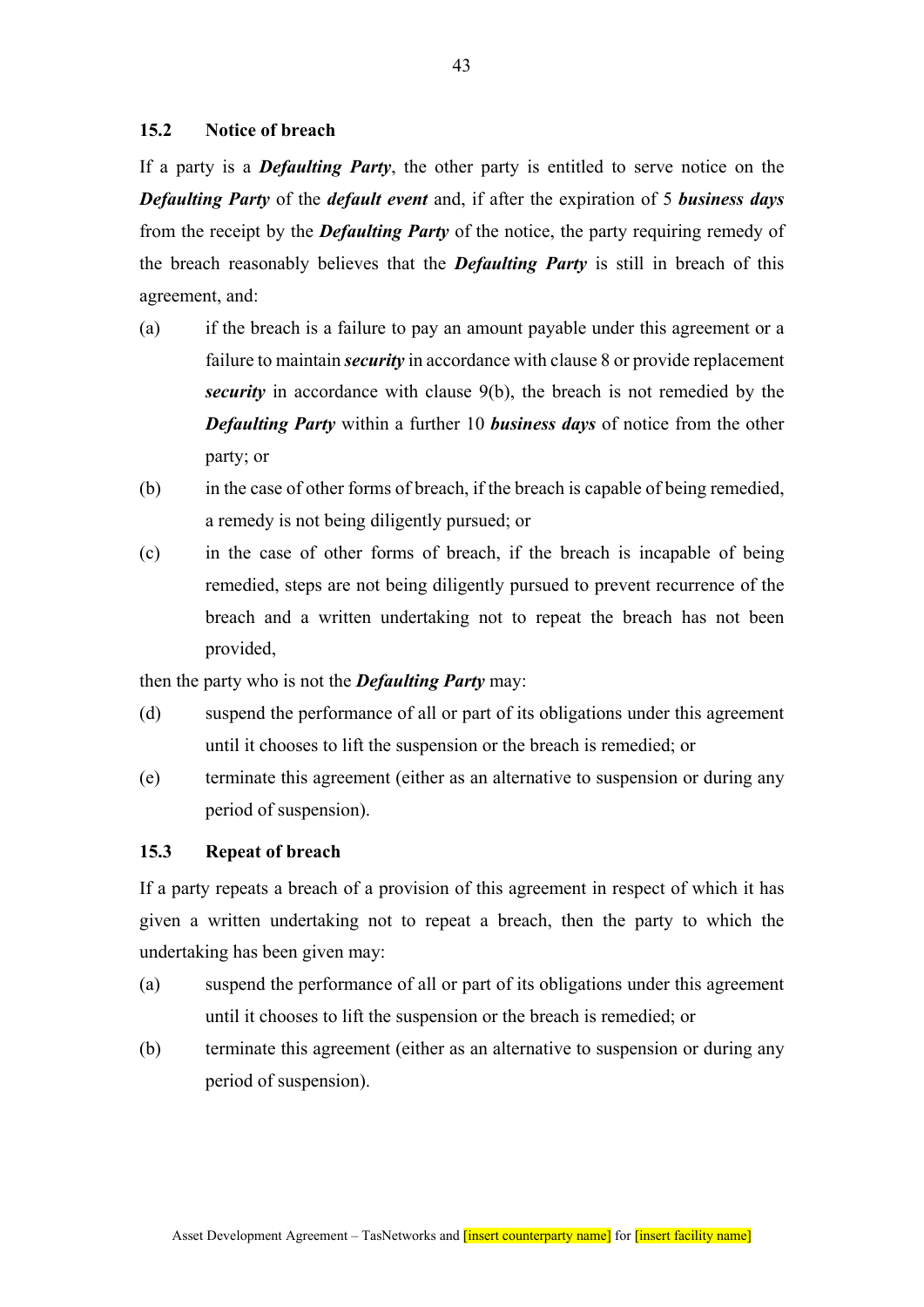## **15.4 Effect of insolvency**

If an *insolvency event* occurs with respect to a party:

- (a) that party must immediately notify the other party that the *insolvency event* has occurred; and
- (b) the other party may terminate this agreement at any time by giving notice to the party suffering an *insolvency event*, regardless of whether notice is given under clause 15.4(a) (unless the *insolvency event* has ceased to subsist). If by *Law* a party is restrained from terminating this agreement for an *insolvency event* for a period of time, it may terminate this agreement as soon as that period of time has elapsed (unless the *insolvency event* has ceased to subsist).

## **15.5 Termination of IWCA**

If TasNetworks terminates the *IWCA* in accordance with its rights under that agreement it may also terminate this agreement with immediate effect.

## **15.6 Asset Removal**

- (a) If this agreement is terminated, other than by User under clause 15.2, clause 15.3 or clause 15.4, then User must reimburse TasNetworks the costs TasNetworks incurs in removing the *TasNetworks assets* from any land upon which they have been installed and in remediating that land as required by *Law* and such that it is in, so far as possible, the same condition as prior to the installation of the *TasNetworks assets*.
- (b) This clause 15.6 survives the termination of this agreement.

## **15.7 Rights, liabilities and obligations upon termination**

Termination of all or part of this agreement for any reason does not affect:

- (a) any rights of a party against another party which:
	- (i) arose prior to the time at which such termination occurred; and
	- (ii) otherwise relate to or may arise at any future time from any breach or non-observance of obligations under this agreement occurring prior to the termination of this agreement; or
- (b) the rights and obligations of the parties under clauses which are expressed to survive the termination of this agreement or which otherwise are required to survive termination to give efficacy to the clause, regardless of the reasons for the termination.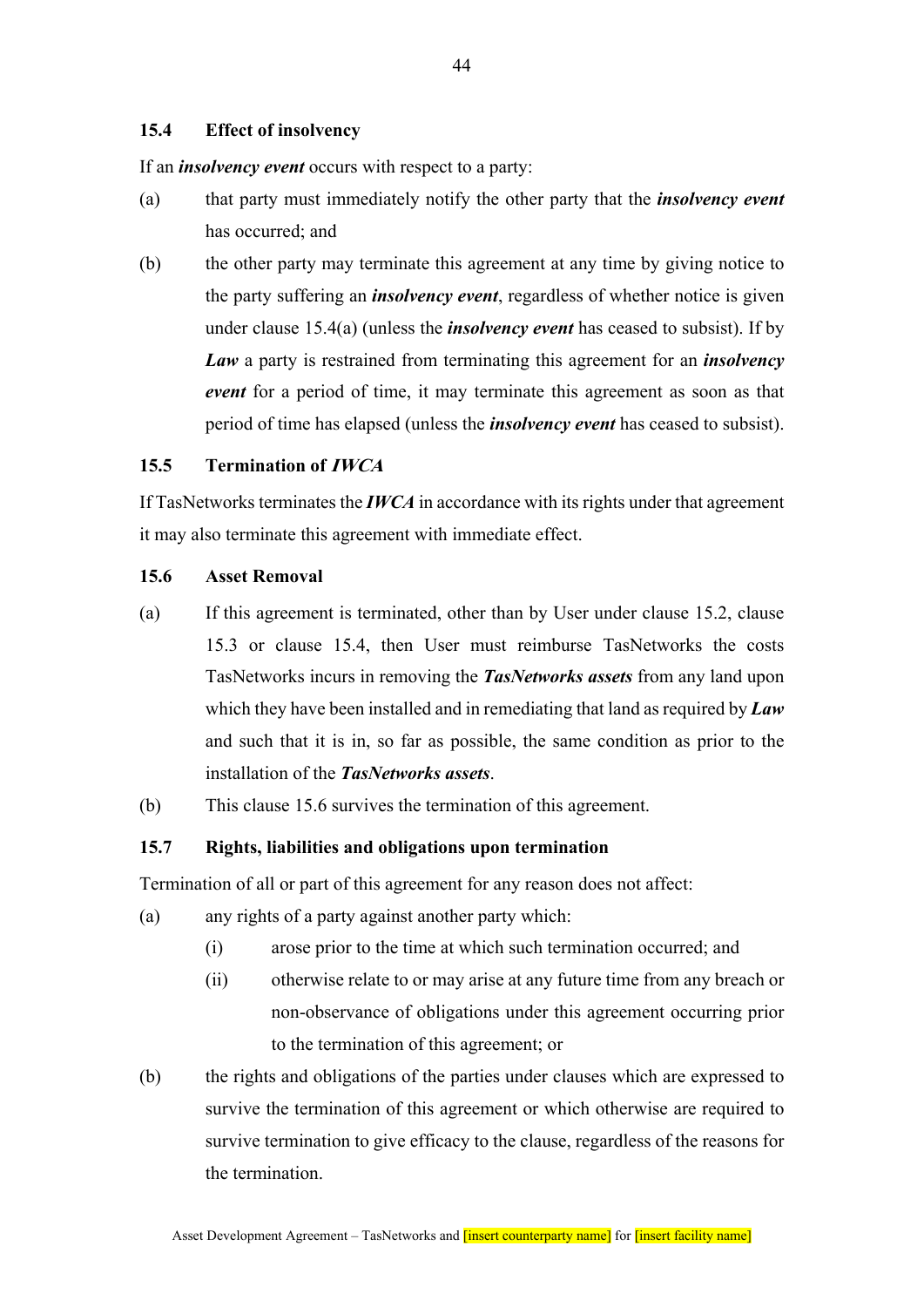### **16. DISPUTE**

## **16.1 Disputes**

The parties agree that:

- (a) any *disputes* shall be settled in accordance with this clause 16;
- (b) subject to clause 16.1(c), all obligations under this agreement shall continue to be performed despite any *dispute*; and
- (c) a *dispute* does not prevent a party exercising any rights under this agreement or relieve a party of any of its obligations under this agreement.

## **16.2 Application of Rules provisions**

If a *dispute* is a dispute to which the *Rules* apply that *dispute* will be dealt with in accordance with the dispute resolution regime set out in or implemented in compliance with the *Rules*.

### **16.3 All other disputes**

- (a) If a *dispute* arises that is not a *dispute* to which the *Rules* apply, the parties shall comply with the provisions of this clause 16.3.
- (b) A party may give to the other party a written notice ("*Notice*") identifying the matters in *dispute.*
- (c) The parties must meet within 10 *business days* after the *Notice* has been given and attempt to resolve the *dispute*. Each party must be represented at the meeting by a person who has authority to agree to a resolution of the *dispute*.
- (d) If the *dispute* has not been resolved within 20 *business days* after the *Notice* has been given, the parties must participate in a mediation of the *dispute* in accordance with the provisions of the then current Mediation Rules as published by the Resolution Institute (or any replacement or successor body).
- (e) If the *dispute* has not been resolved within 20 *business days* after the commencement of the mediation, the parties may agree to refer the *dispute* to determination by an independent expert in accordance with clause 16.3(g) or to arbitration in accordance with clause  $16.3(h)$  or a party may give to the other a notice referring the *dispute* to litigation. However, unless the parties agree otherwise, any *dispute* under clause 10.3 must be referred to an independent expert in accordance with clause  $16.3(g)$ .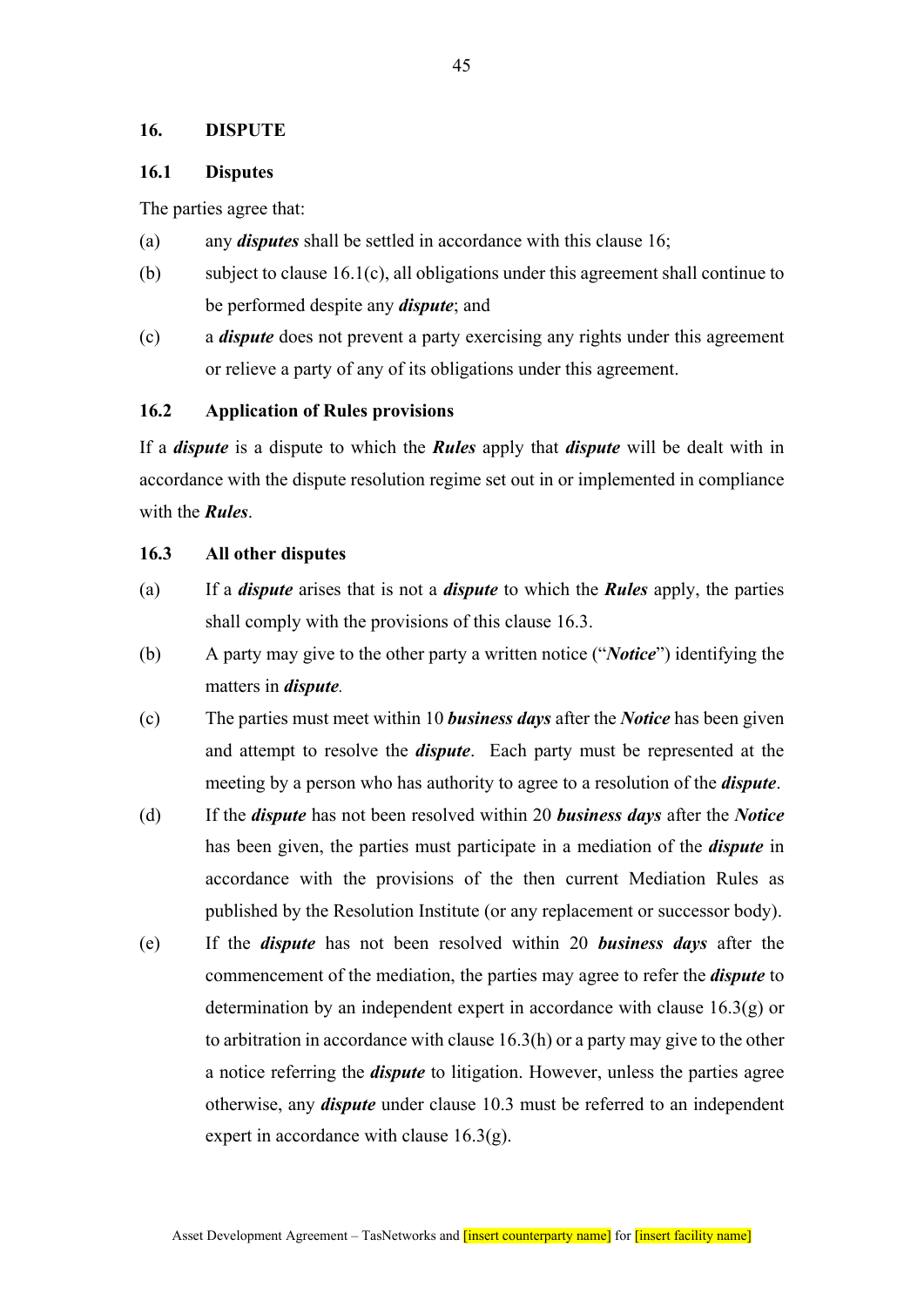- (f) Subject to clause 16.3(i), a party must not issue court proceedings in connection with a *dispute* unless a notice referring the *dispute* has been given in accordance with clause 16.3(e).
- (g) Where the parties agree to refer the dispute to an independent expert the expert determination will be conducted in accordance with the then current Expert Determination Rules as published by the Resolution Institute (or any replacement or successor body). The parties agree that the determination of an expert will be binding on the parties, unless a party gives written notice of an appeal within 5 *business days*.
- (h) Where the parties agree to refer the *dispute* to arbitration the arbitration will be conducted in accordance with the then current Arbitration Rules as published by the Resolution Institute (or any replacement or successor body).
- (i) Nothing in this clause 16 prevents a party seeking injunctive or declaratory relief from a court.

## **16.4 Survival**

This clause 16 survives termination of this agreement.

## **17. CONFIDENTIALITY**

## **17.1 Non-disclosure**

Subject to clauses 17.2 and 17.3, the information contained in, relating to or provided in accordance with this agreement and all negotiations leading up to its execution are confidential to the parties and must not be disclosed to any other person.

## **17.2 Exceptions**

Clause 17.1 does not prevent disclosure of information by a party:

- (a) which is in the public domain or comes into the public domain otherwise than as a result of a breach by the party of its obligations under clause 17.1 provided that participants in the Tasmanian electricity industry do not of themselves constitute the public domain;
- (b) by TasNetworks to the Auditor-General of Tasmania or to TasNetworks' shareholding ministers;
- (c) where the party, acting reasonably, discloses the information in the course of legal proceedings;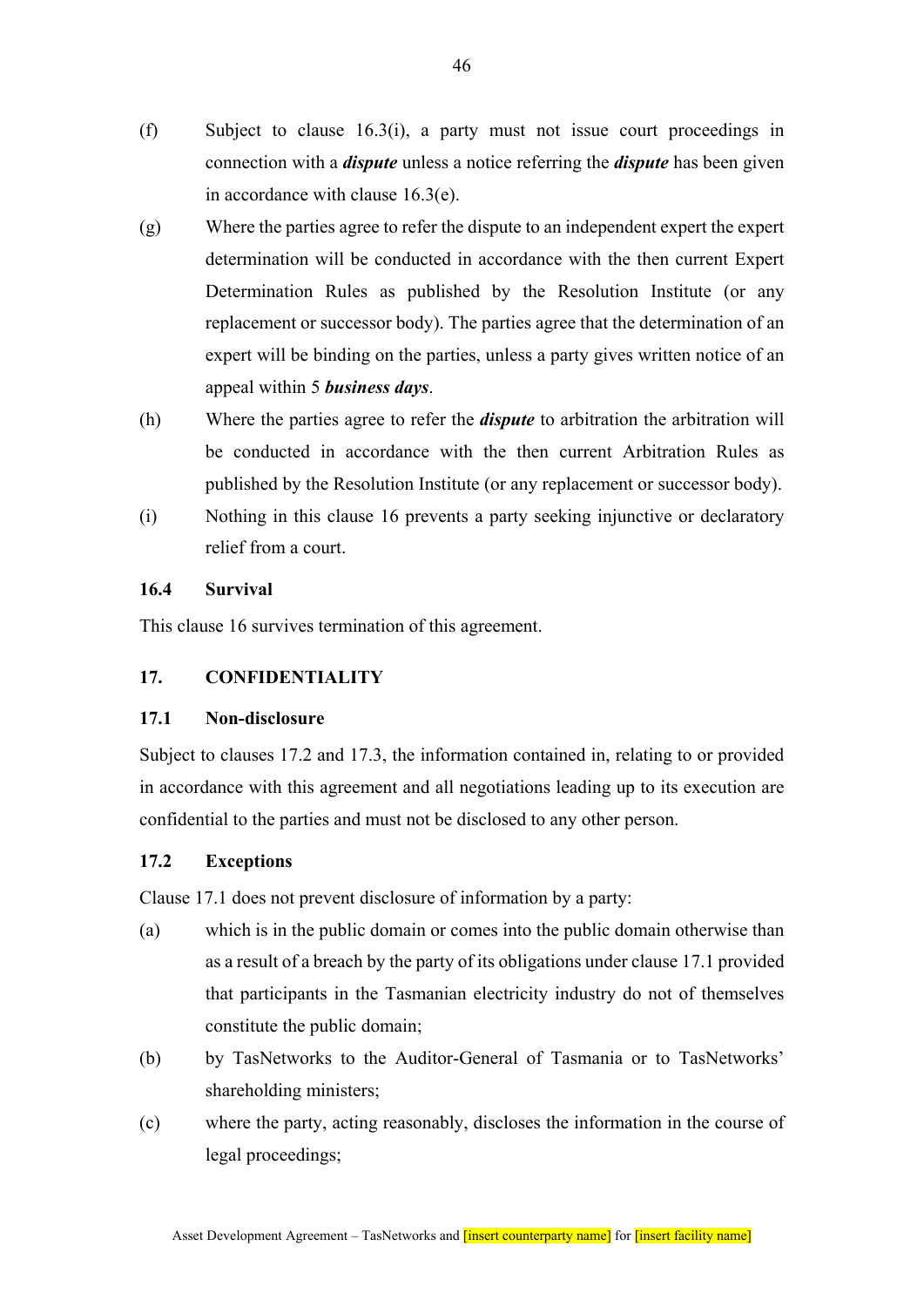- (d) to the lawyers, consultants, contractors, professional advisers, financiers or insurers to or of the party who have entered into a confidentiality undertaking with similar effect to this clause 17 or who are otherwise (by professional duty) bound by an obligation of confidentiality;
- (e) with the consent of the other party;
- (f) to the extent required by *Law* or by a lawful requirement of any *Authority* having jurisdiction over a party or its *related body corporate*;
- (g) as required to discharge its obligations under the *Rules*;
- (h) to the extent required by a lawful requirement of any stock exchange having jurisdiction over a party or its *related body corporate*;
- (i) to its *related body corporate*, who has entered into a confidentiality undertaking with similar effect to this clause 17;
- (j) in the context of the sale of shares in or the sale of, or lease of, the assets of a party, to any consultant, bank, financier, insurer or professional adviser to a prospective purchaser or lessee of the relevant shares or assets as the case may be provided the relevant person to receive the confidential information has entered into a confidentiality undertaking with similar effect to this clause 17; or
- (k) to the *System Operator* as required by this agreement or the *Rules.*

### **17.3 Enforcing confidentiality undertaking**

Where a party has disclosed confidential information to a person who has entered into a confidentiality undertaking pursuant to clause 17.2, that party must take all necessary steps to ensure the relevant person complies with the confidentiality undertaking.

## **17.4 Provision of information to TasNetworks' contractors**

User consents to TasNetworks disclosing to its tenderers and *works contractors* such information as is reasonably necessary to fulfil the objects of this agreement.

#### **17.5 Survive expiration**

The obligations contained in clauses 17.1, 17.2 and 17.3 will survive the termination of this agreement.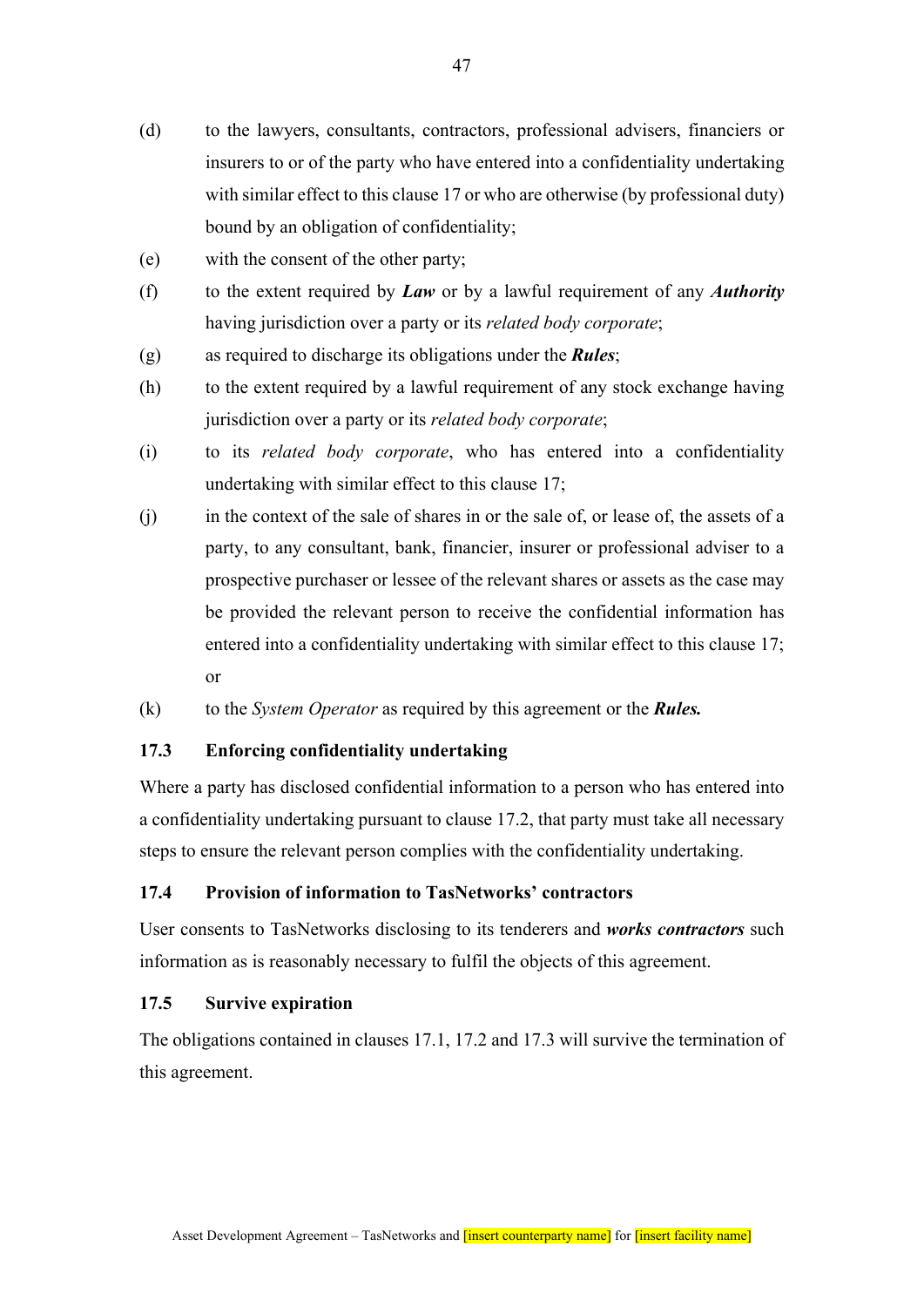## **18. ASSIGNMENT AND OTHER DEALINGS**

### **18.1 TasNetworks**

Subject to the *Rules*, TasNetworks may at any time transfer, assign, delegate or otherwise deal with some or all of its rights and obligations under this agreement and the powers and benefits of the relevant parts of this agreement will be exercised and enjoyed by any delegate, transferee or assignee and any subsequent successors in title in accordance with the terms of the delegation, transfer or assignment. User will on request execute any assignment or novation documentation requested by TasNetworks including a surrender of this agreement and an agreement of identical form to this agreement direct with any transferee, assignee or delegate.

#### **18.2 Legislative assignments**

Nothing in this clause 18 prevents or restricts any transfer or assignment of TasNetworks' rights and/or obligations under this agreement pursuant to any Act of Parliament or instrument made pursuant to such an Act.

#### **18.3 User**

- (a) User may with the prior consent in writing of TasNetworks transfer or assign this agreement and TasNetworks will not unreasonably withhold or delay its consent in circumstances where:
	- (i) User requests the consent of TasNetworks to the transfer or assignment to the proposed assignee or transferee in writing;
	- (ii) User has provided to TasNetworks any information reasonably requested by TasNetworks regarding the proposed assignee or transferee; and
	- (iii) the proposed assignee or transferee is a responsible and solvent person with sufficient financial, business and technical capacity to successfully carry out the obligations of User under this agreement.
- (b) If TasNetworks consents to such transfer or assignment it may (in addition to any other reasonable conditions) require such transfer or assignment to be conditional upon satisfaction of each of the following:
	- (i) the proposed assignee or transferee first obtaining all *approvals*  required of User under all *Laws*, and the proposed assignee or transferee has otherwise complied with the requirements of the *Rules*;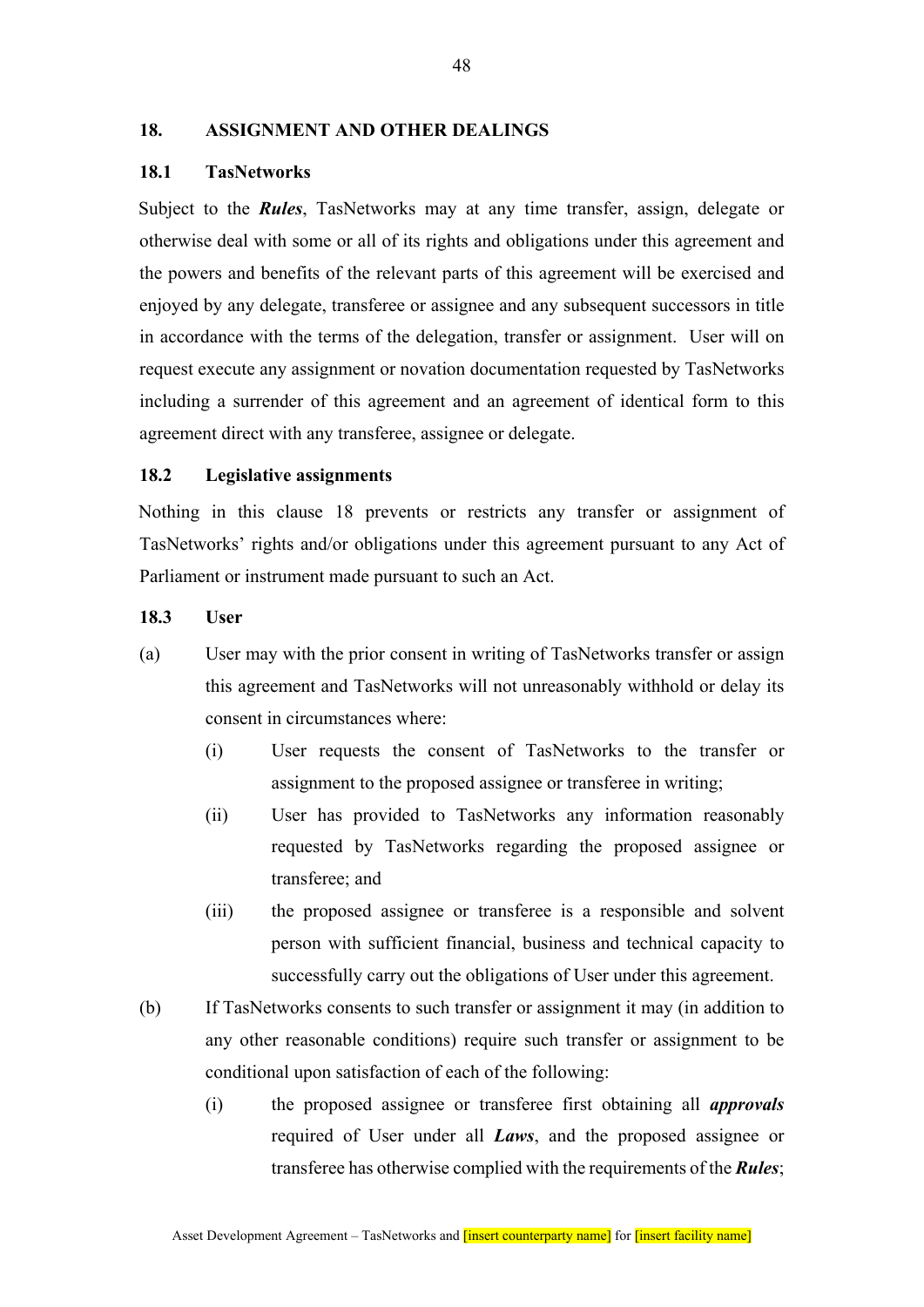- (ii) prior to any proposed transfer or assignment becoming effective:
	- (A) User or the proposed assignee or transferee pays to TasNetworks any moneys outstanding to TasNetworks under this agreement;
	- (B) where User was in default under this agreement in respect of an obligation that is to be transferred, the proposed transferee agrees to rectify that default; and/or
- (iii) the proposed assignee or transferee executing a deed of assignment or novation of this agreement in a form acceptable to TasNetworks acting reasonably.

#### **18.4 Change of Control**

- (a) User must ensure no *change of control* of User occurs without the prior written consent of TasNetworks which consent will not be unreasonably withheld or delayed.
- (b) User must reimburse TasNetworks any reasonable costs it incurs in determining whether to consent to a *Change of Control*.

#### **18.5 Assignment as Security**

- (a) User must not grant any mortgage, charge, encumbrance or *security interest* over this agreement without the prior written consent of TasNetworks (which will not be unreasonably withheld).
- (b) If requested by User, TasNetworks will (at the cost of User) negotiate in good faith the terms of a tripartite agreement between User, TasNetworks and any proposed financiers to User, provided those financiers are solvent and reputable. However nothing in this clause 18.5(b) requires TasNetworks to agree to a provision which it (acting reasonably) considers increase its risk (as compared to the level of risk under this agreement) or which may adversely affect *power system security*.

#### **18.6 Costs of assignment or novation**

The party requesting an assignment or novation of this agreement must pay the other party's reasonable costs arising out of the assignment or novation (including negotiating any documentation to give effect to the assignment or novation and considering whether to give its consent to the assignment or novation).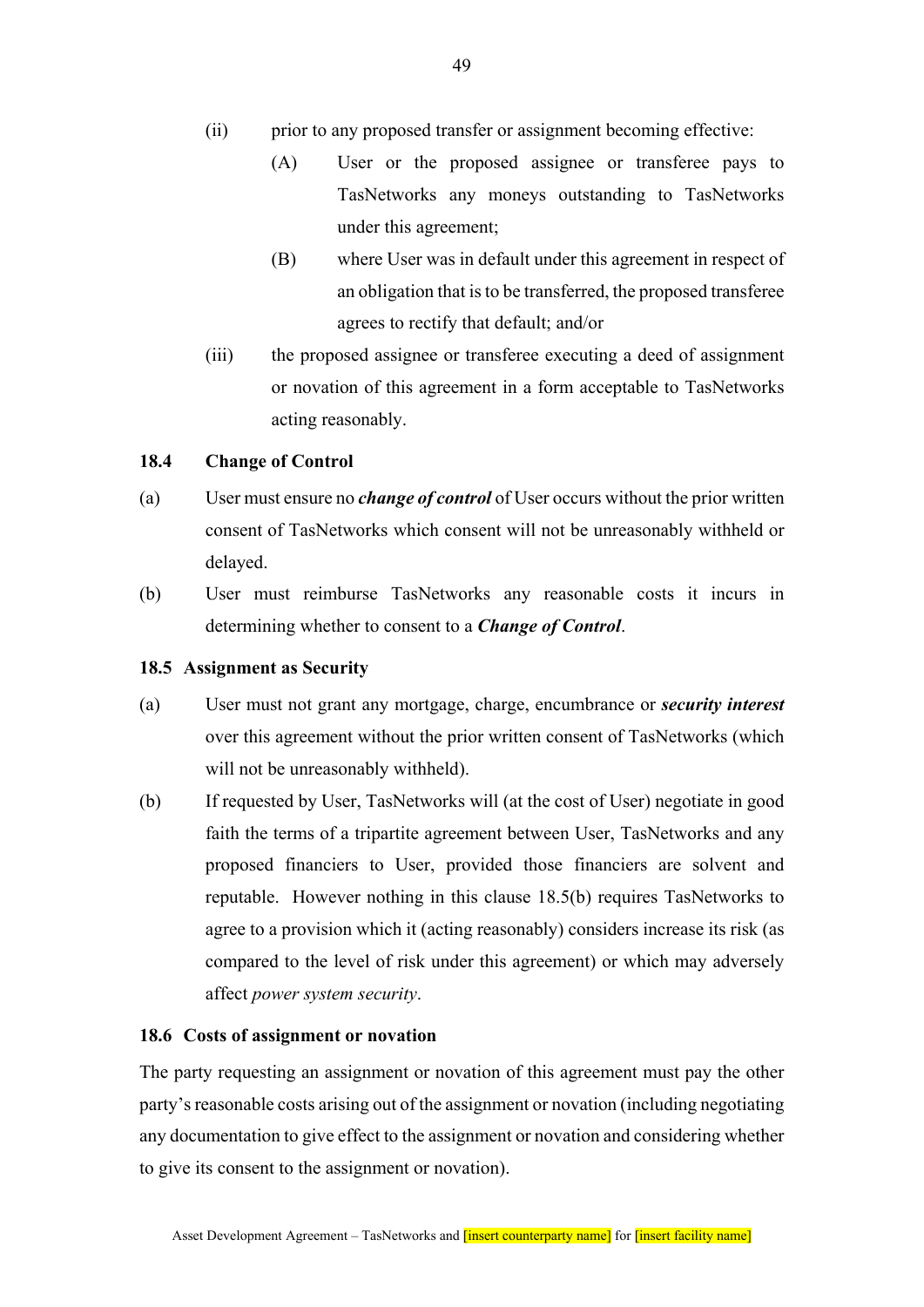## **19. NOTICES**

## **19.1 Form**

A notice or other communication to a party under this agreement must be in writing and addressed to that party in accordance with Schedule 3.

## **19.2 Service**

- (a) Notices may be served by being:
	- (i) delivered by hand at the party's then current address for service;
	- (ii) sent to the party's then current address for service by pre-paid priority mail; or
	- (iii) sent to the party's then current address for service by electronic mail.
- (b) Notice given by pre-paid priority mail is taken to be received on the third *business day* after posting.
- (c) Notice given by electronic mail is taken to be received at the time determined in accordance with the *Electronic Transactions Act 2000* (Tasmania).
- (d) A notice received by a party after 5:00 pm or on a day which is not a *business day* in the place where it is received, will be taken to have been received on the next *business day* in the place where it is received.

## **19.3 Change of contact details**

A party may at any time by notice in writing to the other party designate a different person, address for service, postal address or electronic mail address and Schedule 3 will be amended to record the revised details provided the address for service and the postal address are each within Australia.

## **20. MISCELLANEOUS**

## **20.1 Waiver**

No failure to exercise, nor any delay in exercising, any right, power or remedy under this agreement will operate as a waiver. No single or partial exercise of any right, power or remedy will preclude any other or future exercise of that or any other right, power or remedy.

## **20.2 Entire agreement**

Without limiting the application of the *User connection agreement*, this agreement constitutes the entire understanding of the parties on the subject matter and supersedes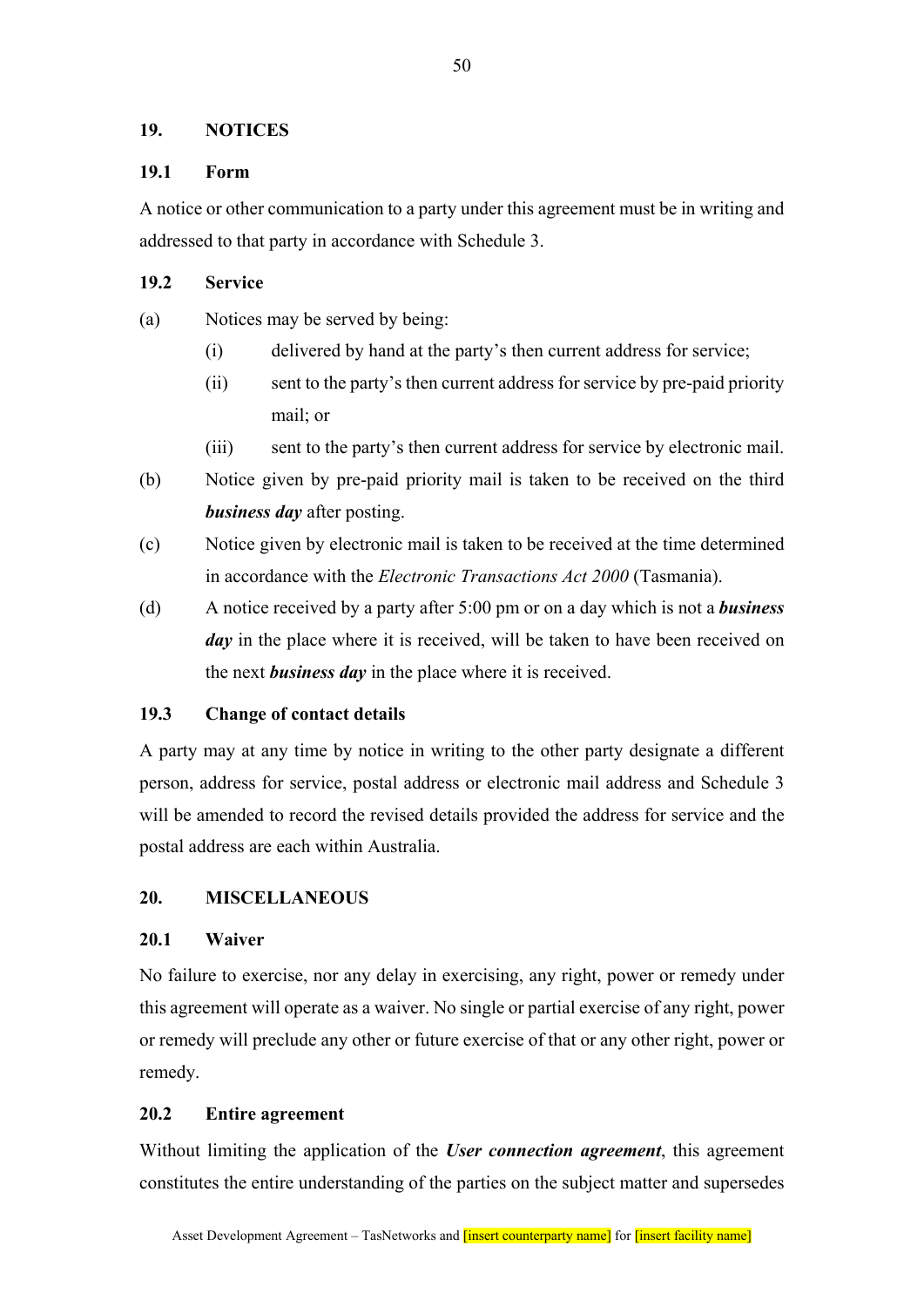any and all other representations or statements by either party or its *representatives*, whether oral or in writing, made prior to the date of this agreement.

## **20.3 Amendment of agreement**

Subject to clause 19.3 any amendments or alterations to this agreement must be by agreement in writing executed by both parties.

## **20.4 Severability**

Any provision of this agreement which is invalid or unenforceable in any jurisdiction is, if possible, to be read down for the purposes of that jurisdiction so as to be valid and enforceable, and is otherwise severed to the extent of the invalidity or unenforceability, without affecting the remaining provisions of this agreement or affecting the validity or enforceability of that provision in any other jurisdiction.

## **20.5 No precedent**

Nothing in this agreement will operate or be taken by either party to be a precedent as to the form or substance of any new (or supplementary) terms and conditions or other agreement which may be entered into between the parties.

## **20.6 No third party rights**

Except as specifically provided in this agreement, the parties do not intend to create rights in or grant remedies to any third party as a beneficiary of this agreement and all covenants, stipulations, promises and agreements contained in this agreement are for the sole and exclusive benefit of the parties to this agreement.

## **20.7 Governing law**

This agreement will be governed by the laws of Tasmania.

## **20.8 Submission to jurisdiction**

Each party irrevocably and unconditionally submits to the non-exclusive jurisdiction of the courts of Tasmania, the Federal Court of Australia in Tasmania and courts of appeal from them for determining any *dispute* concerning this agreement.

## **20.9 Service of process**

Any document in any action may be served by delivery to the party being served at its address for service of notices as specified in accordance with clause 19.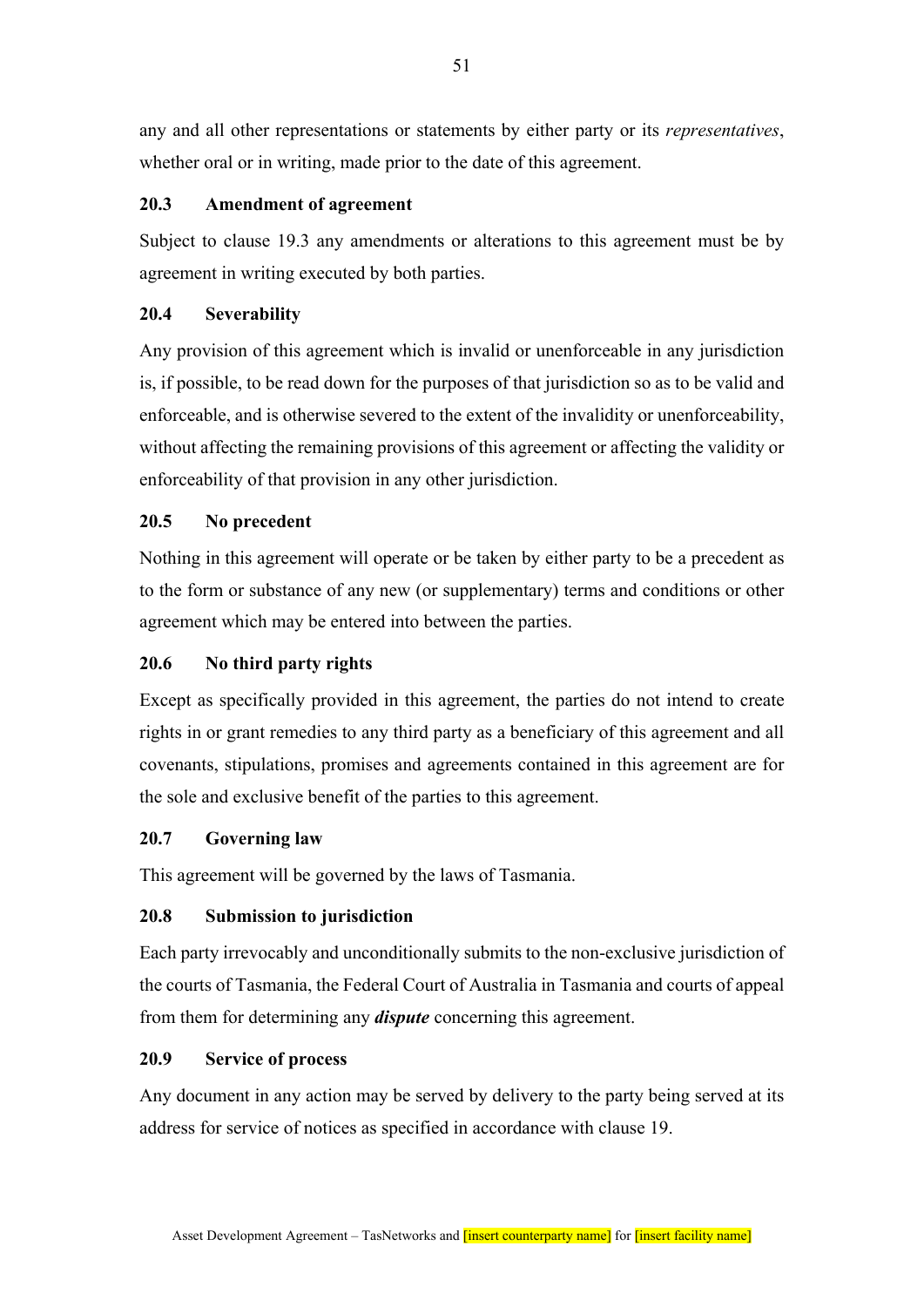## **20.10 Counterparts**

This agreement may be executed in any number of counterparts. All counterparts together will be taken to constitute one instrument.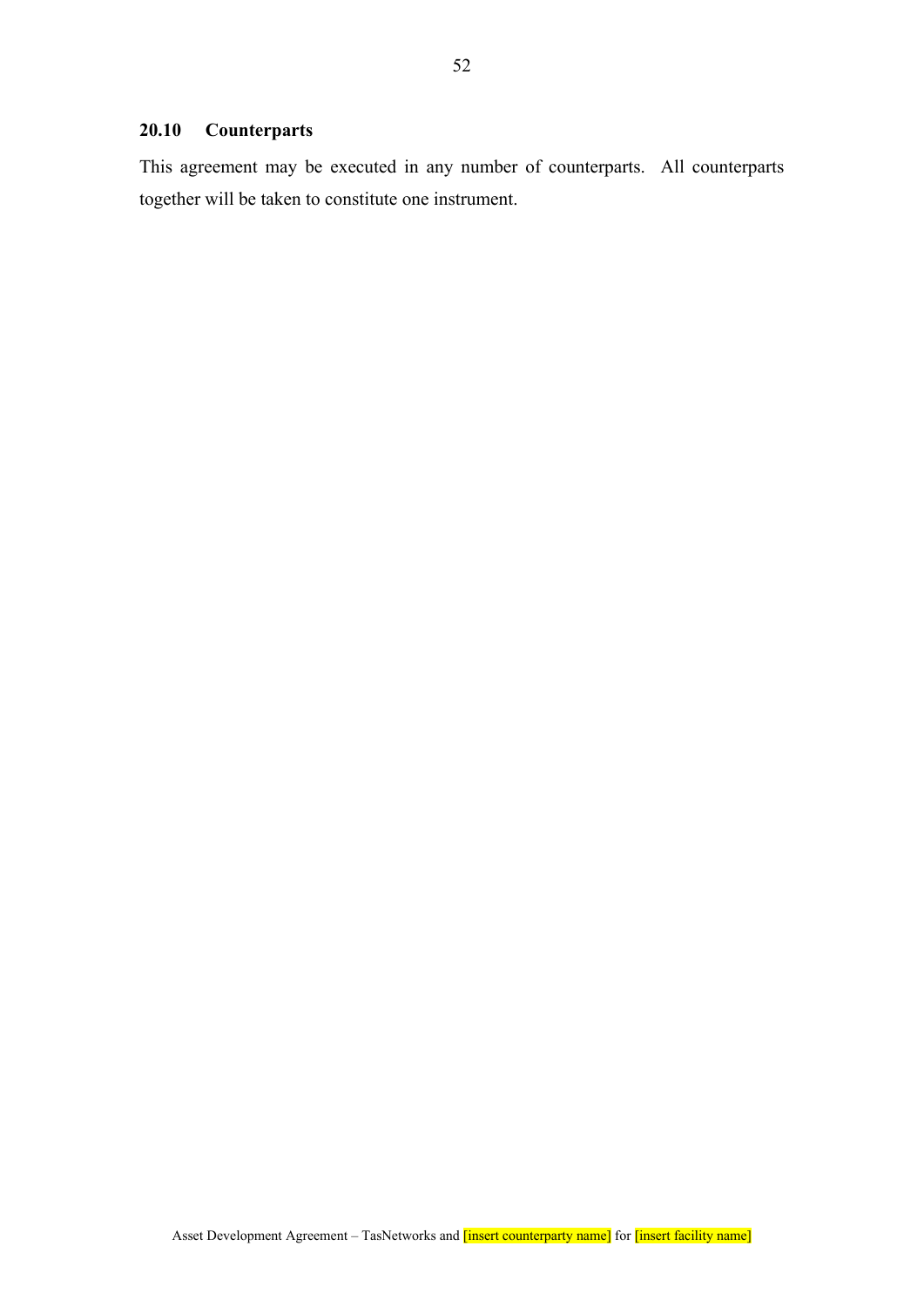## **EXECUTED AS AN AGREEMENT**

| <b>Signed</b> for and on behalf of    |  |
|---------------------------------------|--|
| <b>TASMANIAN NETWORKS PTY LTD</b>     |  |
| by its duly authorised officer in the |  |
| presence of:                          |  |

| Signature of witness                  | Signature of authorised officer        |
|---------------------------------------|----------------------------------------|
| Name of witness (print)               | Name of authorised officer (print)     |
| Position of witness (print)           | Position of authorised officer (print) |
| <b>Executed by [insert]</b>           |                                        |
| in accordance with section 127 of the |                                        |
| Corporations Act 2001                 |                                        |

Director Director/Secretary

Name of Director (print) Name of Director/Secretary (print)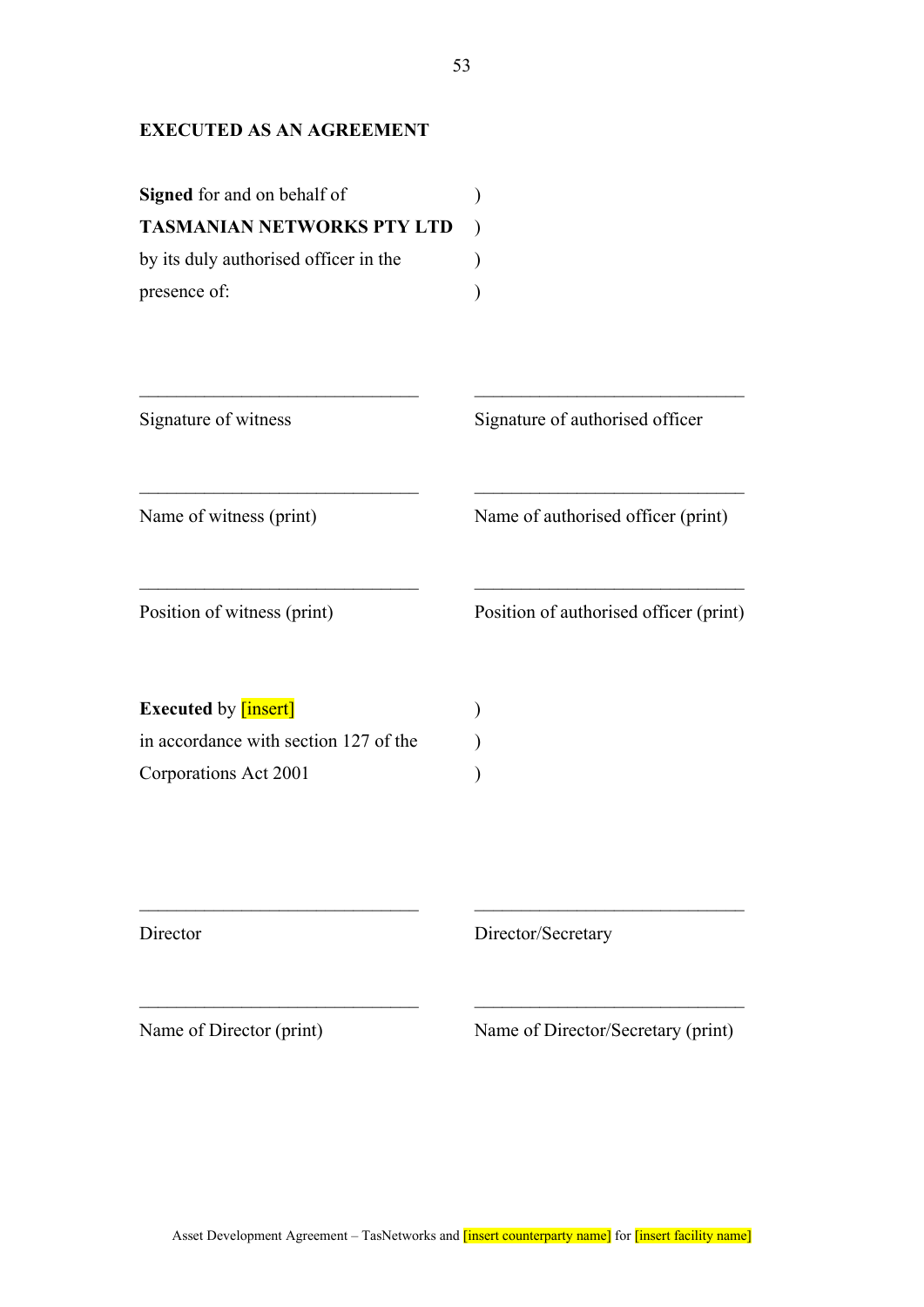## **SCHEDULE 1 WORK**

This schedule sets out the work required in order to *connect* the *facility*.

## **1 TASNETWORKS' WORKS**

[To be inserted]

## **2 EXCLUDED WORK**

[To be inserted]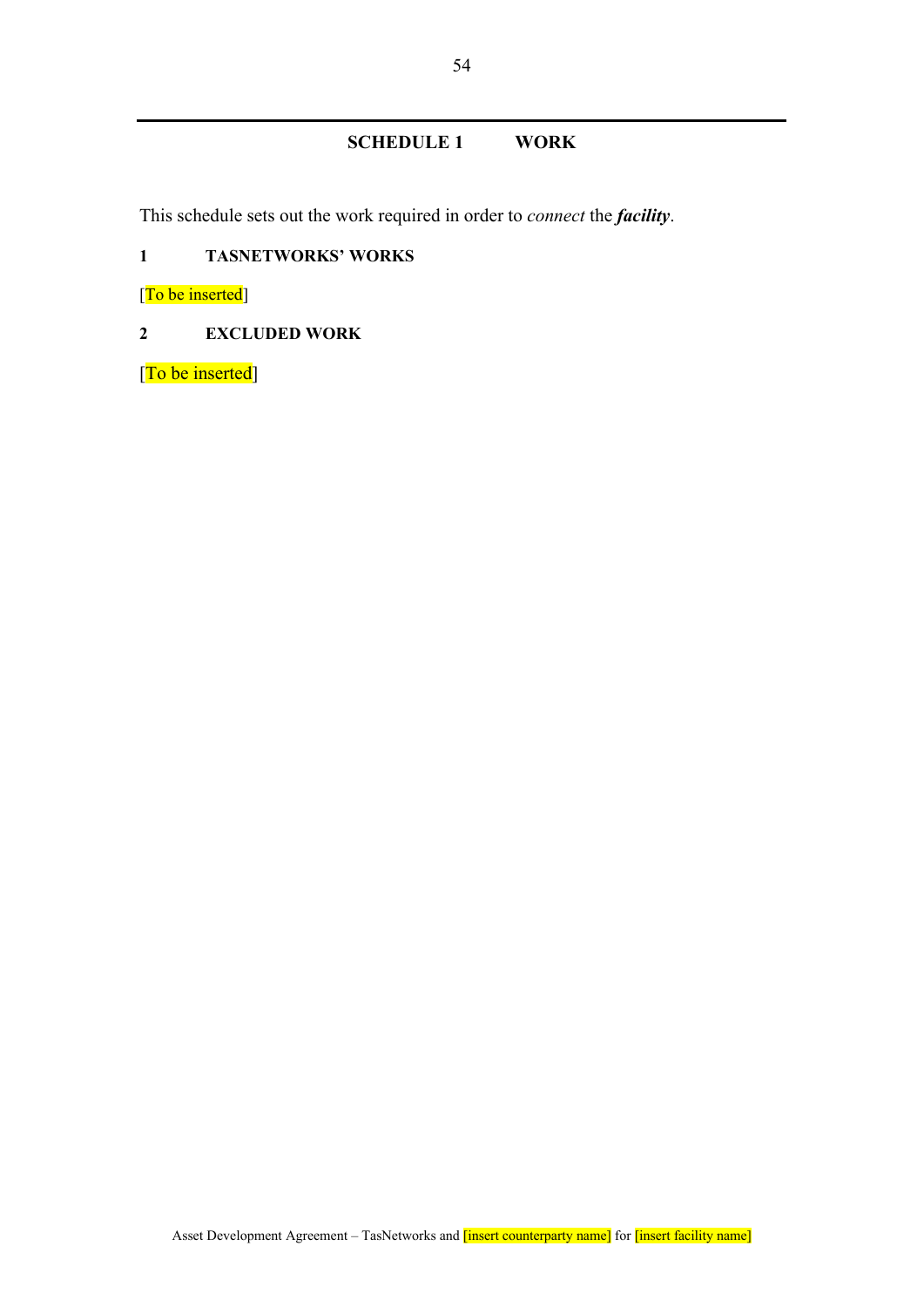**SCHEDULE 2 CONNECTION CHARGE** 

**[TBA]**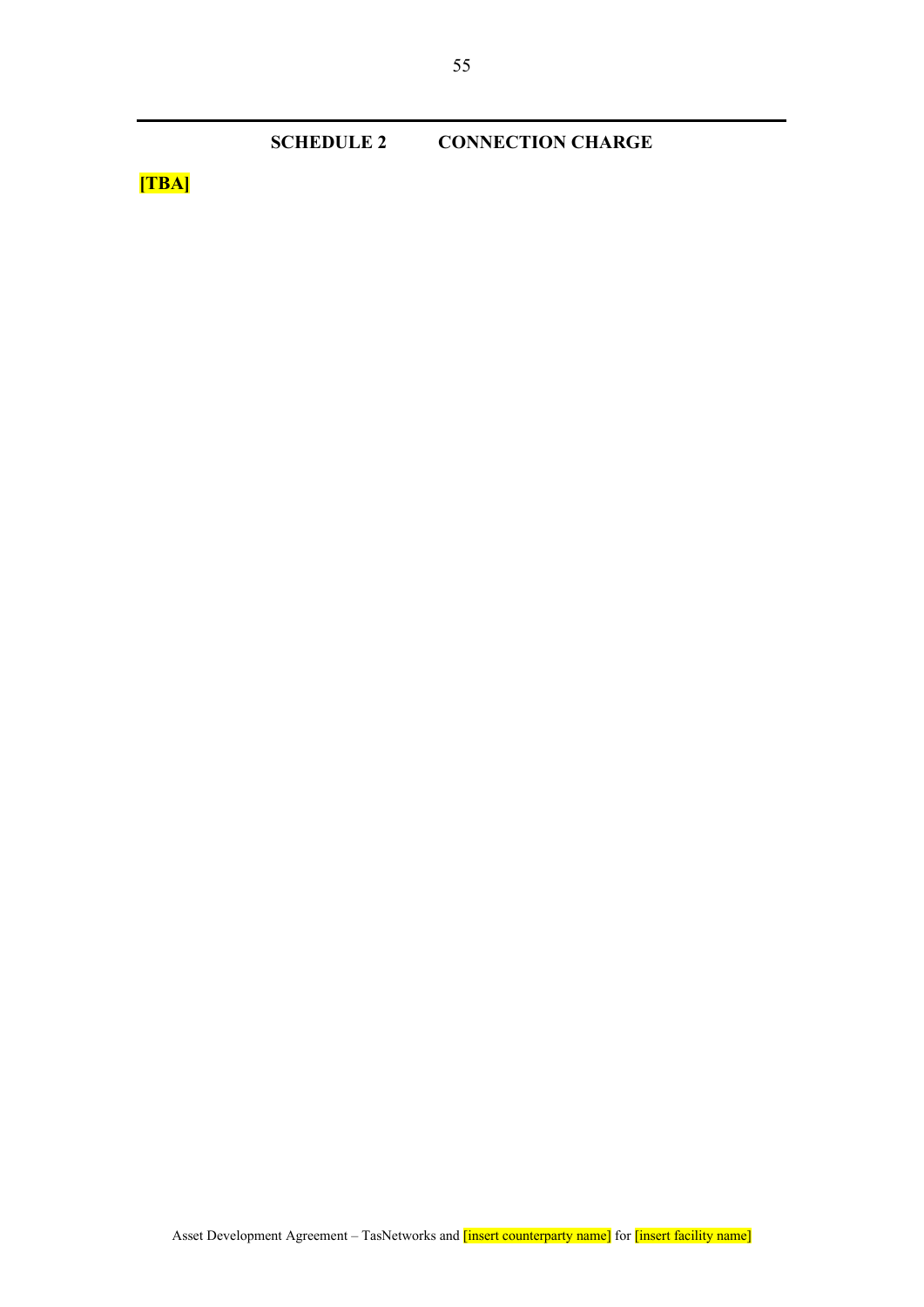## **SCHEDULE 3 CONTACT DETAILS**

| <b>Tasmanian Networks Pty Ltd</b>       |
|-----------------------------------------|
| 1-7 Maria Street, Lenah Valley TAS 7008 |
| PO Box 606, Moonah TAS 7009             |
| <b>Iain Meaney</b>                      |
| <b>Leader Commercial Solutions</b>      |
| $\lceil$ insert]                        |
|                                         |

| User:                     | [insert] |
|---------------------------|----------|
| Street address:           | [insert] |
| Postal address:           | [insert] |
| Nominated representative: | [insert] |
| Title:                    | [insert] |
| Phone:                    | [insert] |

or as most recently notified by the party under clause 19.

56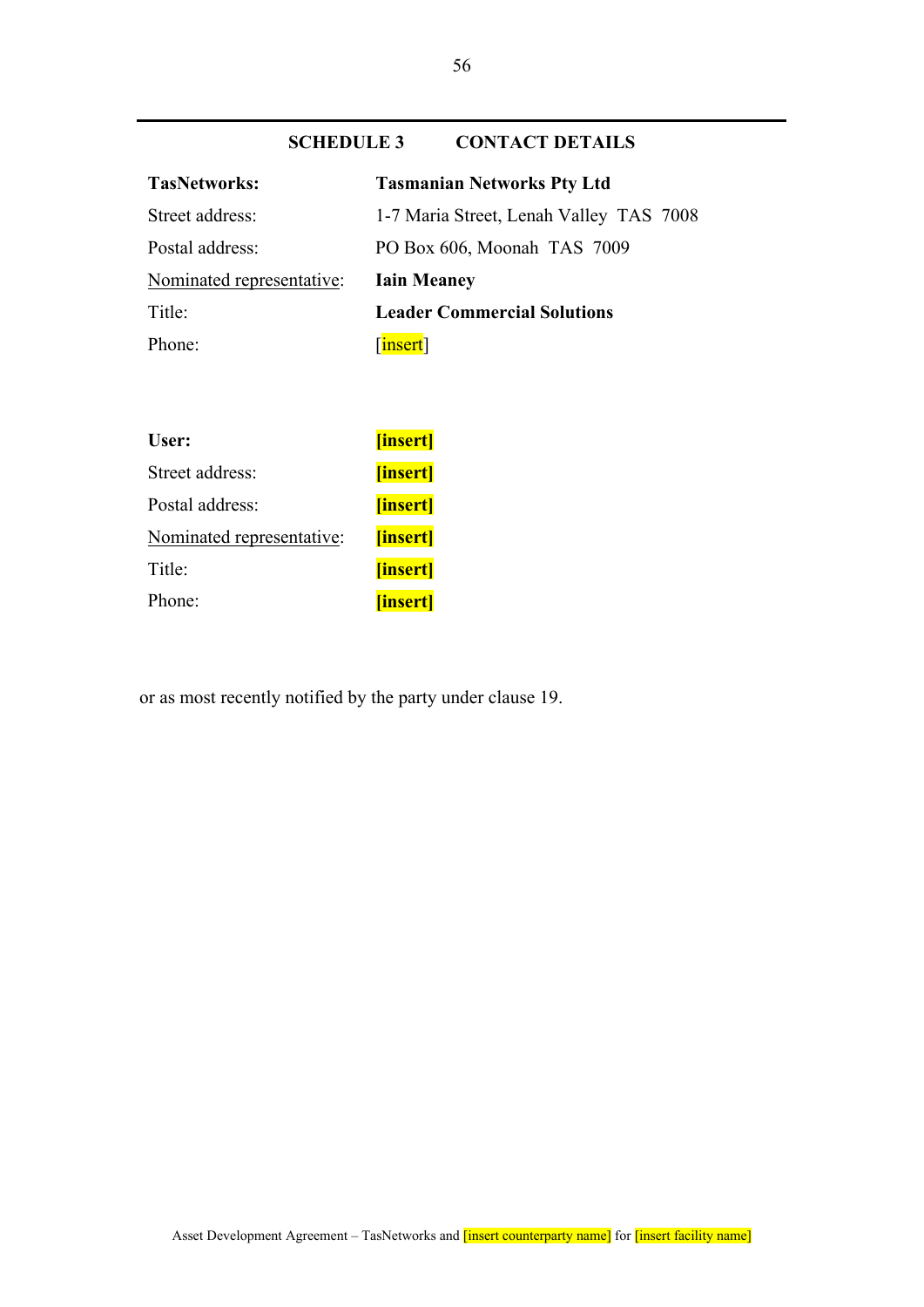### **SCHEDULE 4 ELECTRICITY INFRASTRUCTURE EASEMENT**

# ELECTRICITY EASEMENT AND RESTRICTION AS TO USER OF LAND Means:

**FIRSTLY** the full and free right and liberty for Tasmanian Networks Pty Ltd (described as "TasNetworks") and its successors and its and their servants, agents and contractors at all times hereafter:

- (a) **TO** clear the lands marked "Transmission Line Easement wide" on Plan of Survey in the office of the Recorder of Titles (described as "the servient land") and to lay, erect, construct, install and operate, in, upon, over, along and under the servient land towers, poles, wires, cables, apparatus, appliances and other ancillary work (described collectively as "electricity infrastructure") for the transmission of electrical energy and for purposes incidental thereto.
- (b) **TO** inspect, maintain, repair, modify, add to, replace and remove the electricity infrastructure.
- (c) **TO** cause or permit electrical energy to flow or be transmitted or distributed through the electricity infrastructure.
- (d) **TO** cut away remove and keep clear of the electricity infrastructure all trees and other obstructions or erections of any nature whatsoever which may at any time overhang, encroach upon or be in or on the servient land and which may in the opinion of TasNetworks or its successors endanger or interfere with the proper operation of the electricity infrastructure.
- (e) **TO** enter into and upon the servient land for all or any of the above purposes, with or without all necessary plant equipment and machinery and the means of transporting the same, and if necessary to cross the remainder of the land, where practicable in consultation with the registered proprietor/s, for the purpose of access and egress to and from the servient land.

**SECONDLY** the benefit of a covenant for TasNetworks and its successors with the registered proprietor/s for themselves and their successors not to erect any buildings or place any structures or objects within the servient land without the prior written consent of TasNetworks or its successors to the intent that the burden of the covenant may run with and bind the servient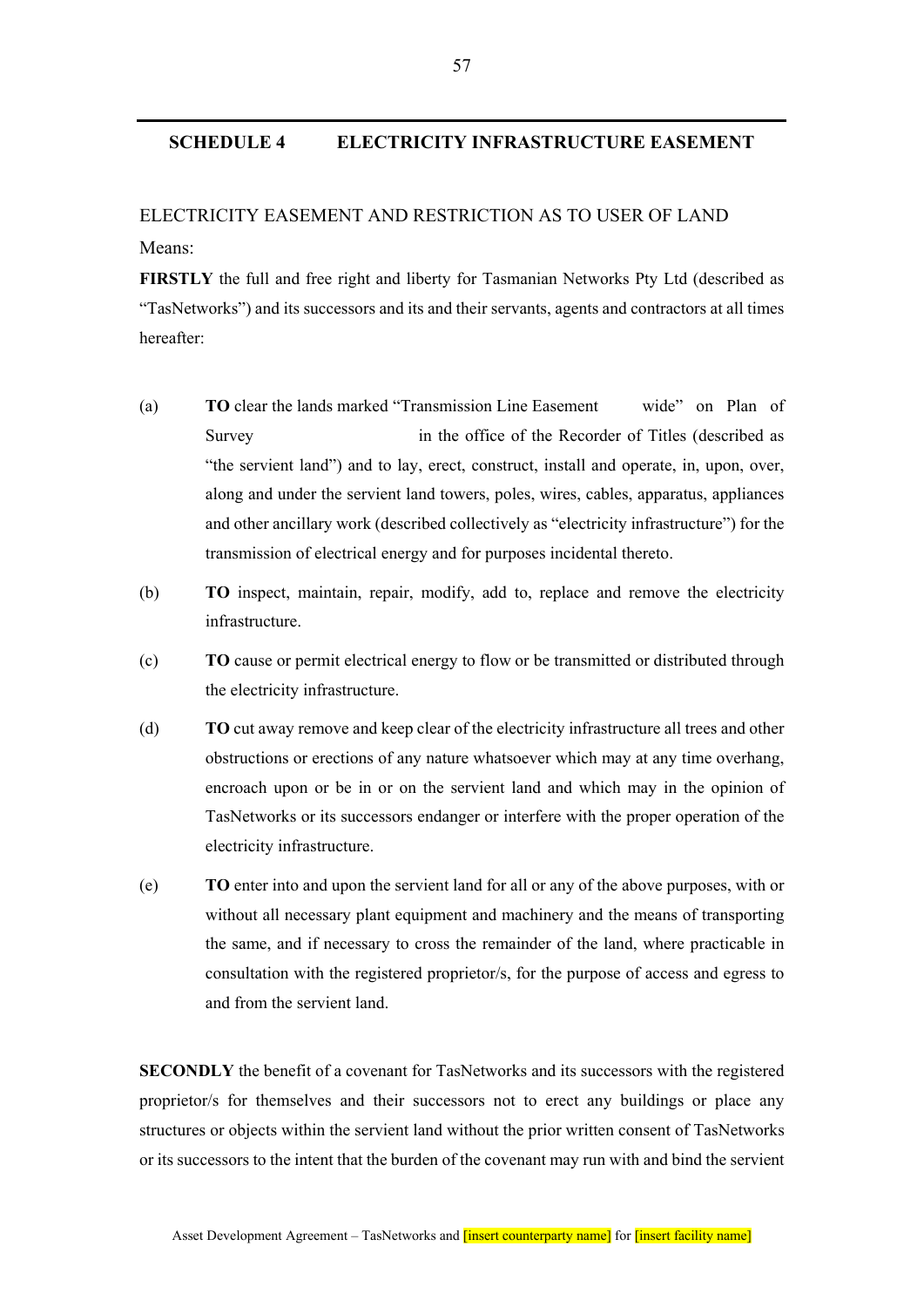land and every part thereof and that the benefit thereof may be annexed to the easement hereinbefore described.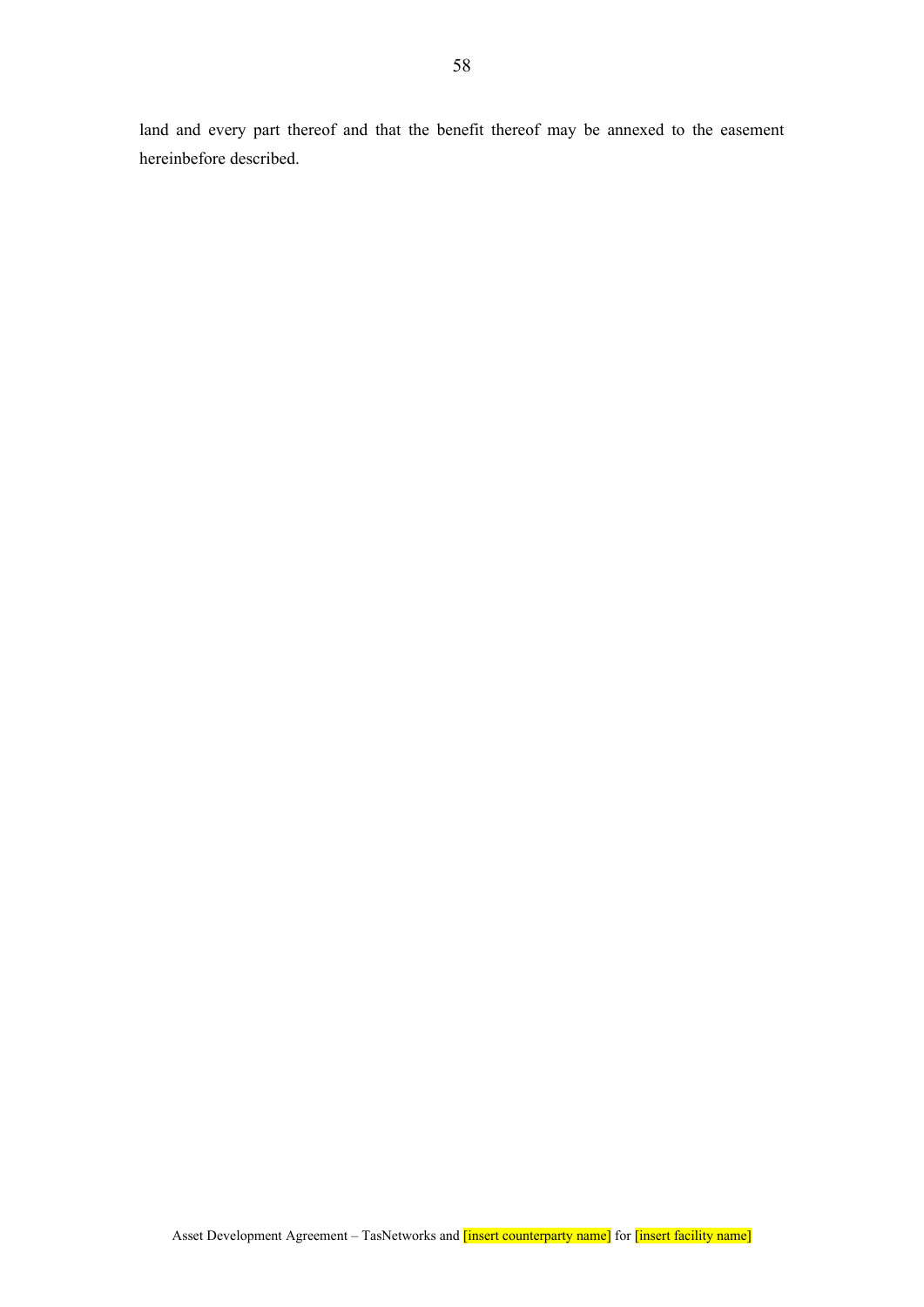**SCHEDULE 5 SITE PLAN**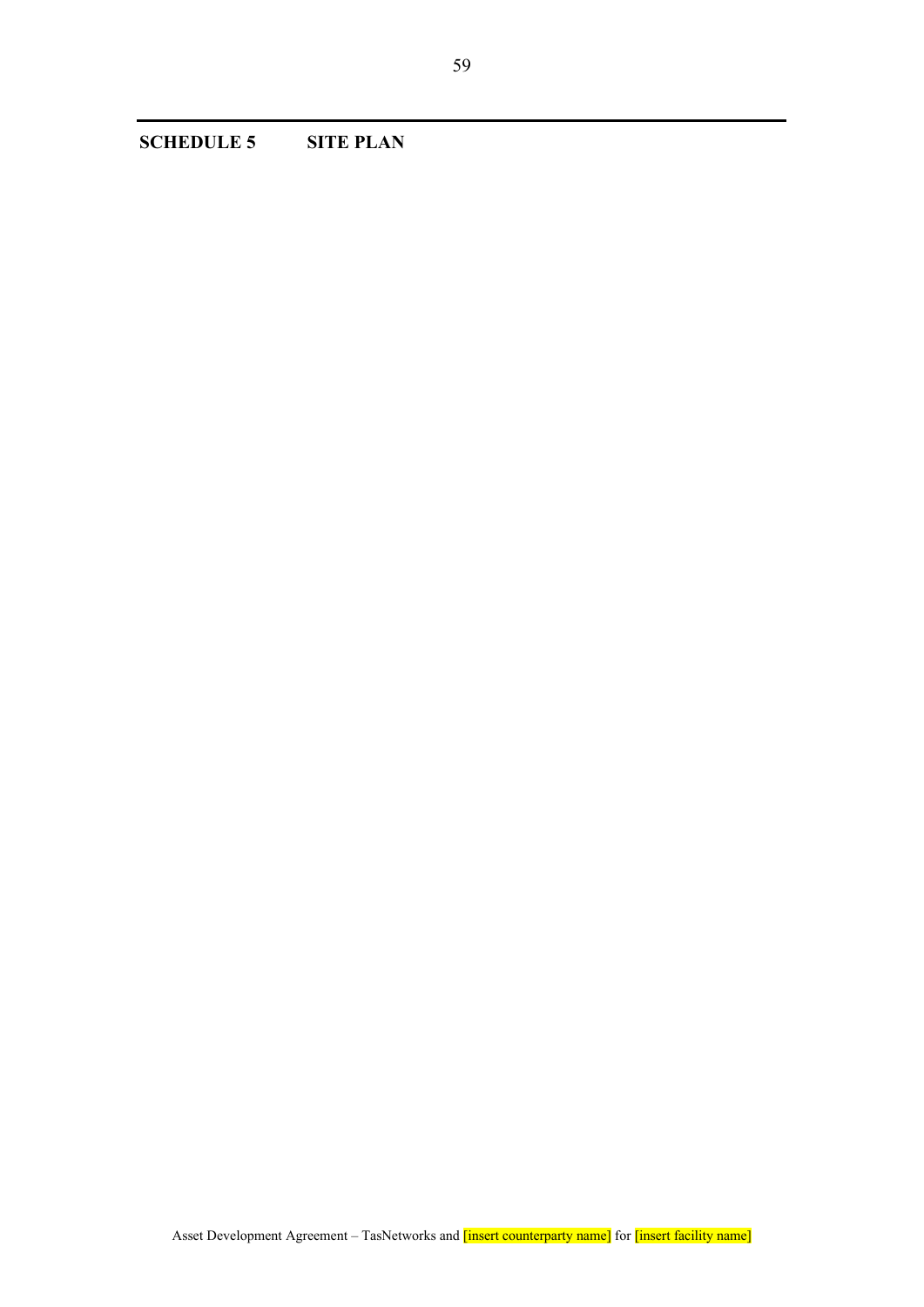**SCHEDULE 6 APPROVALS**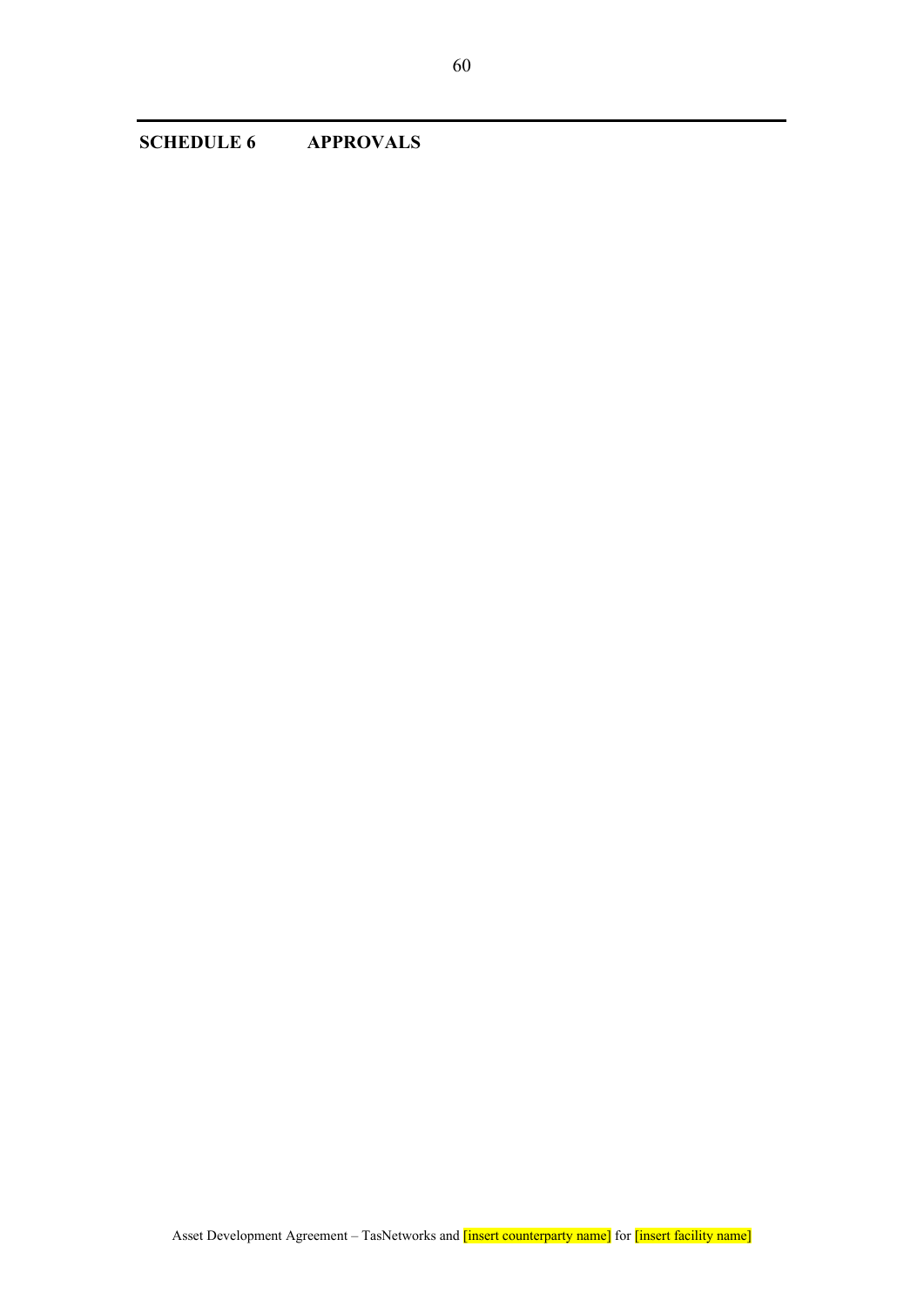**SCHEDULE 7 ASSUMPTIONS**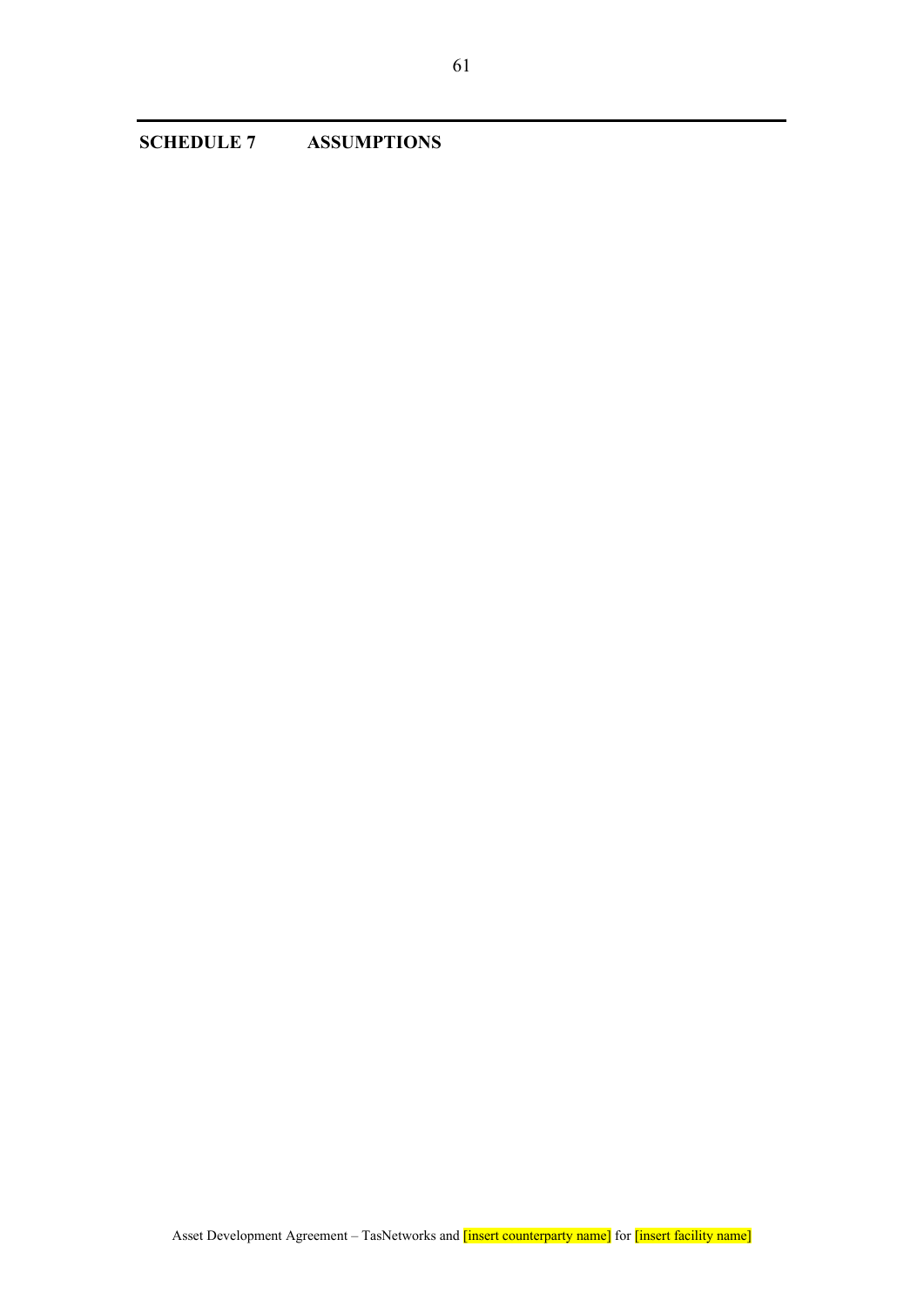## **SCHEDULE 8 CONDITIONS SUBSEQUENT**

| Condition                       | <b>Date for Satisfaction</b> |
|---------------------------------|------------------------------|
| [Insert any relevant access     |                              |
| rights]                         |                              |
| [Insert any relevant approvals] |                              |
|                                 |                              |
|                                 |                              |
|                                 |                              |
|                                 |                              |